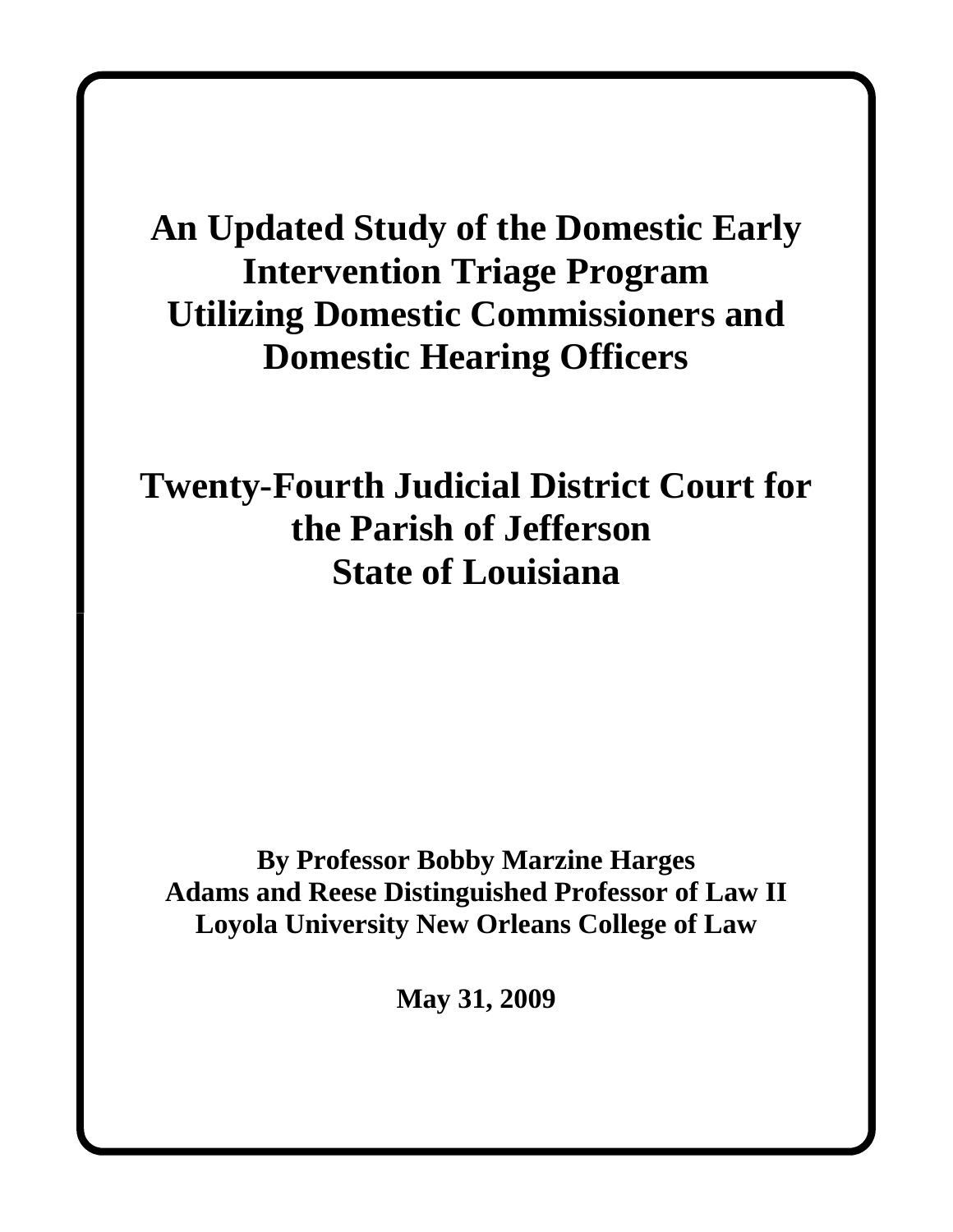# **TABLE OF CONTENTS**

**Page**

\_\_\_\_\_\_\_\_\_\_\_\_\_\_\_\_\_\_\_\_\_\_\_\_\_\_\_\_\_\_\_\_\_\_\_\_\_\_\_\_\_\_\_\_\_\_\_\_\_\_\_\_\_\_\_\_\_\_\_\_\_\_\_\_\_\_\_\_\_\_\_\_\_\_\_\_\_\_

| III. A BRIEF DESCRIPTION OF THE DOMESTIC EARLY INTERVENTION                                                                                                                                                              |
|--------------------------------------------------------------------------------------------------------------------------------------------------------------------------------------------------------------------------|
|                                                                                                                                                                                                                          |
| E. Conducting Annual Assessments of Domestic Early Intervention Triage Program 7                                                                                                                                         |
| V. RESULTS OF INTERVIEWS WITH DOMESTIC LAWYERS 7                                                                                                                                                                         |
| C. Specific Concerns of Lawyers Regarding Domestic Commissioners  15<br>D. Specific Concerns of Lawyers Regarding Domestic Hearing Officers  19<br>E. Specific Concerns of Lawyers Regarding Clerk of Court's Office  41 |
| ANALYSIS OF THE RESULTS OF HEARING OFFICER<br>VI.<br>AN                                                                                                                                                                  |
| VII. A COMPARISON OF COURT FILING FEES IN DOMESTIC CASES IN THE<br>D. A Comparison of Filing Fees in Domestic Cases in the                                                                                               |

# **VIII. A COMPARISON OF THE PROCEDURES IN THE 24TH JDC WITH**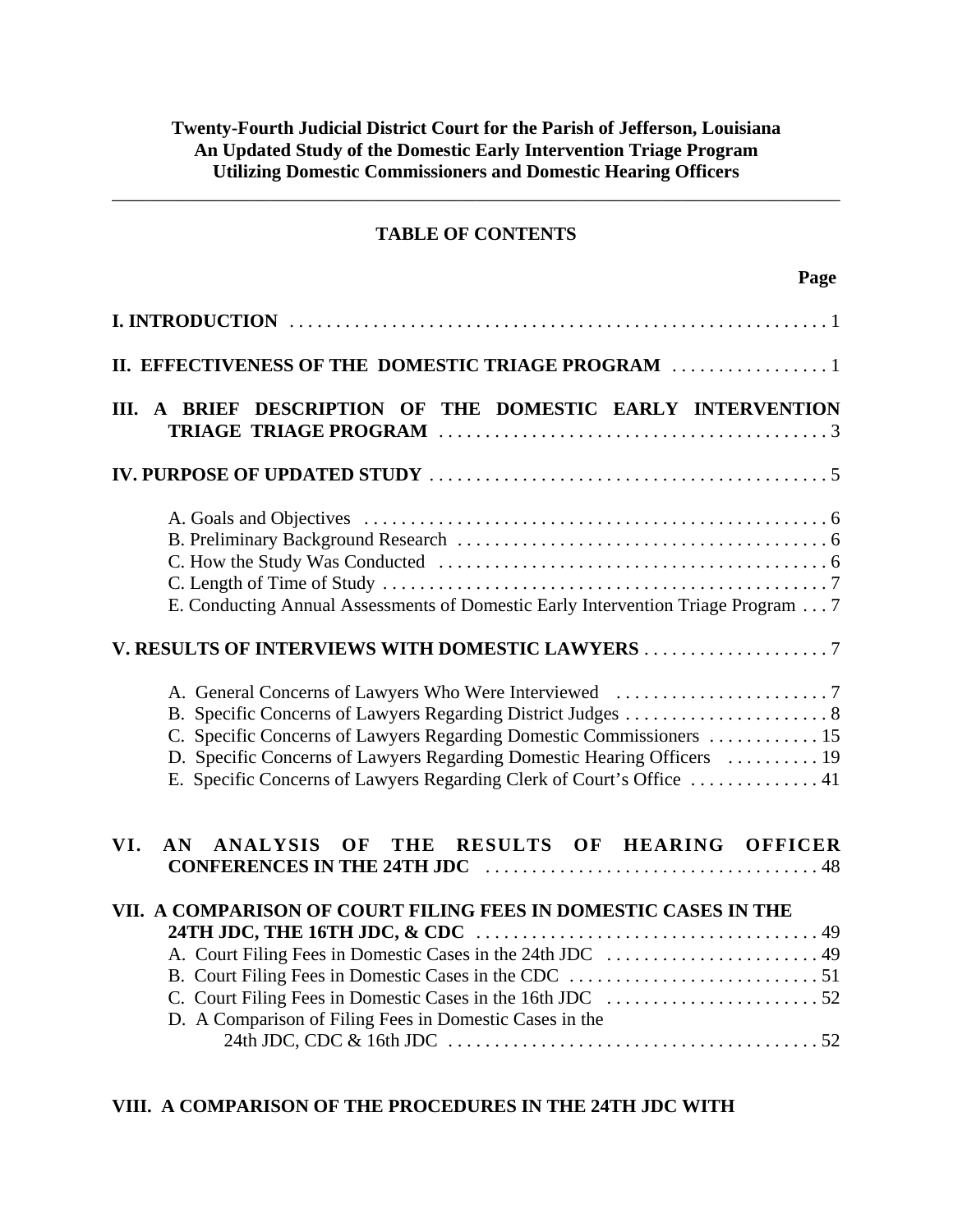\_\_\_\_\_\_\_\_\_\_\_\_\_\_\_\_\_\_\_\_\_\_\_\_\_\_\_\_\_\_\_\_\_\_\_\_\_\_\_\_\_\_\_\_\_\_\_\_\_\_\_\_\_\_\_\_\_\_\_\_\_\_\_\_\_\_\_\_\_\_\_\_\_\_\_\_\_\_

| X. STATISTICAL ANALYSIS OF OUTCOMES OF HEARING OFFICER |  |
|--------------------------------------------------------|--|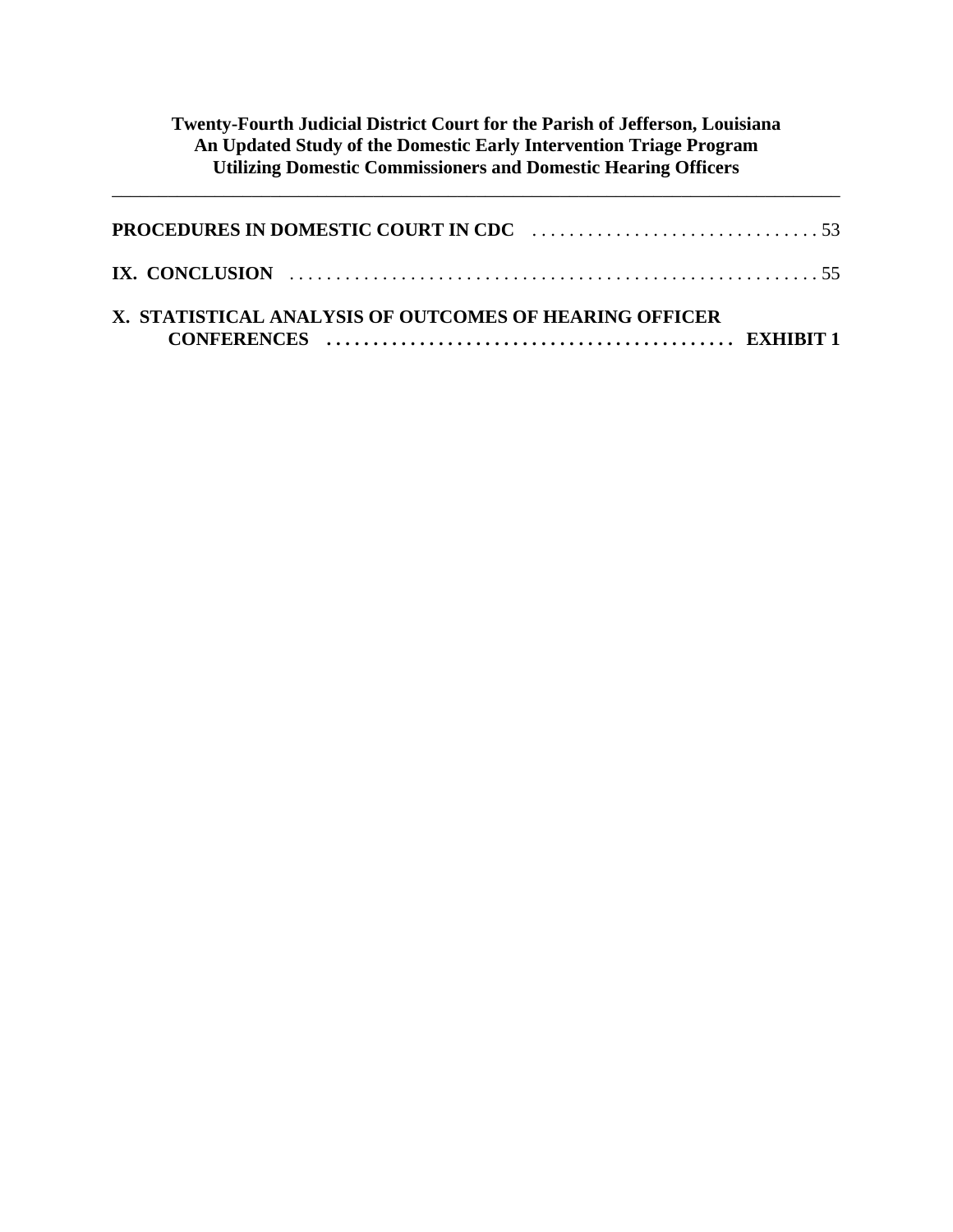#### **I. INTRODUCTION**

\_\_\_\_\_\_\_\_\_\_\_\_\_\_\_\_\_\_\_\_\_\_\_\_\_\_\_\_\_\_\_\_\_\_\_\_\_\_\_\_\_\_\_\_\_\_\_\_\_\_\_\_\_\_\_\_\_\_\_\_\_\_\_\_\_\_\_\_\_\_\_\_\_\_\_\_\_\_

This study was commissioned by the sixteen (16) Judges of the Twenty-Fourth Judicial District Court (hereinafter referred to as the Court or 24th JDC) located at 200 Derbigny Street in the Gretna Courthouse Building in Gretna, Louisiana 70053. The Court consists of Divisions A through P. Additionally, the judges are assisted by the following: as governed by La. R.S. § 13:717, three (3) Commissioners, one (1) with jurisdiction over criminal cases, one (1) with jurisdiction over domestic relations and family law cases, and one (1) with jurisdiction over criminal, domestic relations, and family law cases; and as governed by La. R.S. 46:236.5, four (4) domestic hearing officers.

This report was drafted by Bobby Marzine Harges, the Adams and Reese Distinguished Professor of Law II at Loyola University New Orleans College of Law and a member of the Louisiana Bar. I conducted two previous studies for the Court, in 2002 and 2006. The first study, which was entitled *Efficiency Study of Court Commissioners, How Can the Court Serve the Public Through the Use of Commissioners?* ("First Study"), was presented to the Court on July 31, 2002. And the second study, entitled *Efficiency Study of Court Commissioners and Domestic Hearing Officers, An Analysis of the Domestic Early Intervention Triage Program* ("Second Study") was delivered to the Court on July 31, 2006.

A synopsis of the Court's use of domestic commissioners and domestic hearing officers, along with an analysis of domestic hearing officers and domestic commissioners generally, was published in the Loyola Public Interest Law Journal in 2007. That article is entitled, *Appropriate Dispute Resolution Inside the State Courts - A Closer Look at the Power, Duties, and Responsibilities of Court Commissioners and Hearing Officers in Domestic Cases*, 9 Loy. J. Pub. Int. L.  $1 (2007)^1$  by Bobby Marzine Harges (hereinafter referred to as "the Harges Law Review Article").

#### **II. EFFECTIVENESS OF DOMESTIC TRIAGE PROGRAM2**

In my opinion, the Court's use of commissioners and hearing officers is an overwhelming success. The Domestic Triage Program is beneficial to litigants in that they can now appear

<sup>2</sup>Much of this information in this section was reported in the Harges Law Review Article.

<sup>1</sup> Bobby Marzine Harges, *Appropriate Dispute Resolution Inside the State Courts - A Closer Look at the Power, Duties, and Responsibilities of Court Commissioners and Hearing Officers in Domestic Cases*, 9 Loy. J. Pub. Int. L. 1 (2007) (referred to hereinafter as "the Harges Law Review Article").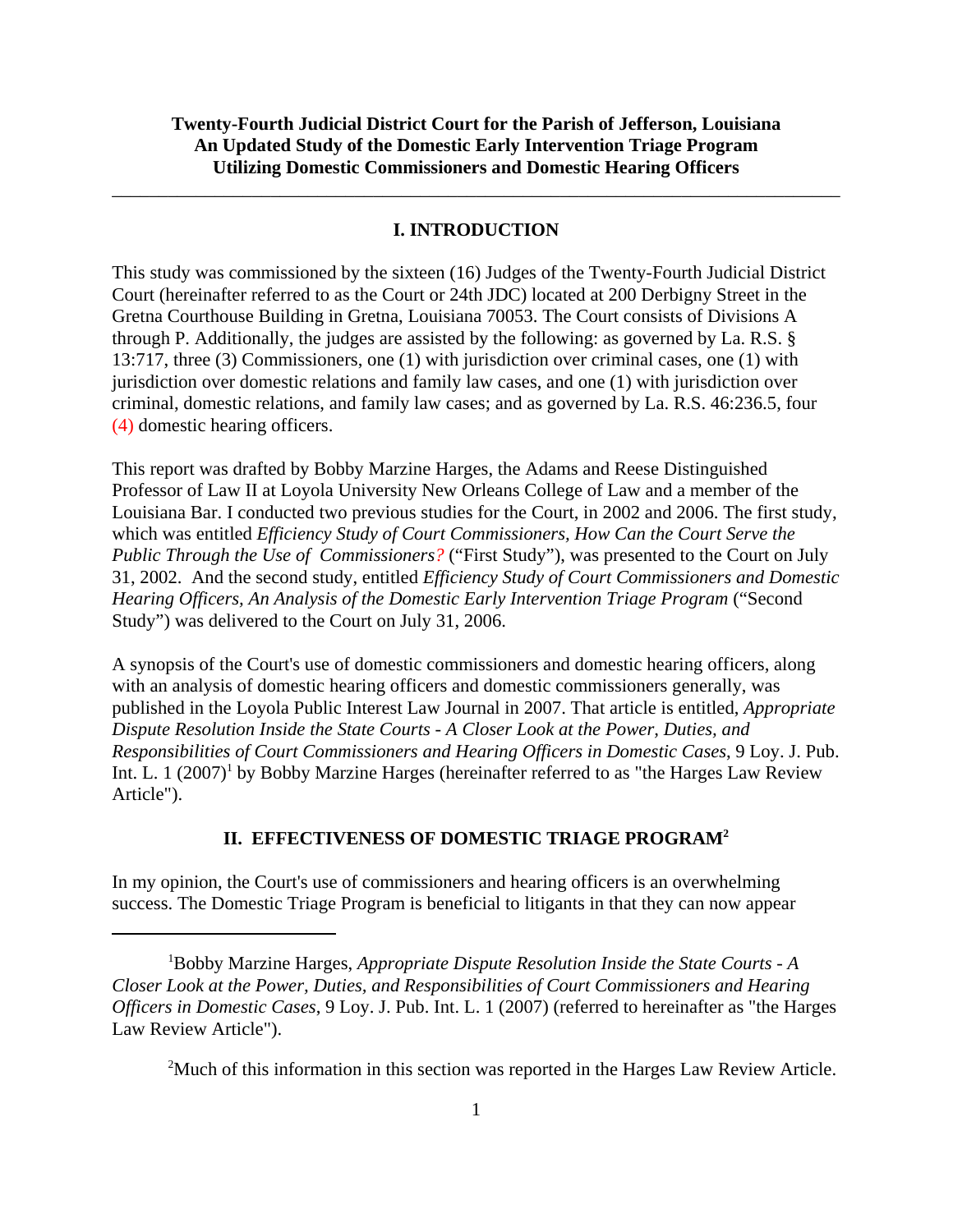\_\_\_\_\_\_\_\_\_\_\_\_\_\_\_\_\_\_\_\_\_\_\_\_\_\_\_\_\_\_\_\_\_\_\_\_\_\_\_\_\_\_\_\_\_\_\_\_\_\_\_\_\_\_\_\_\_\_\_\_\_\_\_\_\_\_\_\_\_\_\_\_\_\_\_\_\_\_

before an experienced quasi-judicial officer in a facilitative environment soon after the initial filing for an opportunity to settle their disputes in a more comfortable, less adversarial setting than the courtroom environment. The overwhelming amount of the litigants scheduled for hearing officer conferences will settle their disputes either before, during, or shortly after the hearing officer conferences. Those conferences that do not result in settlements will be heard by district judges soon thereafter.

The detailed benefits of the Domestic Triage Program, which were identified earlier in the Harges Law Review article, are summarized here. The first benefit is the speed in which litigants can now see a domestic hearing officer and have a realistic chance to resolve their disputes early in the litigation. Currently, hearing officer conferences (hereafter HOCs) are being set at the time of the filing of a pleading and are being scheduled to be held within not less than thirty (30) days and not more than thirty-five (35) days of the filing of pleading in which an issue exists and 1) is within the authority and responsibility of both the district court or 2) is within the authority and responsibility of the domestic commissioner and the hearing officer and requiring a domestic HOC. At the same time that the Clerk of Court sets the HOC in the 24th JDC, the Clerk of Court also schedules the hearing or rule date before the district judge to whom the case was allotted, with the hearing to be held in not less than forty (40) or more than fifty-five (55) days following the filing of the pleading. The subsequent date that is scheduled on the district judge's docket allows the parties to have a quick date before the district judge in the event the case does not settle at the HOC and one or more of the parties disagrees with the recommendations of the domestic hearing officer. Prior to the use of HOCs in the 24th JDC, litigants could appear before a support-only domestic hearing officer within thirty days of a demand for child support or interim or final spousal support. However, it usually took over three months for litigants to get a hearing before a district judge or domestic commissioner for the other matters in a divorce such as child custody, visitation, use of the family home and automobile, and community property issues.

Another benefit of the HOCs is that they are much less adversarial than either a trial on the merits or a motion hearing. These conferences give litigants - who are normally parents going through a divorce and who are arguing over child custody, visitation, child support and/or spousal support, or community property issues - an opportunity to appear before a quasi-judicial officer of the court in order to voice their concerns, needs, and interests. Because the conferences are usually one to two hours long, the HOCs allow the litigants sufficient time to state their views, all while not being subjected to direct or cross-examination by lawyers or the judge. The HOCs are informal, mediation-type sessions that are conducted in private with the domestic hearing officer serving as the neutral third party. The parties are represented by their attorneys and are allowed to participate in the conferences in a meaningful way. Because of the informality of the conferences and the lack of examinations by attorneys, litigants cannot help but feel as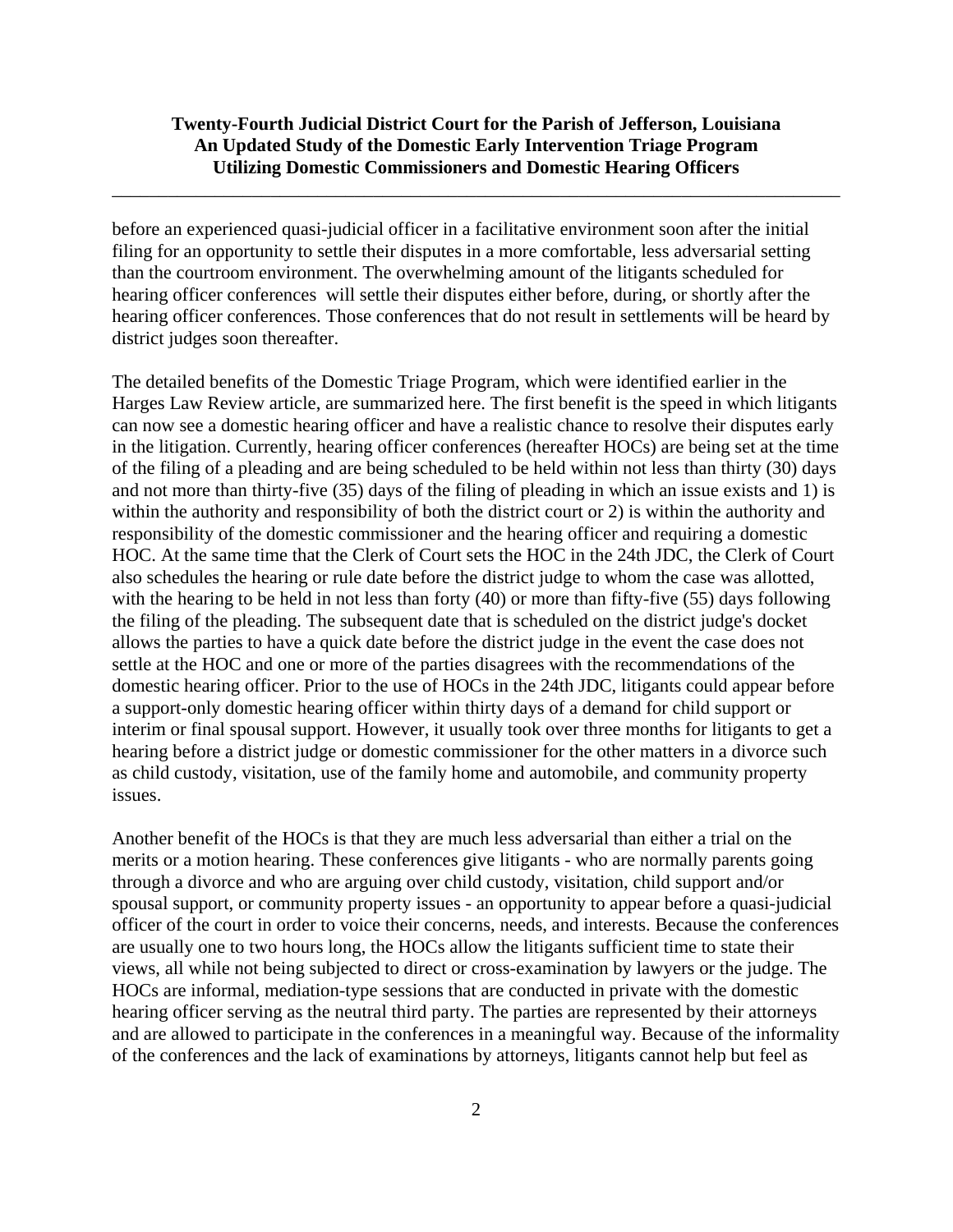\_\_\_\_\_\_\_\_\_\_\_\_\_\_\_\_\_\_\_\_\_\_\_\_\_\_\_\_\_\_\_\_\_\_\_\_\_\_\_\_\_\_\_\_\_\_\_\_\_\_\_\_\_\_\_\_\_\_\_\_\_\_\_\_\_\_\_\_\_\_\_\_\_\_\_\_\_\_

though they are given their "day in court" without the grilling that normally occurs in a courtroom environment. This environment is simply a more peaceful, more amicable method for resolving disputes between parties than is an adversarial trial or motion hearing wherein the attorneys usually do all of the speaking and the clients play a secondary role to the attorneys. In the HOCs, the litigants are allowed to speak freely without the rules of evidence being applicable. This freedom to speak is aided by the fact that HOCs are viewed as settlement conferences so that statements made by the parties or legal representatives are not admissible in later trials or hearings. Another benefit to the use of HOCs in domestic cases is the assistance the domestic hearing officers provide to district court judges in the processing of cases. It is envisioned that most cases that appear on the domestic hearing officers' dockets will settle, resulting in a significant amount of judicial time being freed up for the court to handle other matters on its docket.

One additional benefit to the judicial system is that litigants in divorce actions in Louisiana are now appearing before individuals who have significant expertise and experience litigating divorce and family law cases. Although the enabling statute, title 46, section 236.5 of the Louisiana Revised Statutes, requires a domestic hearing officer to be a Louisiana licensed attorney with at least five years of prior experience in cases involving child support services, the domestic hearing officers currently serving in the 24th JDC have significantly more experience than the five year minimum. The expertise and experience of the domestic hearing officers can only aid in their processing of cases.

#### **III. A BRIEF DESCRIPTION OF THE DOMESTIC EARLY INTERVENTION TRIAGE PROGRAM**

As governed by La. Rev. Stat. § 13:717, the judges of the 24th JDC are assisted by three Commissioners: one with jurisdiction over criminal cases; one with jurisdiction over domestic relations and family law cases; and one with jurisdiction over criminal, domestic relations, and family law cases. The judges are also assisted by four domestic hearing officers as governed by La. Rev. Stat. § 46:236.5.

The current procedures used by the domestic hearing officers in the 24th JDC are detailed in the Twenty-Fourth Judicial District Court Rules - Domestic Early Intervention Triage Program (hereinafter referred to as the "Domestic Triage Program". Pre-trial conferences known as Hearing Officer Conferences (HOCs) are scheduled in not less than thirty (30) and not more than thirty-five (35) days of the date of filing of the initial pleading for relief. The hearing or trial date before the court or domestic commissioner to whom the case is allotted is scheduled in not less than forty (40) and not more than fifty-five (55) days of the date of filing of the initial pleading for relief.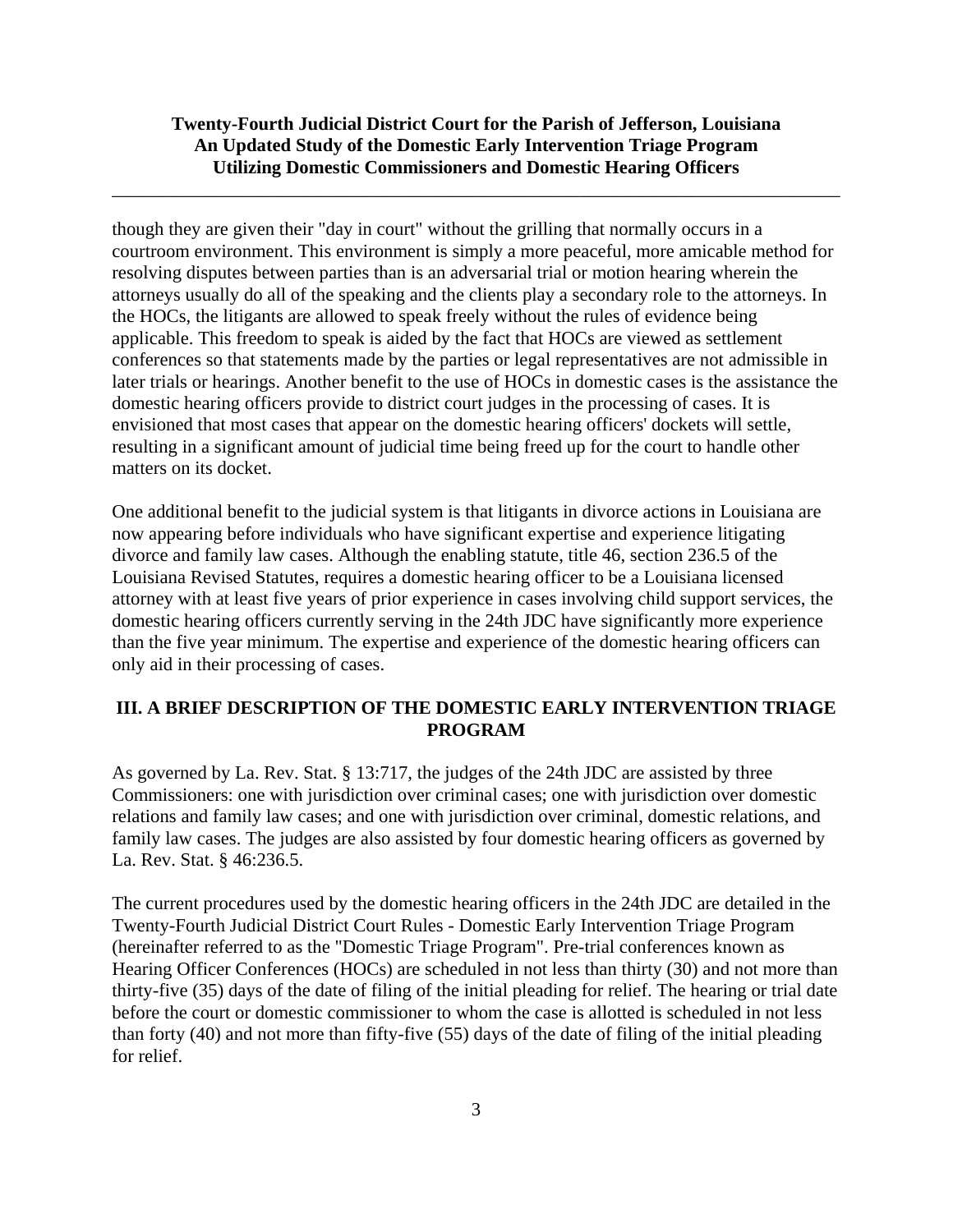\_\_\_\_\_\_\_\_\_\_\_\_\_\_\_\_\_\_\_\_\_\_\_\_\_\_\_\_\_\_\_\_\_\_\_\_\_\_\_\_\_\_\_\_\_\_\_\_\_\_\_\_\_\_\_\_\_\_\_\_\_\_\_\_\_\_\_\_\_\_\_\_\_\_\_\_\_\_

The HOCs are scheduled for one and one-half (1 1/2 ) hours, unless a party or counsel makes a written request for a conference period of up to two hours. Additionally, the hearing officer has the discretion to schedule additional conferences, hearings, rule dates, or additional time if necessary. The scheduling of HOCs throughout the day is in sharp contrast to the previous system with a general docket call at a specific time such as 9:00 a.m. where all lawyers and their clients appeared at the same scheduled time and waited for minutes or hours until the district judge or commissioner heard their case. During the HOCs, the domestic hearing officers act as quasi-mediators conducting settlement conferences on all disputed issues. Most of the HOCs result in a Joint Stipulation and Order that is drafted by the hearing officer during the conference and then sent directly to the district judge for his or her signature. Many matters left unresolved after the HOCs are scheduled for hearings before the district judges; however only five percent (5%) of the matters scheduled for HOCs are actually being heard by the district judges. Therefore, this suggests that even when cases do not settle during the HOC, they settle before the court date.

Every effort is made in the HOCs to reduce all agreements reached between the parties to a written agreement entitled Stipulations and/or Recommendations of Hearing Officer. This form, which also summarizes the HOC and notes the hearing officer's specific recommendations regarding the unresolved issues, is prepared by the domestic hearing officer at the HOC while the parties and their attorneys are present. The domestic hearing officer signs the Stipulations and/or Recommendations of Hearing Officer form and takes it to the domestic commissioner for his or her signature. The domestic commissioner's signature on the documents becomes a Judgment or Interim Judgment of the court, which implements the hearing officer's recommendations pending the filing of an objection and hearing before the district court. A copy of all written stipulations, recommendations, orders, rulings, or judgments resulting from the HOC is provided to the parties and their counsel at the time of the HOC. Any party who disagrees with a recommendation, order, ruling or judgment resulting from the HOC is allowed to file a written objection within three (3) days of receipt of the recommendation, order, ruling or judgment.

The objection is then heard by the district judge or domestic commissioner to whom the case is allotted. The district judge or domestic commissioner hears the matter at a contradictory hearing wherein the judge or domestic commissioner is allowed to accept, reject, or modify in whole or in part the findings and recommendations of the hearing officer. The district judge or domestic commissioner may receive evidence at the hearing or remand the proceeding to the domestic hearing officer.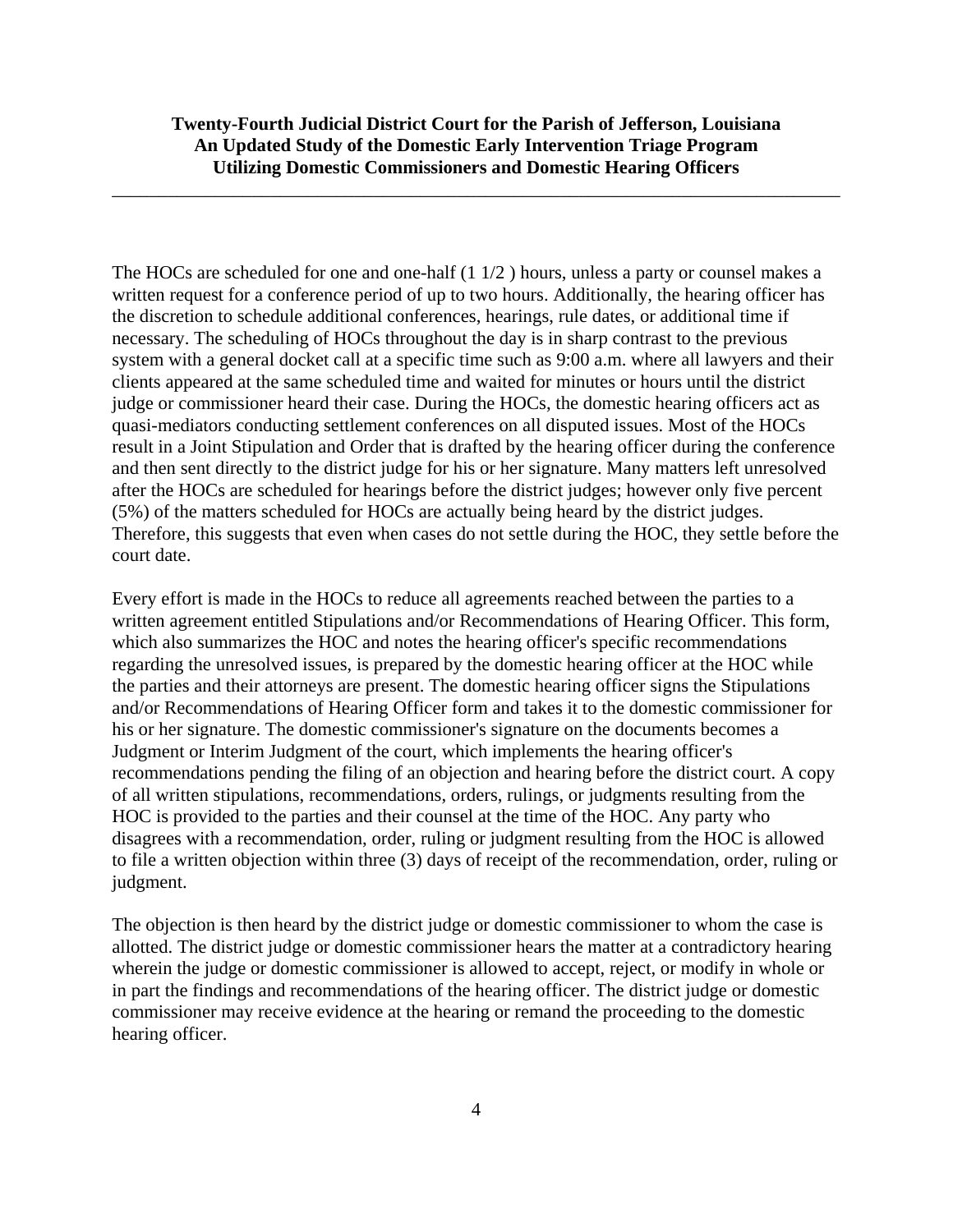\_\_\_\_\_\_\_\_\_\_\_\_\_\_\_\_\_\_\_\_\_\_\_\_\_\_\_\_\_\_\_\_\_\_\_\_\_\_\_\_\_\_\_\_\_\_\_\_\_\_\_\_\_\_\_\_\_\_\_\_\_\_\_\_\_\_\_\_\_\_\_\_\_\_\_\_\_\_

#### **IV. PURPOSE OF UPDATED STUDY**

The Court requested an updated study of the Domestic Triage Program in the 24th JDC with the goal of addressing the key complaints that have been lodged against the Court's use of domestic commissioners and domestic hearing officers. As detailed in the previous section, the Court's use of commissioners and hearing officers is an enormous success. However, some attorneys who practice before the domestic commissioners and domestic hearing officers expressed concerns about the Domestic Triage Program. Additionally, the Court wanted to know how it can conduct, with minimal time and costs involved, yearly audits of the success of the hearing officers. Another issue addressed in this report is whether the Court is holding meaningful contradictory hearings after parties have filed written objections to the hearing officers' recommendations. Further, the Court wanted to know what it means to have a meaningful contradictory hearing. Is it enough to have a pretrial settlement conference with the lawyers and read the agreement on the record? Do the parties feel "squeezed" or "forced" by the judges or hearing officers to settle their disputes? Also, how long does it take for parties to get a contradictory hearing before individual judges on the Court? Moreover, are the judges simply "rubber stamping" the domestic hearing officers' recommendations even when the judges state that they are granting parties the right to a contradictory hearing? Additionally, what are the major complaints about individual hearing officers? How can the Court make the hearing officers more effective? These major questions and ancillary ones will be the focus of the updated study.

In conducting the study, I met with and/or had telephone interviews with more than fifty (50) lawyers who attend Hearing Officer Conferences and who practice before the domestic commissioners. A large majority of lawyers are satisfied with the Domestic Triage Program in the 24th JDC and offered positive comments about the speed of the program, the quality of the commissioners and hearing officers, the high settlement rate associated with the HOCs, and the predictability of the program. The predictability results from lawyers and their clients being able to appear before hearing officers at a scheduled time without having to wait until the hearing officers complete another case. Most lawyers do not see any problems with the Domestic Triage Program at all. Lawyers are generally satisfied with all hearing officers and commissioners. Thus, this report is an attempt to increase the effectiveness of a program that seems to benefit domestic litigants in Jefferson Parish. It is important to understand that this report does not chronicle the successes of the Domestic Triage Program, as that has been done in an earlier report and in the Harges Law Review Article. In this report, I made a choice to highlight the perceived problems associated with the Domestic Triage Program. The perceived problems and solutions address the overall management of the Domestic Triage Program. With some perceived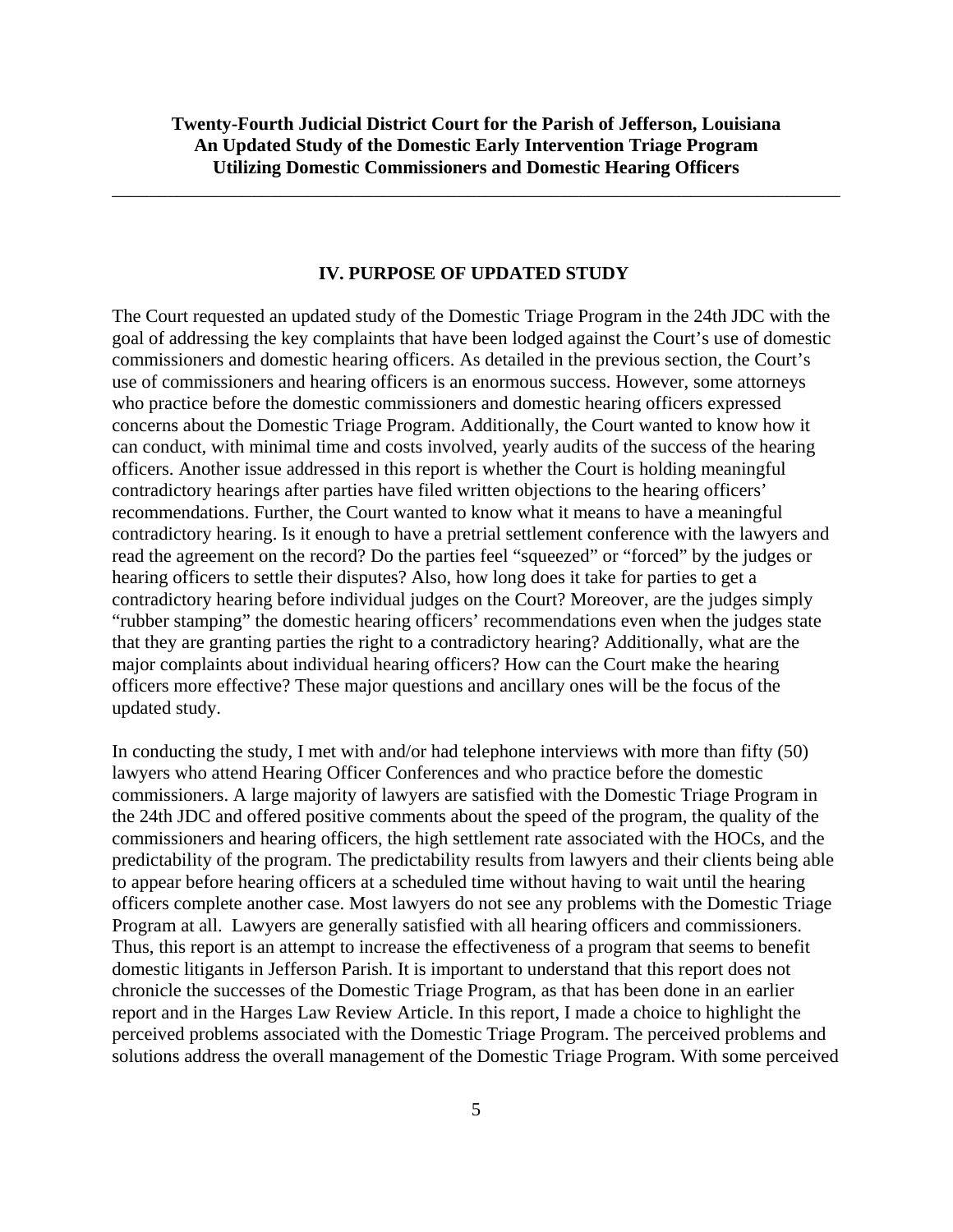problems, I offered comments to indicate that the problems had no merit at all. With other perceived problems, I offered comments that will make a successful program even better.

**A. Goals and Objectives of Study:** The study considers the issues stated above and will conclude with specific recommendations to address the issues.

**B. Preliminary Background Research:** As background research, I analyzed the previous studies and reviewed all reports from the domestic relations commissioners and hearing officers that have been rendered since July 31, 2006, the date of the Second Study. This analysis gave me a better understanding of the current roles and responsibilities of the commissioners and hearing officers.

**C. How the Study Was Conducted:** In order to attain the goals and objectives mentioned above and with the preliminary research in mind, I performed the following tasks so that the conclusions reached would be accurate and all-encompassing:

1. I examined how the 24th JDC currently uses domestic hearing officers by reading the previous studies and all reports and summaries since July 31, 2006, that have been issued by the hearing officers to the judges of the 24th JDC;

2. I interviewed all domestic hearing officers and domestic commissioners to obtain a thorough understanding of the internal operating procedures used by each commissioner and hearing officer and determined how each commissioner and hearing officer processes cases;

3. I interviewed all judges of the 24th JDC who volunteered to be interviewed to get their views on the roles of the hearing officers and how the hearing officers can be used to assist the judges in performing their duties;

4. I observed the hearing officers and domestic commissioners in practice to assess their skills and offer recommendations on how they can become more effective;

5. I interviewed over fifty (50) lawyers who practice before the hearing officers in the 24th JDC to obtain their views and perceptions on the Domestic Triage Program;

6. I visited the Sixteenth Judicial District Court (St. Mary, St. Martin, and Iberia Parishes) (hereinafter "16th JDC"), a court that utilizes three domestic hearing officers to assist the court in the processing of domestic cases. During this visit, I interviewed three judges, Judge John E. Conery, Judge Ed Leonard, and Judge Charles Porter. Judge Ed Leonard supervises the domestic hearing officers in the 16th JDC. Additionally, I interviewed Tamera Washburn, a domestic hearing officer who hears cases in Franklin, Louisiana. I also observed Hearing Officer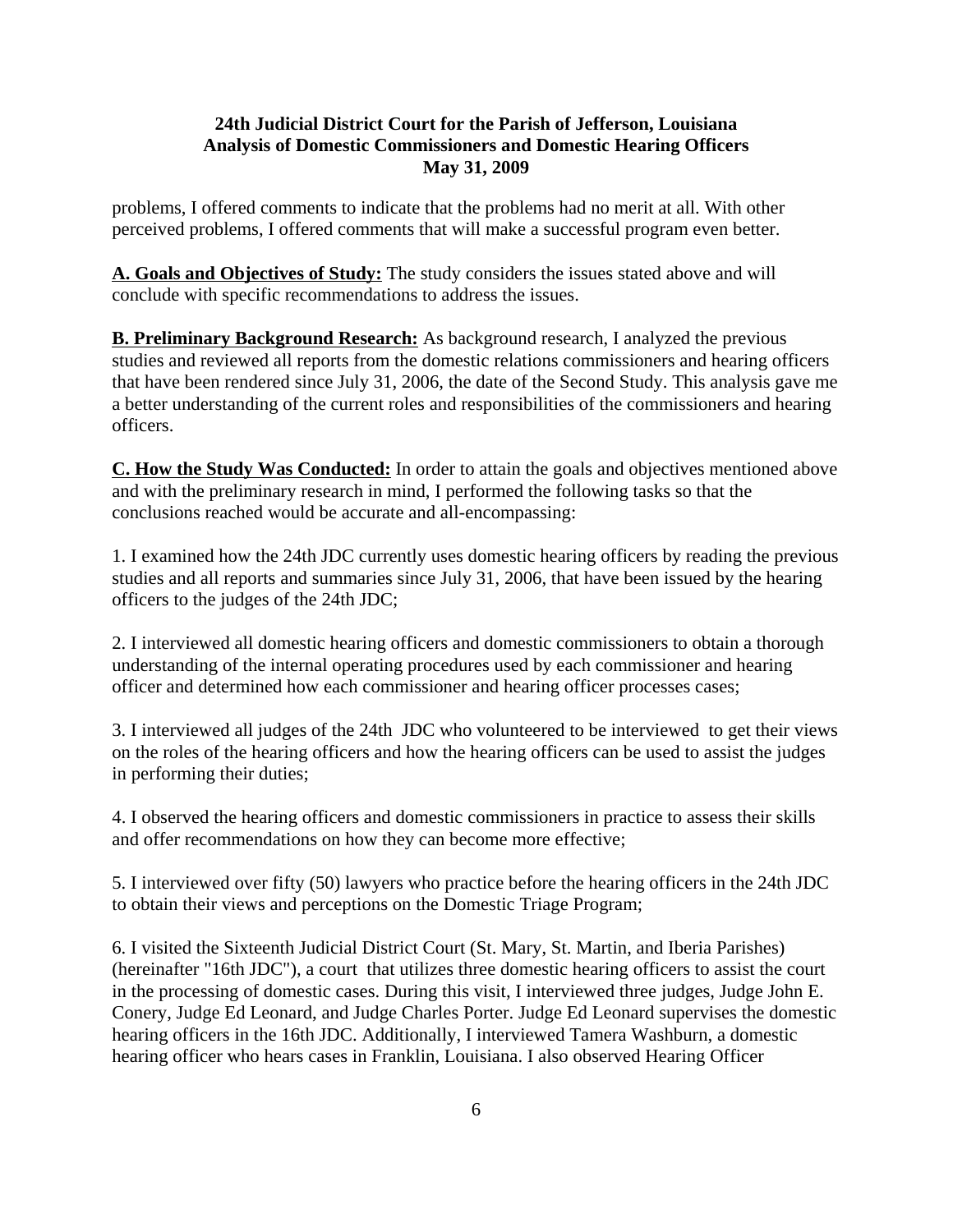Washburn conduct a hearing officer conference and a domestic abuse hearing. Moreover, I interviewed four lawyers who practice before the domestic hearing officers in the 16th JDC;

7. I compared court filing fees in cases that were heard by domestic hearing officers in the 24th JDC with cases that were heard by domestic hearing officers in the 16th JDC as well as with cases that were heard by the judges in family court in Civil District Court for the Parish of Orleans (hereinafter referred to "CDC"); and

8. I visited Civil District Court for the Parish of Orleans to observe the procedures used in CDC as well as had discussions with law clerks, docket clerks, and lawyers who practice there to learn the practices and procedures used by judges to process domestic cases in CDC in order to compare those procedures to those used in the Domestic Triage Program.

#### **D. Length of Time of Study**

The study began on October 1, 2008 and ended on May 31, 2009. Thus, the study took eight (8) months to complete.

#### **E. Conducting Annual Assessments of the Domestic Triage Program**

To conduct annual assessments of the effectiveness of the Domestic Triage Program, the Court could develop surveys to be sent to domestic lawyers and litigants. The surveys would request lawyers and their clients to provide their candid and anonymous opinions of the Domestic Triage Program to the Court, highlighting both positive and negative aspects of the program. Lawyers and their clients would also be requested to make suggestions on how the Domestic Triage Program could be improved.

# **V. RESULTS OF INTERVIEWS WITH DOMESTIC LAWYERS**

#### **A. General Concerns of Lawyers Who Were Interviewed**

The overwhelming concerns of lawyers who practice domestic law in the 24th JDC are that 1) the use of domestic commissioners and hearing officers creates excessive costs in attorney time and court filing fees, and 2) many attorneys assert that most litigants get into an endless loop with the hearing officers and never get to the district judge. Lawyers commented that litigants run out of money long before their issues are properly resolved by the district judge. They contend that the powerless litigant or less earning litigant is often the party who must settle because the system has defeated the litigant.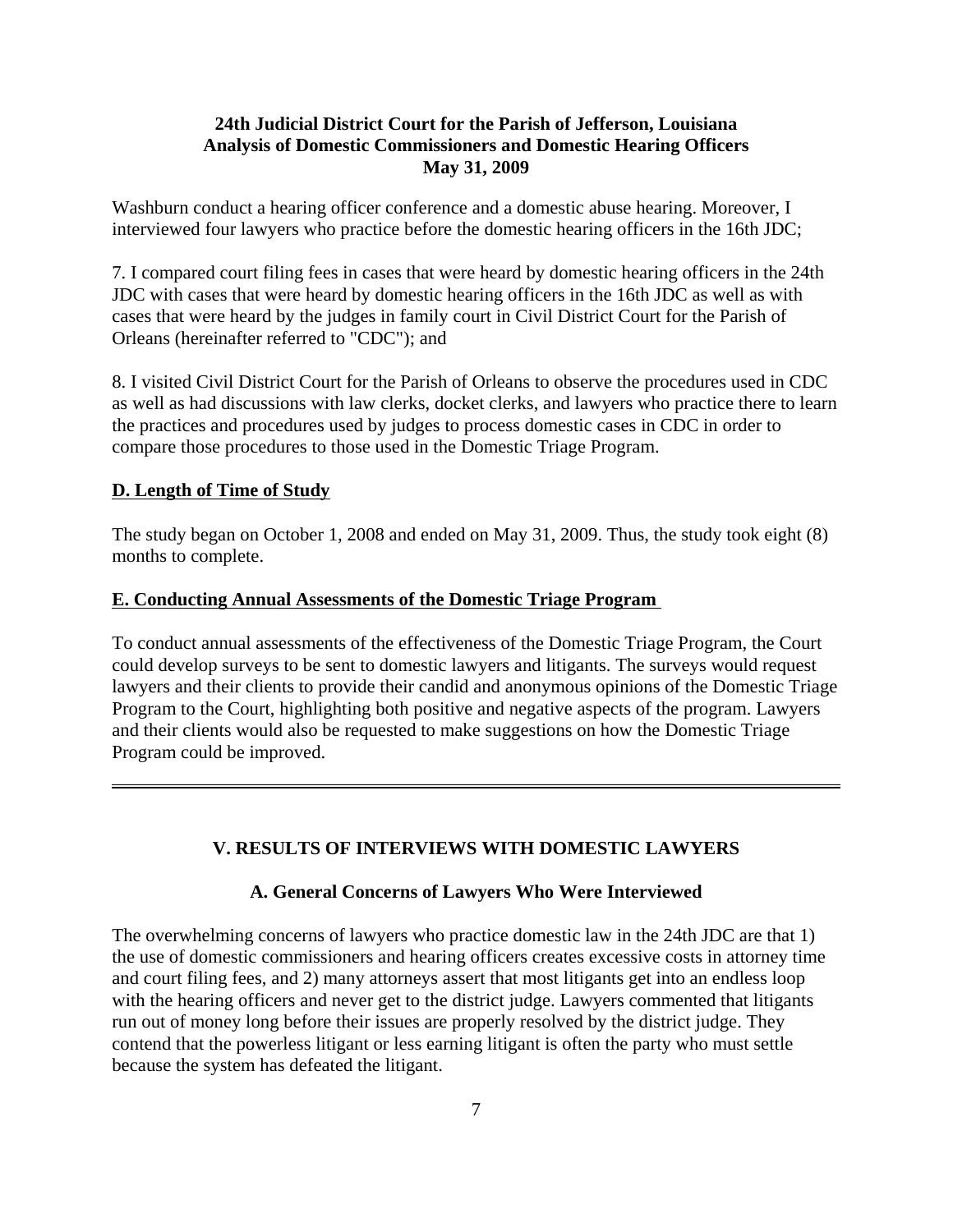The lawyers' concerns about costs resulted from the fact that the Domestic Triage Program was originally designed to create a court-like record for virtually all documents that were used by the hearing officers to make their recommendations. This design created unnecessary filing fees because almost all documents were filed with the Clerk of Court's Office. However, all documents associated with HOCs should not be filed with the Clerk of Court's Office because a HOC is not a court of record. Consequently, in hindsight, it was a mistake to require almost all documents resulting from HOCs to be filed with the Clerk of Court's Office. Some of the recommendations in this report will significantly reduce the filing fees associated with HOCs thus reducing the filing fees paid by litigants.

In the next four subsections, I will list the concerns or complaints of lawyers about the Domestic Triage Program and make suggestions on how the concern or complaint should be addressed by the Court.

#### **B. Specific Concerns of Lawyers Regarding District Judges**

**1. Problem** - Lawyers complain that it is simply too difficult to get a case heard before certain trial judges. After the HOCs are completed, some judges will reschedule the original trial date. This seriously inconveniences the objecting party because she has to file a motion to reset the trial. Again this is an additional cost to the mover. Lawyers are concerned that with some judges the trial dates are just artificial dates that are set and rescheduled at the whim of the particular judge. Every resetting of a trial date is an additional cost to the parties because the court will not reschedule the trial date, and the litigant is forced to do so at the litigant's cost. Each court appearance could result in the litigants paying up to five hundred dollars (\$500.00) or even more in attorney's fees. Moreover, lawyers complained that some judicial staff members often comment when they are approached about having domestic matters set before the trial judges that, "We don't hear domestic cases. You have to go to the commissioners or hearing officers."

A corollary **problem** stated by a few lawyers is that hearing officers will not allow the parties to have hearings before the trial judges. Lawyers commented that hearing officers require the parties to return again and again to HOCs because the hearing officers are determined to get agreements regarding all the possible issues that could ever be presented to the Court. One statement made at a joint meeting of fifteen domestic lawyers in December 2008 was that, "Hearing officers are like fullbacks; they simply will not let litigants get to the trial judges." A few lawyers commented that one hearing officer informed litigants that they should settle the case because they will never have the case heard by the trial judge.

This concern has caused many lawyers to believe that the continued employment of hearing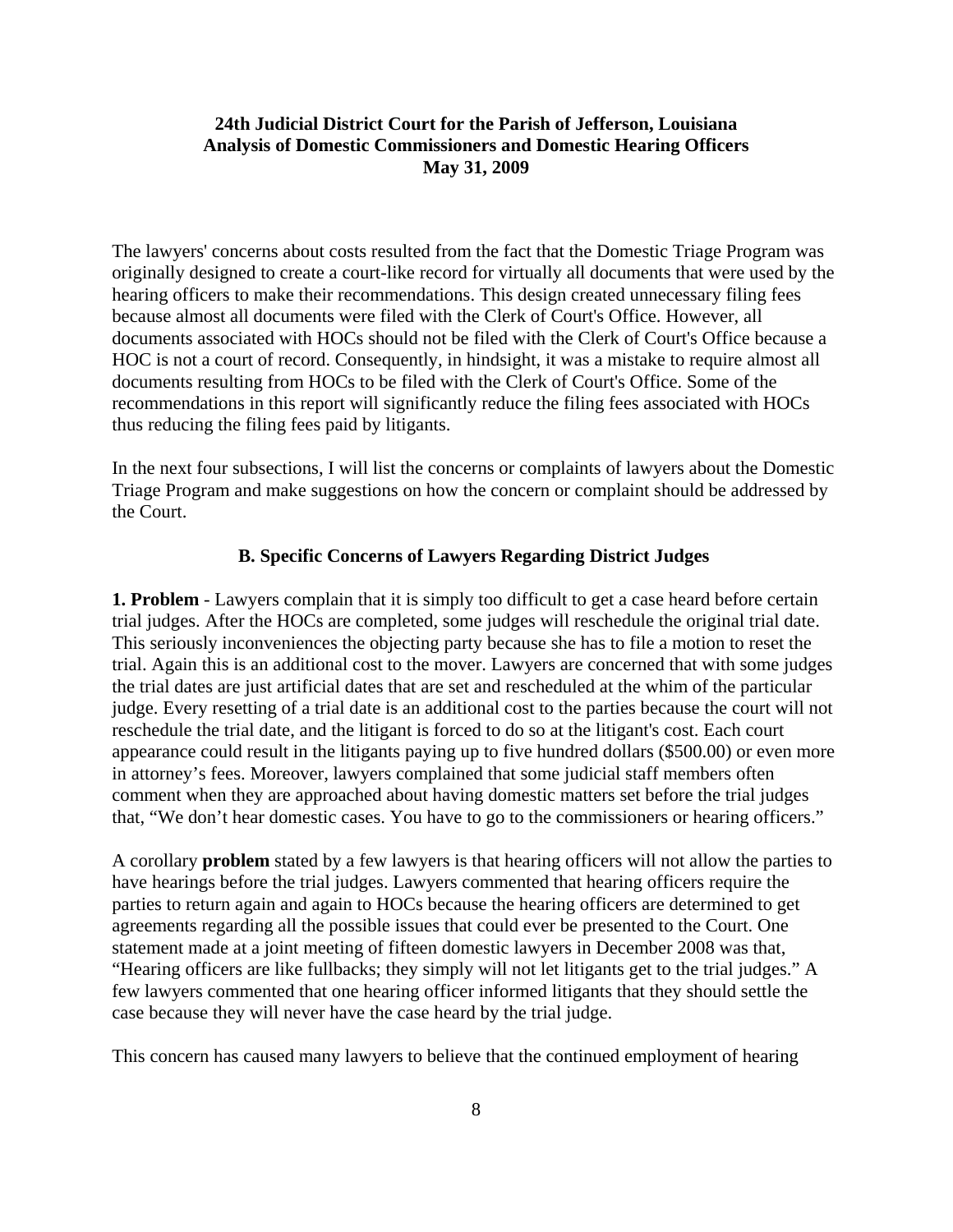officers is dependent on hearing officers keeping litigants away from the trial judges. According to these lawyers, the intent of the hearing officers to keep litigants away from the trial judges creates a significant conflict of interest.

These concerns have led some lawyers to believe that a few judges have no desire to hear domestic cases and that these judges will do whatever is necessary to avoid hearing domestic cases.

**Solution -** These problems are remedied by the trial judges hearing domestic cases when they are scheduled on the judges' dockets. Unless there is a compelling reason to do so, a domestic hearing before a trial judge should not be continued. Continuances should not occur with frequency. Also, when the hearing is continued based on a resetting by the judge, there should not be any additional cost to the parties. Furthermore, the judges can instruct the hearing officers that they are to hear the cases in a facilitative manner without attempting to force settlements. Parties should be given opportunities to settle their cases before the hearing officers in a noncoercive manner. If the case does not settle at the HOC, litigants should be encouraged to have their day in court before the district judge.

**2. Problem** - According to some lawyers, another problem for parties is that when matters are heard by the district judges, the judges do not have trials on the merits. According to some lawyers, the most that the judges will do is have a settlement conference and coerce the parties into settlements without actually hearing testimony from the parties. Also, lawyers contend that some judges are making factual determinations from pretrial conferences and informing the parties what their decisions will be without hearing the actual facts or testimony from witnesses. When attorneys push for an actual hearing on the merits, some of the judges will continue the matter, stating that they do not have time to hear the matter that day, or the judges will simply refuse to have a hearing on the merits and make a ruling based on the information learned at the pretrial conference. Consequently, lawyers stated that clients are forced to enter into consent judgments because they cannot afford to pay additional attorney and filing fees to return to the court for another hearing. Attorneys report that some people want to go to trial, to win or to lose. Litigants have this right, lawyers contend.

Lawyers also believe that when judges actually have hearings on the merits, the judges defer to the hearing officers too much. According to La. R.S. 46:236.5(C)(6), the enabling statute for domestic hearing officers, judges are not required to have a trial de novo. La. R.S. 46:236.5(C)(6) states in part, *"Upon filing of the objection, the court shall schedule a contradictory hearing where the judge shall accept, reject, or modify in whole or in part the findings of the hearing officer. If the judge in his discretion determines that additional*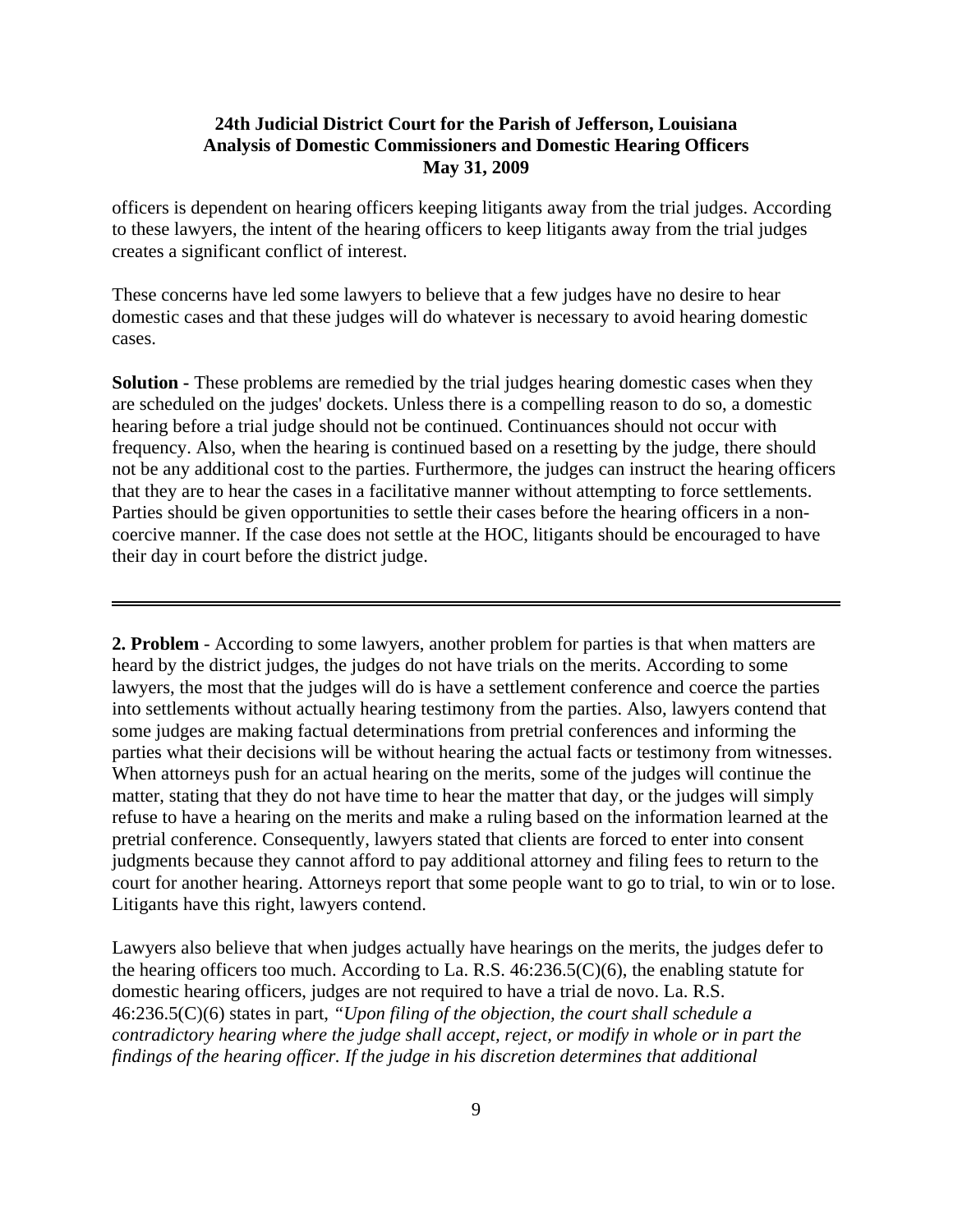*information is needed, he may receive evidence at the hearing or remand the proceeding to the hearing officer.*" This leads lawyers to believe that the rulings of the hearing officer are forced on the litigants.

**Solution -** The solution to these concerns is for the judges to hear testimony at a hearing if the parties reach impasse at a pretrial conference. Judges should not simply "rubber stamp" or automatically ratify the recommendation of the domestic hearing officer. Rather, the trial judge should schedule a contradictory hearing and hear the matter de novo.

It is entirely appropriate for a judge to hold pretrial conferences and pre-try cases before trials on the merits. Pretrial conferences are the norm in many Louisiana courts. It is not unusual for trial judges to attempt to settle cases at pretrial conferences, sometimes even giving their opinions or views on how the case should be decided. Lawyers often seek guidance from trial judges on their perspectives on cases. However, when litigants want to have their day in court by testifying under oath, they should be allowed to do so. Trial judges should not be heavy-handed and force settlements on the litigants.

With regard to the concern that trial judges are deferring too much to the recommendations of the hearing officers when the judges make decisions on the merits, the trial judges may wish to consider whether this allegation is true. If this assertion is true, judges should note that while the hearing officers are experienced former domestic practitioners, the hearing officers do not hear testimony, as court reporters are not present at the HOCs, and litigants are not sworn. Thus, hearing officers are not actually holding evidentiary hearings since evidence is not presented at the HOCs. Hearing officers simply hear unsworn allegations of lawyers and their clients.

One suggestion that the judges might want to consider is a practice utilized by some district court judges in the 16th JDC; these judges do not review the recommendations of the hearing officers until after the judges have made their decisions on the merits. These judges believe that they should not be persuaded by the recommendations of the hearing officers and that it is appropriate to give litigants their day in court with a trial de novo, which is a trial anew or from the beginning.

A contrary view was stated by a district judge in the 16th JDC on April 29, 2009, when I visited the court. The district judge stated that it is difficult for him to ignore the recommendations of the hearing officers because the hearing officers have much more practical experience handling domestic cases than he does. The hearing officers' recommendations are important to him because they provide him a perspective on how the case should be decided. This view was also shared by some of the judges on the 24th JDC who were interviewed for this report.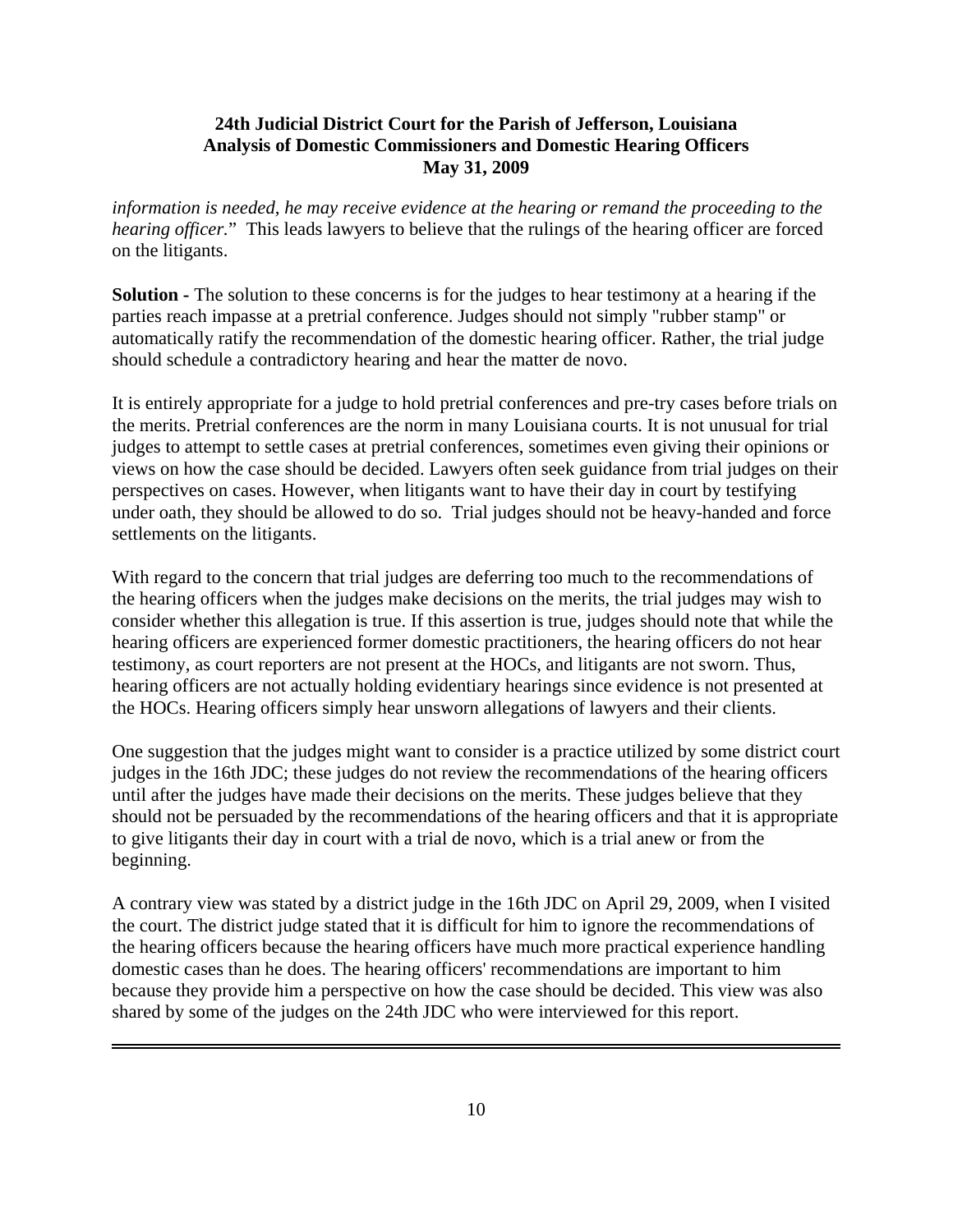**3. Problem** - Some lawyers believe that the recommendations of the hearing officers regarding the unresolved issues should not become an interim judgment at the end of the HOC, when the recommendations are signed by the domestic commissioner or the district judge, because no testimony is taken and no record is created at the HOC. Because these recommendations can have serious consequences to the lives of litigants navigating their way through the court system, some lawyers believe that it is better for the ruling of the trial judge to affect the parties rather than the recommendation of a hearing officer or commissioner who has not heard any evidence.

**Solution** - The Domestic Triage Program was designed in part to provide an expedited procedure for handling domestic cases. The program is accomplishing that objective. If the effective date of the hearing officer's recommendations is delayed, the program ceases to become expedited and will cause the parties in need of quick relief to be delayed even further. Thus, I do not recommend that the effective date of the hearing officer's recommendation be delayed.

After the interim judgment has been signed by the domestic commissioner following the HOC, litigants who may suffer immediate and irreparable damage because of the immediate effectiveness of the interim judgment may file a motion to stay the interim judgment. For example, if a party believes that immediate and irreparable harm will occur before the matter is heard by the district judge because the interim judgment allows a party to sell movable or immovable property or has an immediate negative effect on a child's educational needs, the party may immediately file an objection to the hearing officer's recommendation and a motion to stay the interim judgment. The motion to stay the interim judgment will then be heard shortly thereafter.

**4. Problem -** Although the local rules allow the domestic commissioners and the district judges to sign orders and consent judgments in domestic matters, lawyers complain that the district judges do not sign orders and judgments for their divisions of court. Lawyers commented that the judges simply send the parties back to the commissioners as if the district judges have no responsibility for domestic relations matters. Lawyers are disappointed that even the district judges who serve as Duty Judges will have nothing to do with domestic matters. On occasions when the Duty Domestic Commissioner is not available or has left the courthouse, lawyers comment that it would be convenient to them if the duty judges would sign orders and judgments.<sup>3</sup>

<sup>&</sup>lt;sup>3</sup>The Domestic Commissioners reported to me that the instances that they are not present during business hours are rare.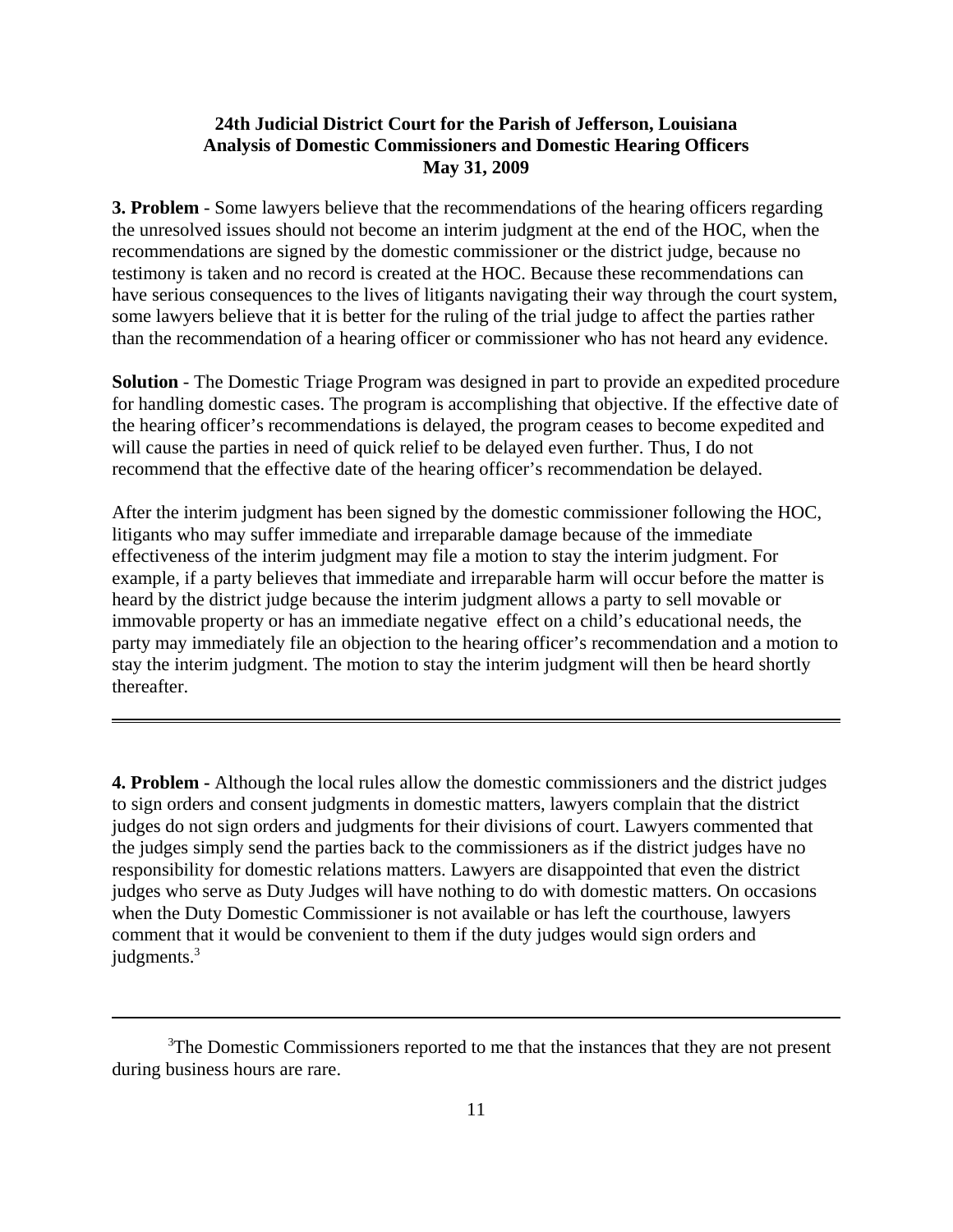**Solution** - Because the local rules of court require the Duty Judge and the Duty Commissioner to sign domestic orders and consent judgments, then both should be available during business hours to sign domestic orders and consent judgments. If only the domestic commissioners will be allowed to sign judgments and orders, then the local rules should be amended to reflect this practice.

**5. Problem** - The Clerk of Court is not simultaneously setting matters on the dockets of the domestic commissioner and the district court as required by Local Rules of Court, Rule  $24(A)(2)(a)$ . Apparently, the matters are being set on the dockets of the domestic commissioners but are not being set on the dockets of the district court at all. To get relief before the district court after a matter is heard by the domestic commissioner, lawyers complain that parties have to incur additional expense and file a motion to set the matter before the district court. Local Rule of Court, Rule 24(A)(2)(a) requires the hearing before the domestic commissioner to be set not less than thirty (30) nor more than thirty-five (35) days of the filing of the original pleading in question, and Local Rule of Court, Rule 24(A)(2)(b) requires the hearing before the district court to be set not less than forty (40) nor more than fifty-five (55) days of the filing of the original pleading in question.

**Solution** - To comply with the local rules of court, the Clerk of Court should schedule the matters on the dockets of the district court at the same time the matter is set before the domestic commissioners.

**6. Problem** - Lawyers are concerned that there is no opt out procedure for cases that should bypass the hearing officers and be heard directly by the district judges. Some cases are high conflict cases or highly combative cases that will not benefit from the HOCs. In other cases, litigants want to fight and disagree with each other and have no intention of settling or resolving the cases amicably. Lawyers believe that these cases should be heard directly by the trial judges, not the hearing officers.

**Solution** - The Court should develop criteria for the hearing officers to use in determining the cases that should be heard directly by the trial judges. Using these criteria, the hearing officers will serve as screeners to determine which cases should proceed along this alternative track. Then the hearing officers will make recommendations directly to the trial judges that the cases should be heard by the trial judges. It is the trial judges, not the hearing officers, who have the ultimate decisions on whether the trial judges or the hearing officers should initially hear the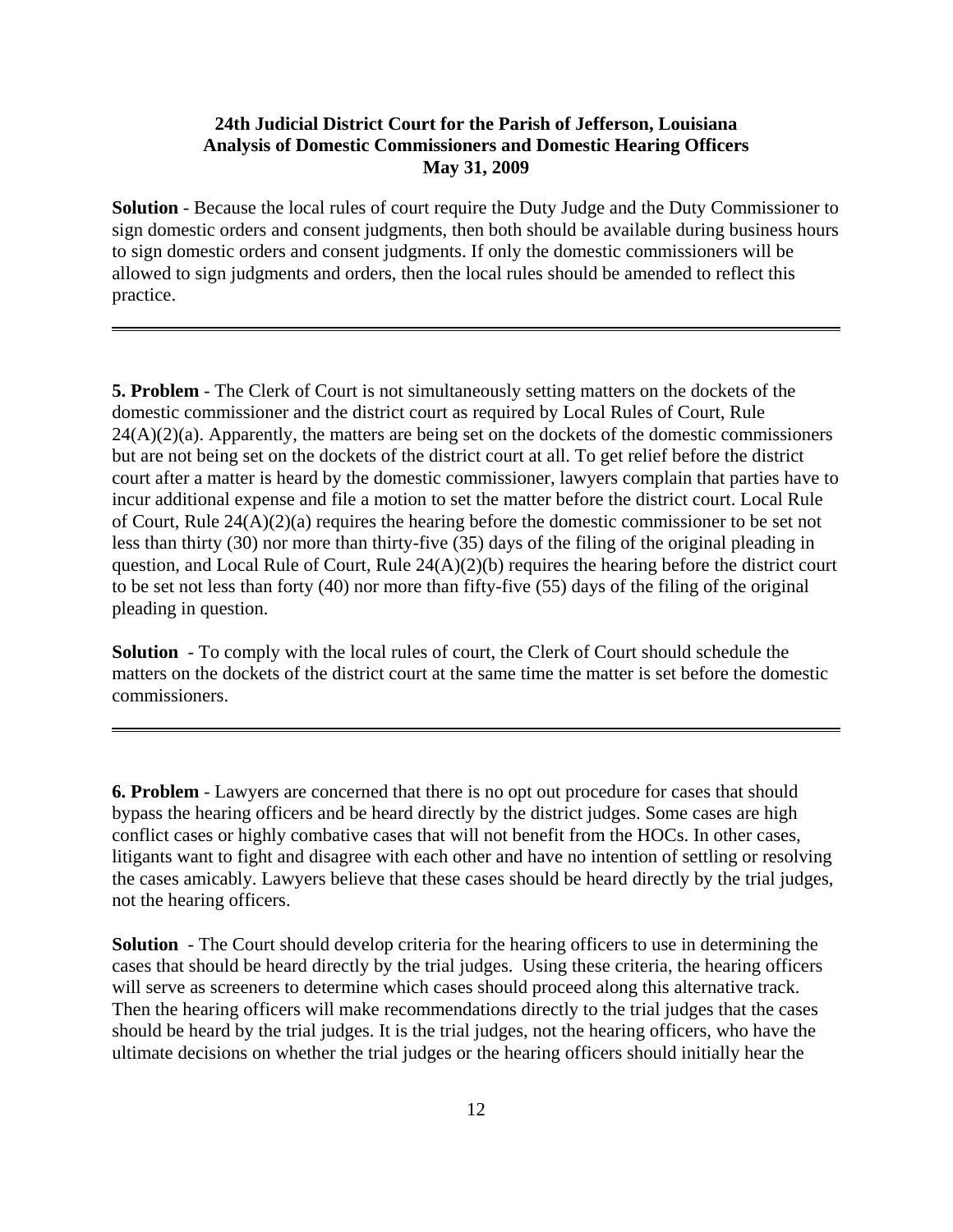cases.

**7. Problem -** Most lawyers who were interviewed for this report would like more time to file a memorandum following an objection to the hearing officer's recommendation after it is signed by the domestic commissioner. Currently, a party has three (3) days from the receipt of the hearing officer's recommendation to file a written objection to said recommendation. Local Rules of Court, Rule  $24(A)(3)(e)$ . Moreover, the objecting party is required to file a memorandum on the law and facts with the district judge within five (5) days of the date the objection is filed. *Id*. Consequently, the memorandum on the law and facts must be filed by the objecting party within eight (8) days after receipt of the hearing officer's recommendation. Lawyers would like additional time to file the memorandum on the law and facts, similar to the delays for filing memoranda in other civil cases.

**Solution -** Litigants should be given more time to file the memorandum on the law and facts (hereinafter referred to as "Memorandum"). The time to file the Memorandum should be closer to the date of the trial before the district judge than closer to the date that the objection to the hearing officer's recommendation is filed. Consequently, I recommend that the Memorandum of the objecting party be filed at least ten (10) days prior to the trial date on the disputed issues, and that the Memorandum of the opposing party be filed at least three (3) days before the trial date on the disputed issues. The ten (10) day time period will provide sufficient time for the opposing party to respond to the objecting party's Memorandum, while the three (3) day time period will allow sufficient time for the trial judge and objecting party to adequately prepare for the trial.

There are several purposes of the Memorandum. One purpose of the Memorandum is to educate the trial judge on the remaining disputed issues in the case. Another purpose of the Memorandum is to educate the opposing party of the basis of the objection and to provide the appropriate citations and authorities relied on by the objecting party. Finally, another purpose of the Memorandum is to require the parties to focus on how they intend to support or defend against issues presented at the trial before the district judge. This purpose could be better served by requiring each party to submit a detailed Memorandum which, in addition to presenting the arguments and counter arguments of each party, could also include the procedural history, uncontested facts and stipulations, a witness list, an exhibit list, and citations and authorities supporting the party's positions. The witness lists should include known impeachment witnesses and the nature of the testimony of each witness that "may" or "will" be called at the trial. This detailed memorandum, which will be filed by each party, will force the parties to focus on the important disputed issues remaining in the case. Requiring both parties to focus on the remaining issues shortly before the trial on the merits will have a beneficial effect on the litigants. When the issues are crystallized and the exhibits and witnesses are known in advance of trial, settlement is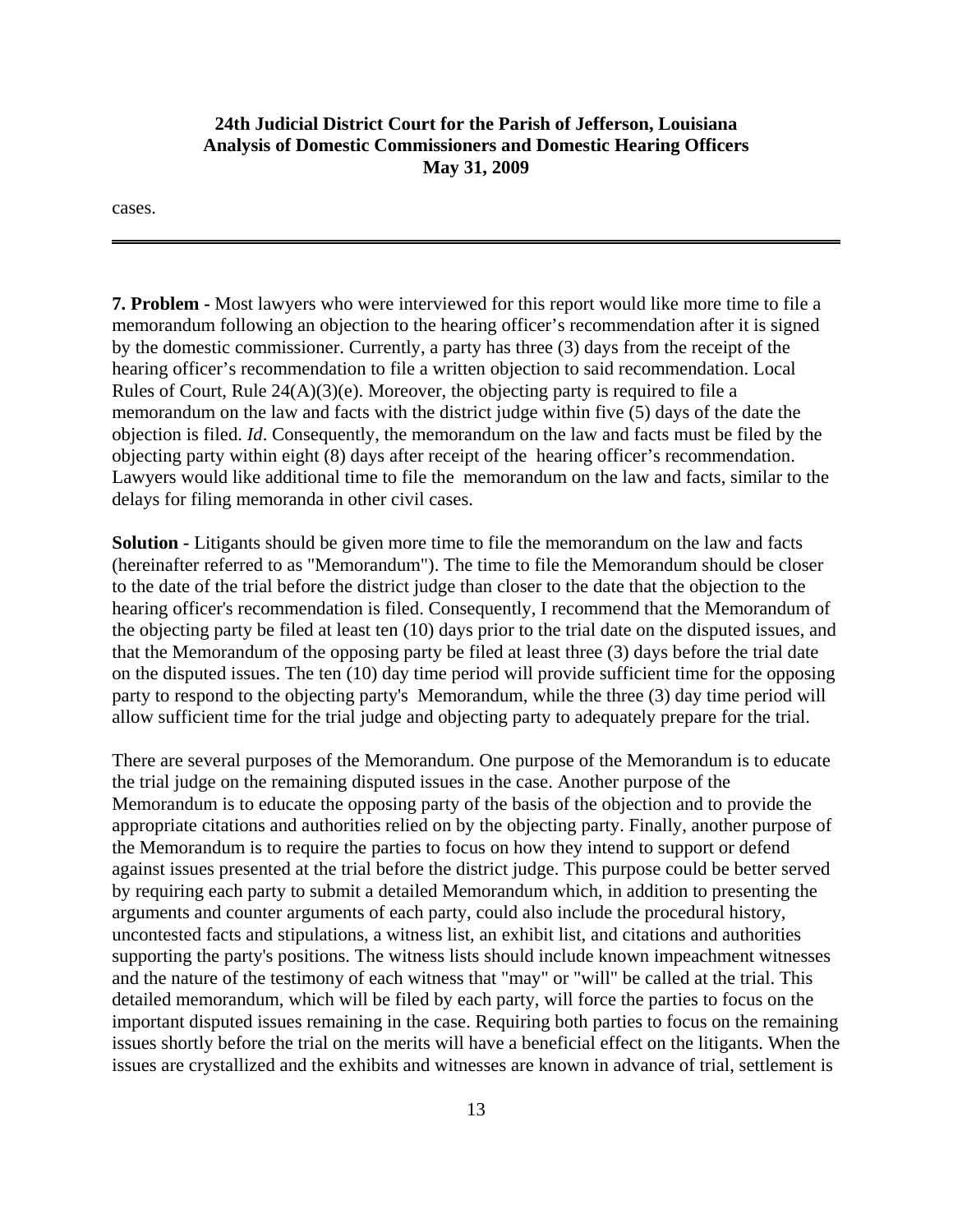likely to occur before the trial.

Thus, in addition to moving the required filing date of the Memorandum closer to the trial date before the district judge, the Court should also require a more detailed Memorandum. As a result, Local Rules of Court, Rule 24(A)(3)(e) will have to be amended to reflect these new requirements. This rule change will give litigants more time to file the Memorandum resulting in more memoranda being filed prior to trials on the merits. Consequently, this should reduce the impact of Edwards v. Edwards, 2 So.3d 482 (La. App. 5th Cir. 2008) on the Court, which prevents a district judge from dismissing with prejudice a party's objection for failure to file the memorandum required by Local Rules of Court, Rule 24(A)(3)(e).

An alternative to requiring each party to file a Memorandum is to require both parties to a Joint Pre-Trial Order at least three (3) days before the hearing. The pre-trial order should contain all the items that would be filed with the Memorandum except that the parties will be required to confer before the trial and produce the Joint Pre-Trial Order together. This is a policy decision that must be made by the Court.

**8. Problem -** Several lawyers commented that many district judges are not following the Local Rules of Court, Rule 23(C) which states in part, "It is the goal of the 24th Judicial District Court that each district judge hold an aggregate of two domestic rule days per month and an aggregate of one domestic trial week per month. The domestic docket may be commingled with other dockets."

Lawyers complain that each judge is different in holding domestic rule days and trial days. However, lawyers contend that most judges simply do not follow Rule 23(C) at all.

**Solution** - The Court should follow its own rules of court.

**9**. **Problem** - Lawyers contend that judges will not hear emergency domestic issues on nondomestic dates. This presents a real problem to litigants who need quick relief. The attorneys assert that apparently some of the judges believe that they do not have to hear domestic matters under any circumstances.

**Solution** - Local Rules of Court, Rule 24(A)(1)(b) requires the district judge to whom the case is allotted, or if that judge is unavailable, the duty judge, to hear emergency matters immediately.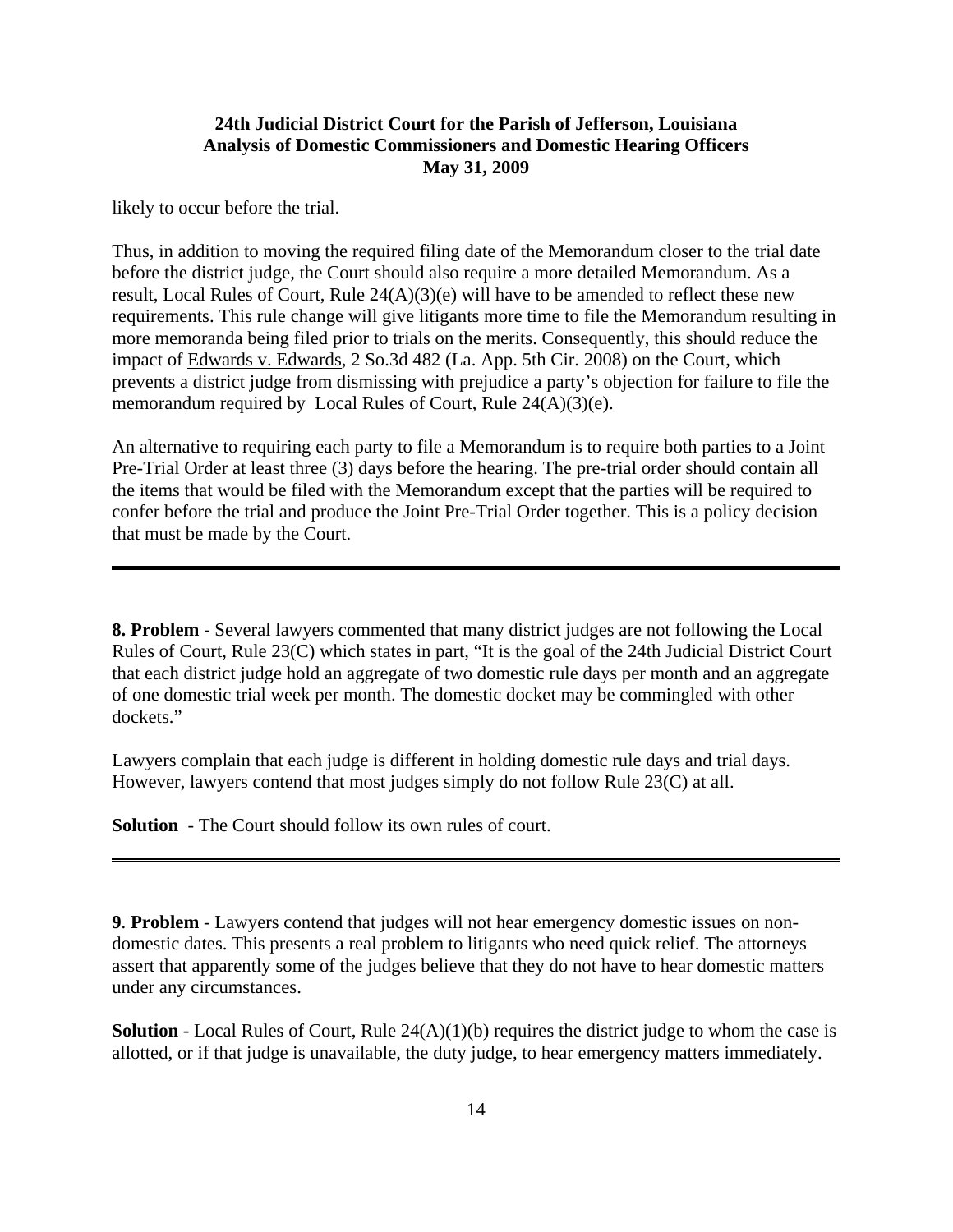The Court should follow this rule.

#### **C. Specific Concerns of Lawyers Regarding Domestic Commissioners**

**1. Problem -** Exceptions and discovery issues are heard by the domestic commissioner instead of the district judges without the parties having an opportunity to consent, as required by La. R.S. 13:717(G) which states in part:

*Except as provided in this Subsection, the Domestic Commissioners shall not have the power to adjudicate cases in a contested matter of divorce, custody, permanent spousal support, paternity, or partition of community property, unless the parties consent in writing to the jurisdiction of the commissioner. Each time an action is filed with the clerk of court for the Twenty-Fourth Judicial District Court, the clerk shall notify the parties to that action of their right to consent to jurisdiction by the commissioners. In each case in which all the parties provide a written waiver of their right to have their case heard by a district court judge, and provide written consent to the matter being heard and adjudicated by a commissioner, the commissioners may conduct any and all proceedings on any matter pending before the court and may order the entry of judgment in the case. Each judgment so recommended by a commissioner shall be signed by a judge of the Twenty-Fourth Judicial District Court. Any party who is aggrieved by a judgment entered by a commissioner may appeal that judgment in the same manner as any other judgment entered by a district court.*

Lawyers complain that under Louisiana statutory law, the power of the domestic commissioner is limited and that the 24th JDC is violating state law by forcing litigants to appear before the commissioner without their consent.

**Solution** - The Court needs to determine if consent by the parties to appear before the domestic commissioner should be required. If the court determines that it does not wish to require party consent, then perhaps the law should be changed so that party consent to appear before the domestic commissioner is not required.

Note that Local Rules of Court, Rule  $23(D)(3)(f)$  & (k) allows the domestic commissioners to hear disputes concerning discovery issues, issuance of subpoenas, exceptions, and motions for extension of time. The local rule does not require consent of the parties. It is also noteworthy that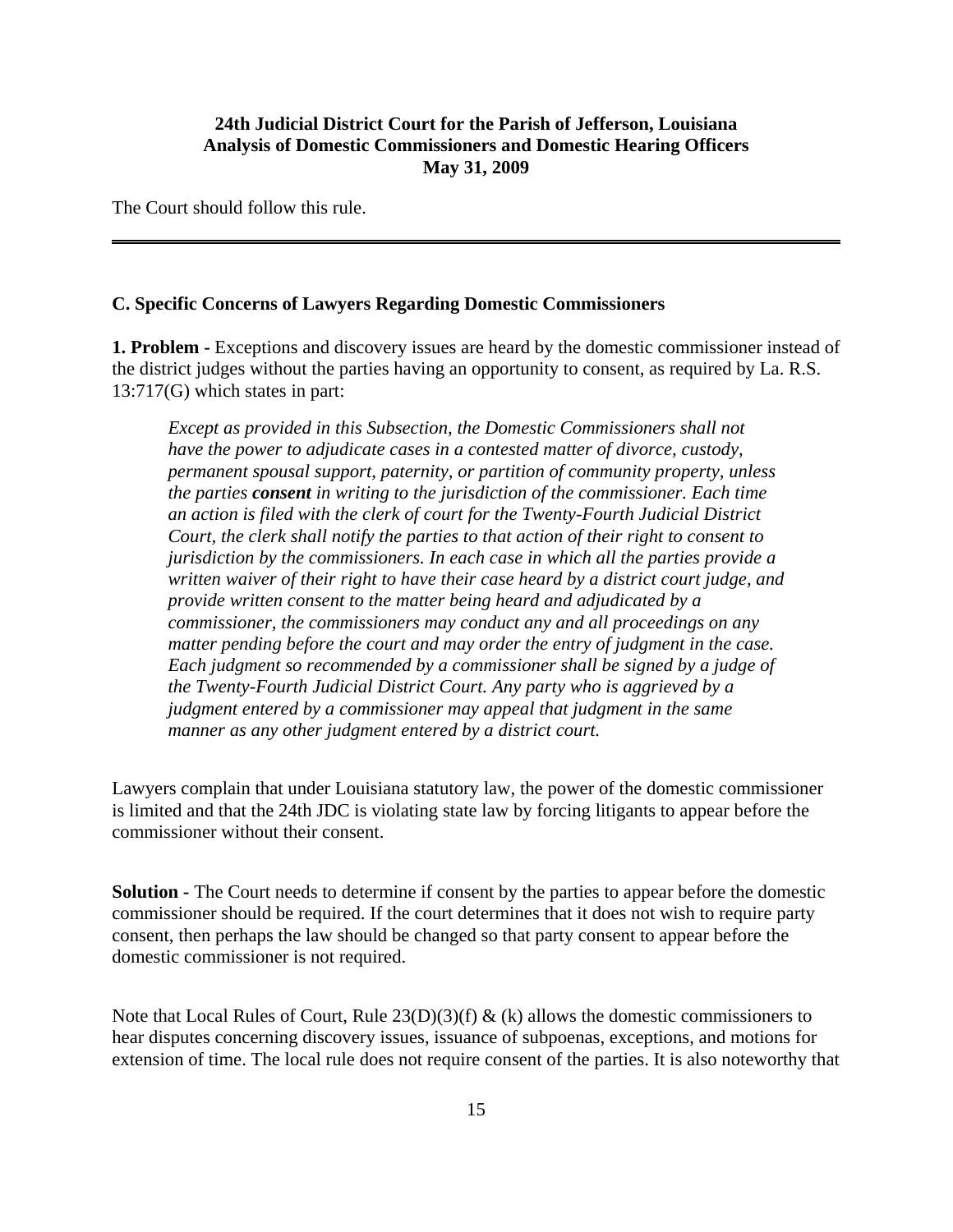a local rule of court cannot modify a state statute. In a case that challenged the actions of a domestic hearing officer, Piccione v. Piccione, the Third Circuit Court of Appeal reversed the judgment of the trial court which held a party in contempt of court for failing to pay spousal support and child support in accordance with the recommendations of the domestic hearing officer.<sup>4</sup> The local rule of court stated that if the domestic hearing officer's recommendation is objected to, then the recommendation becomes an interim order pending the final disposition of the claims by the court.<sup>5</sup> This rule conflicted with La. R.S.  $46:236.5(C)(5)$  because that section did not allow the domestic hearing officer's recommendations to become an interim order of the court. After both parties objected to the domestic hearing officer's recommendations, the payor party was held in contempt of court because he failed to pay spousal and child support as recommended by the domestic hearing officer.<sup>6</sup> The Court of Appeal found that the local rule of court modified section 236.5 by giving the recommendations of the domestic hearing officer the effect of a court order, "an authority never contemplated by that statute."<sup>7</sup> Since no authority existed in Louisiana allowing a local rule of court to expand a state statute to allow a contempt proceeding against a party against whom no court order had ever been issued, the district court erred in holding the payor party in contempt of court for failure to pay child and spousal support in compliance with the domestic hearing officer's recommendations.<sup>8</sup>

Because the local rules of court (Local Rules of Court, Rule  $23(D)(3)(f) \& (k)$ ) arguably conflict with a state statute (La. R.S. 13:717(G)), the Court needs to consider how it wishes to address this issue.

Another solution to this problem is to allow the hearing officers to hear disputes concerning discovery issues, issuance of subpoenas, exceptions, and motions for extension of time. The rules could be modified to allow objections to the recommendations of the hearing officers to be heard by the district judges.

4 *Piccione v. Piccione*, 01-1086, pp. 11-12 (La. App. 3 Cir. 05/22/02); 824 So.2d 427,

434.

5 *Id*. at 434. 6 *Id.* 7 *Id.* 8 *Id.*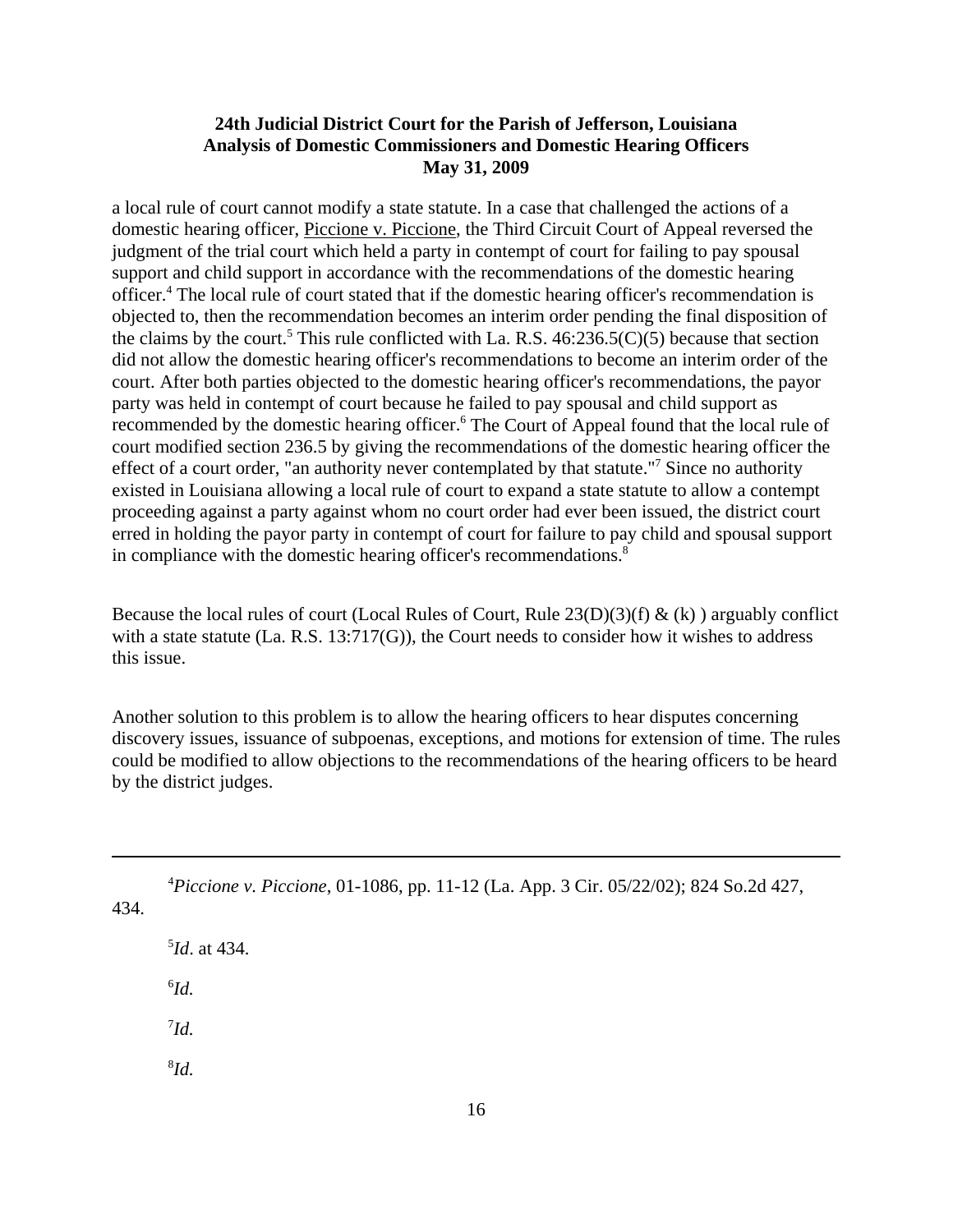**2. Problem -** Lawyers complain that motions to compel discovery, which are heard by the domestic commissioner, create unnecessary costs and expenses to the parties. For example, when a motion to compel discovery is filed, it is heard by the domestic commissioner. If a party disagrees with a ruling of the domestic commissioner on the discovery issue, that party must file an objection with the district court. When the discovery issue reaches the district court, the court is not yet hearing the merits of the dispute; it is only hearing the discovery issue. After the district judge issues a ruling on the discovery issue, the matter must then be reset before the hearing officer. If a party disagrees with the hearing officer's recommendation, the party has to file an objection to the hearing officer's recommendations. Each filing in this matter adds additional filing fees to the litigants, as well as attorney's fees and an increase in time needed to resolve the issues.

Consequently, discovery issues can result in a matter being heard first by the domestic commissioner, then by the district judge - all before the matter is heard on the merits by the hearing officer. Once the substantive matter is heard by the hearing officer, if a party disagrees with the recommendation of the hearing officer, the matter could end up before the district judge a second or third time. Of course, if other disputed issues arise, these issues will be heard by a hearing officer or domestic commissioner before being heard by the district judge.

**Solution** - Motions to compel can result in litigants appearing before the commissioner, the hearing officer, and the district judge. Each appearance requires court costs, minute entries, and attorney's fees. A solution to this issue is to allow motions to compel to be heard initially by the domestic hearing officers with the objection being heard by the trial judge.

**3. Problem -** After matters such as exceptions and motions to continue have been heard by the domestic commissioner, lawyers complain that they have to incur an additional expense by filing a motion to reset the matter before the hearing officer. Lawyers suggest that the HOC should be reset without additional expense to the parties.

**Solution** - The resetting of the HOC should occur without additional cost to the parties. Perhaps the resetting of the HOC could be reset automatically by the court after the hearing before the domestic commissioner. Alternatively, when a party requests relief in a matter that may go to the domestic commissioner, the domestic hearing officer, and the district judge, the party should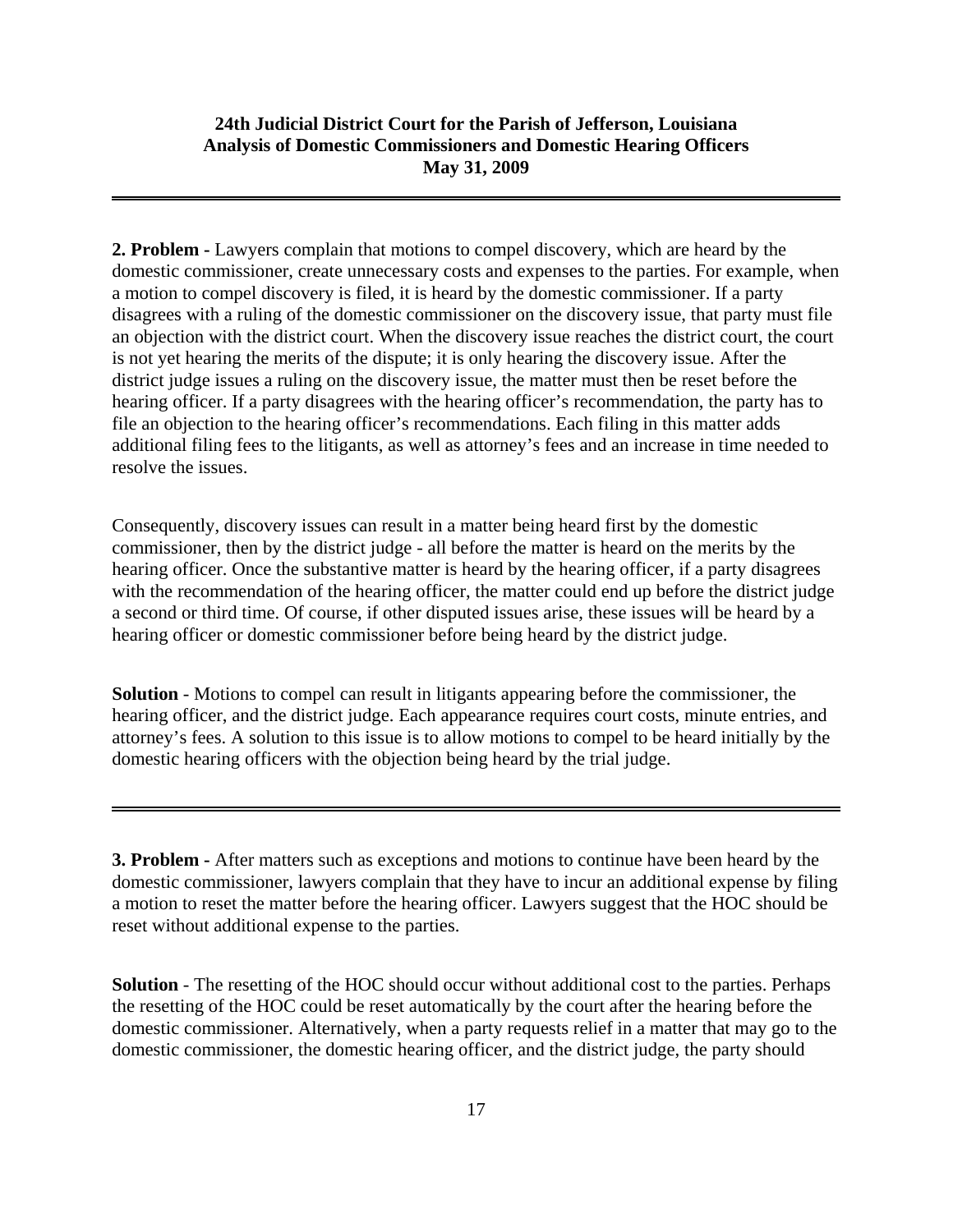consider drafting a document with three orders in one, so that all three dates can be set simultaneously.

**4. Problem -** Lawyers complain that their clients are not allowed to get uncontested divorces on days other than Friday even though they may have other matters, such as domestic violence matters, set before Domestic Commissioner Bailey on days other than Friday. Thus, if the domestic violence issue is heard on a day other than Friday, the litigant must return to court again to obtain the divorce.

**Response -** Commissioner Bailey responds that he cannot recall any case where this occurrence happened, and without a specific case to refer to, it is difficult for him to provide a response that is well informed. However, it is true that he generally is reluctant to hear Civil Code Article 102 divorces on days other than Friday. Most of the domestic violence cases come to him before the case is ripe for the Article 102 rule to show cause. For issues other than divorce, Commissioner Bailey feels that it is necessary to make a finding and ruling on the domestic violence allegation before he hears other issues in the case. He feels that most of these cases contain nothing more than conclusory allegations of harassment with a request for injunctive relief. In most instances the requests for injunctive relief are denied for lack of proof, and the cases are sent back to the hearing officers.

To benefit litigants, he has suggested that lawyers draft three orders in one if they are seeking domestic violence relief along with relief that normally goes to the hearing officers - one order each for the domestic commissioner, the hearing officer, and the district judge. The domestic commissioner's hearing on the domestic violence issue will be heard first and if it is granted, other issues such as custody and support, if requested, are included in the protective order. Commissioner Bailey believes that a protective order can only be modified on a motion to modify, and that the issues of custody and support, which are part of the principal demand, cannot be addressed outside of the protective order until the protective order expires.

Additionally, Commissioner Bailey states that when the divorce is ripe and the parties are both present for a hearing on a matter other than the divorce and the divorce is set on a later date, he has allowed the parties the opportunity to complete the divorce at that time. However, not all lawyers accept his offer.

Finally Commissioner Bailey was concerned that some lawyers feel as though they cannot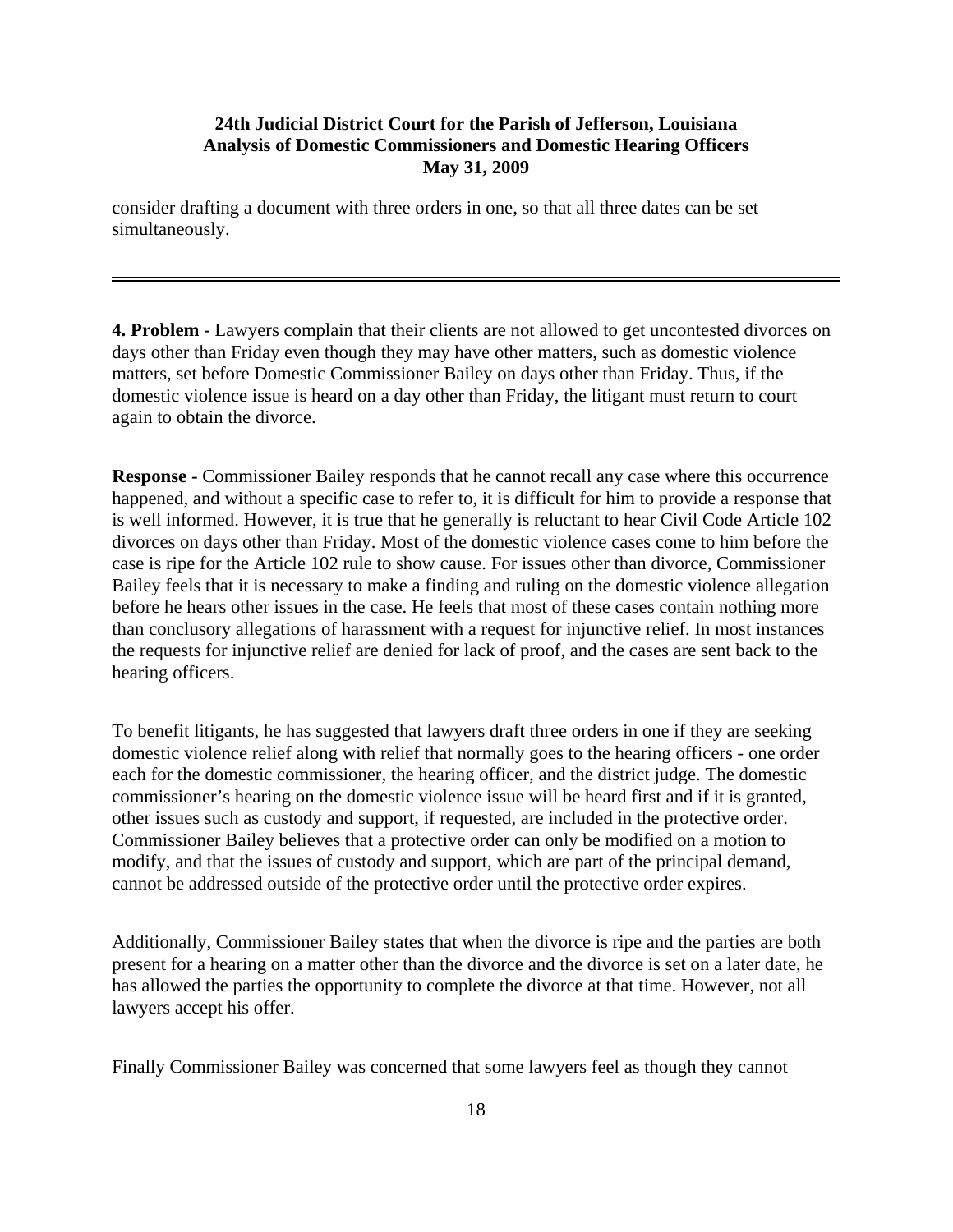discuss their concerns with him about how he handles his docket. This concern was also addressed by the hearing officers and judges who were interviewed by me. All hearing officers, commissioners, and judges who discussed this matter urged me to communicate to lawyers that they should feel free to approach them and discuss any disagreements or concerns they have about the Court's practices or policies that affect lawyers and their clients.

#### **D. Specific Concerns of Lawyers About Domestic Hearing Officers**

**1. Problem -** Lawyers contend that the procedure for obtaining a judgment against a party who does not appear at a HOC is unfair and expensive. Apparently, many attorneys believe that in order to obtain relief against a party who does not appear at a HOC, they have to obtain a default judgment against that party. The procedure used by many lawyers in the 24th JDC is as follows. If an opposing party does not appear at a HOC, to obtain a final judgment, some lawyers believe that the appearing party has to confirm a default hearing before the district judge, thereby punishing the "good litigant." The litigant who appeared and obtained a recommendation of default from the hearing officer feels as though he or she has to file a document entitled "*Objection to Hearing Officer's Recommendation(s) and Interim Order and/or Order to Set Default Hearing Before the District Court.* This document is then served on the opposing party who already has an order to appear in court for the hearing with the district judge. According to lawyers, this causes litigants to miss additional time from work, pay additional attorney's fees and costs (service fees and filing fees), and pay transportation costs to return to court if the litigant resides outside of the state of Louisiana or in a distant part of the state. Many times the out-of-state litigants have to return to the 24th JDC more than one time to get matters resolved.

**Solution** - Parties usually appear at a HOC after a rule to show cause has been filed. When a party does not appear at the HOC after having been properly served, the hearing officer will listen to the arguments of the party present and make the appropriate recommendations to the trial judge. Then under Local Rules of Court, Rule 24.1(B)(9), "the domestic commissioner shall sign an interim judgment implementing the hearing officer recommendations pending the filing of an objection and hearing before the district court." Further, under Local Rules of Court, Rule  $24(A)(3)(e)$ , a "party has three days from the receipt of the interim judgment to file a written objection to said order." Additionally, under Local Rules of Court, Rule 24(A)(3)(e)(2), "if neither the party nor that party's attorney is present at the HOC, the objection shall be filed within three (3) days of receipt of the recommendation or order." Moreover, notice of the signing of the recommendation or order shall be mailed in conformity with La. C.C.P. art. 1313, and receipt is presumed five (5) days after mailing.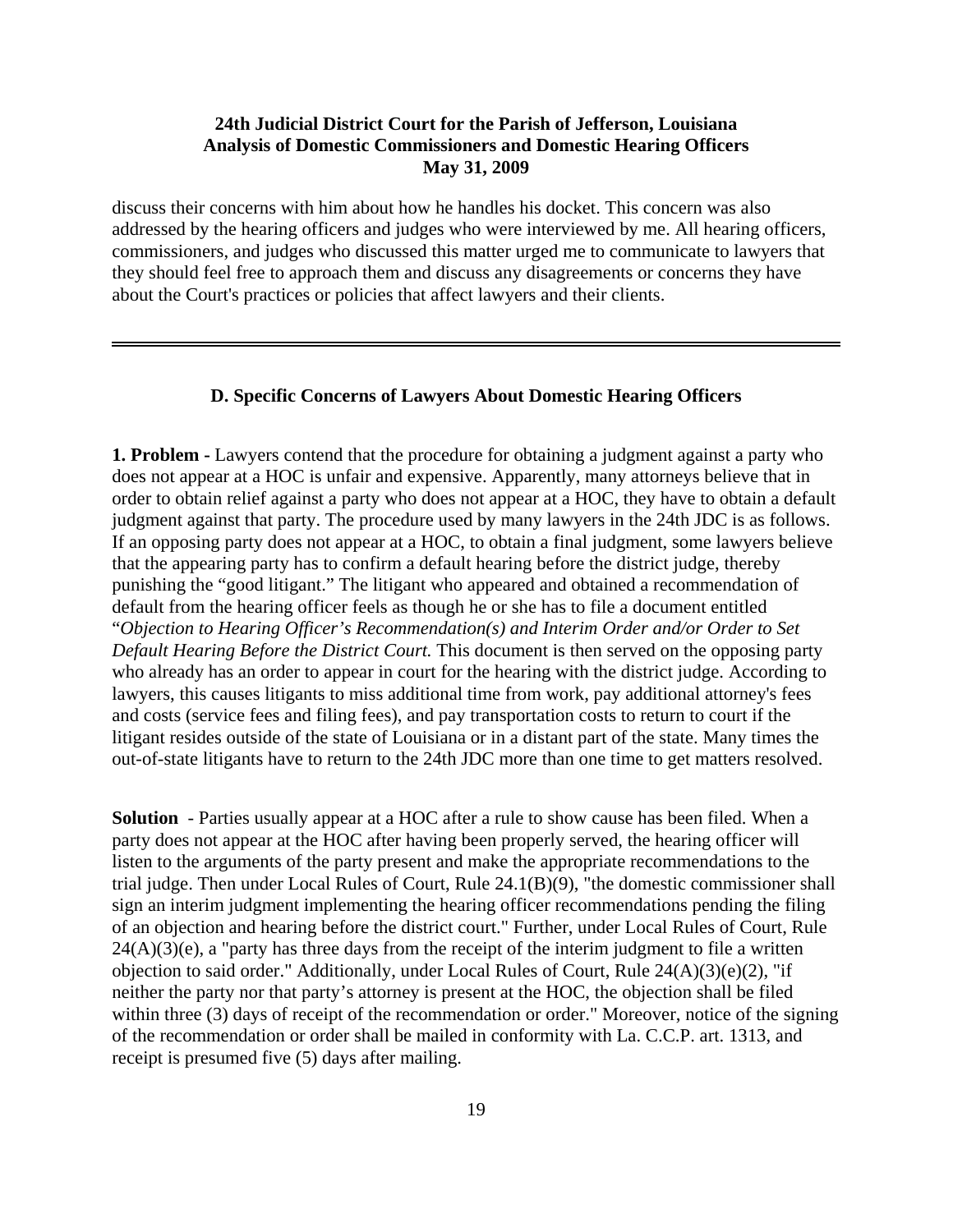In effect, if the party who fails to appear at the HOC does not file an objection to the interim judgment of the court, the judgment, after it is mailed to the absent party, becomes a final judgment of the court and shall be signed by a district judge and appealable as a final judgment as allowed by Local Rules of Court, Rule  $24.1(B)(10 \& 11)$ . Consequently, the default judgment procedure may not be necessary for a rule to show cause.

Hence, there may be no need for the additional service of process after a party has failed to appear at the HOC, for the absent party has already been served with the notice of the date for the hearing before the trial judge. This service, which is either by the sheriff or in accordance with La. C.C.P. arts. 1313 or 1314, and required by Local Rules of Court, Rule  $24(A)(3)(c)(1)$ , occurred when the party was served with notice of the HOC. Furthermore, the hearing officer's recommendation becomes an interim judgment upon the signature of the domestic commissioner. And if there is no objection within three days of the domestic commissioner's signature, the interim judgment, after it is signed by a district judge, becomes a final judgment that is appealable to the Court of Appeal.

Several lawyers and hearing officers believe that Falcon v. Falcon, 05-0804 (La. App. 4th Cir. 03/29/06); 929 So.2d 219, requires the default judgment procedure provided in La. C.C.P. art. 1702 to be utilized when one of the parties does not appear at the HOC. However, because *Falcon* specifically discussed the default judgment procedure, not the procedure that applies to a rule to show cause, and because hearing officers were not discussed at all in *Falcon*, in my opinion, *Falcon* is inapplicable to the procedures in the 24th JDC.

Thus, when the parties do not reach an agreement on all issues in the HOC, the hearing officer's recommendations should be signed by the domestic commissioner, and if there is no objection within three days of receipt of the interim judgment (or within five days after the interim judgment has been mailed), the interim judgment becomes a final appealable judgment.

**2. Problem** - Some lawyers argue that contempt proceedings, which are currently heard by the hearing officers, should be heard directly by the trial judge because the current system actually penalizes the non-contempt party. When a recommendation and/or stipulation of the hearing officer becomes a judgment of the court after it is signed by the domestic commissioner and not objected to in three days after the commissioner's signature, a party who does not follow the court's order is not punished sufficiently in order to deter bad behavior. Lawyers complained that the "contempt conferences" before the hearing officers are ineffective because the hearing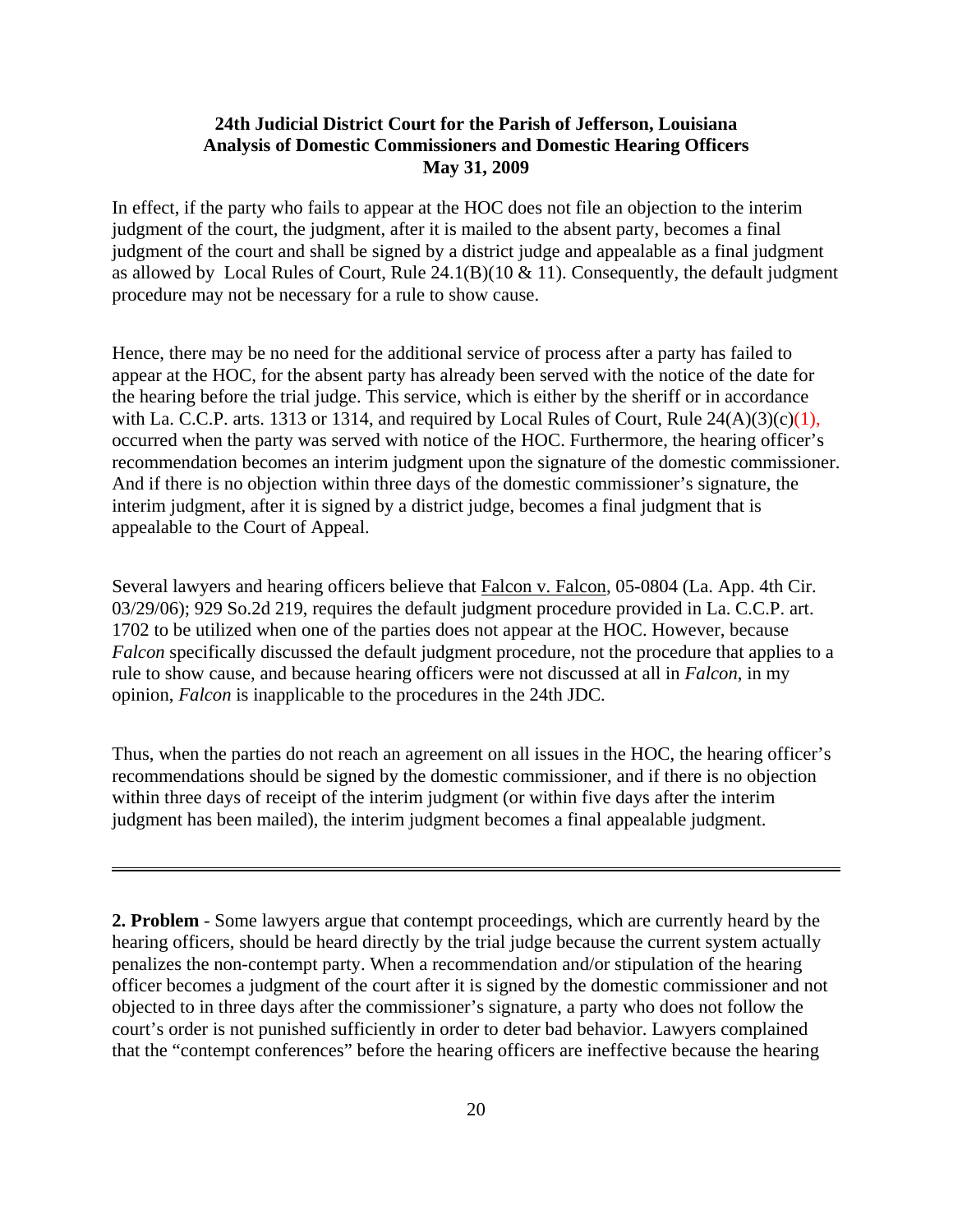officers usually do not find any party to be in contempt of court. This greatly empowers the offending litigant and forces the aggrieved litigant to repeatedly file expensive motions for contempt until the hearing officer finally understands that a finding of contempt of court is appropriate.

Additionally, lawyers complain that hearing officers do not recommend reasonable attorney's fees against the party he or she is recommending to be found in contempt of court. Moreover, in instances where the hearing officers have assessed the attorney's fees, the sanction is usually small compared to the offending conduct. And because of the difficulty in having the matter heard before a district judge, the sanction is trivial compared to the costs the prevailing party has to incur in attorney's fees and filing fees in order to finally be heard by a district judge.

A few lawyers commented that it appears that prevailing domestic litigants are actually being penalized when the plight of these litigants is compared to non-domestic litigants. For example, when a non-domestic litigant files a contempt of court proceeding, that litigant pays a smaller filing fee and can be heard by a district judge shortly after the pleading is filed. Thus, the lawyer only has to prepare for one hearing. On the other hand, when the domestic litigant files a contempt of court proceeding, that litigant has to pay a filing fee that is twice that paid by nondomestic litigants, has to pay a lawyer to appear at the HOC where the hearing officer can only issue a recommendation including the penalty in attorney's fees, and then has to pay the lawyer to prepare for the hearing before the district judge. Thus, the domestic litigant pays more in filing fees and attorney's fees than does the non-domestic litigants in contempt of court matters.

**Solution** - As to the complaint that hearing officers do not recommend reasonable attorney's fees against the party he or she is recommending to be found in contempt of court, the hearing officers informed me that lawyers are reluctant to request attorney's fees against the party in contempt, particularly if that party is represented by counsel. Hearing officers commented that lawyers want the hearing officers to sanction the party in contempt with attorney's fees without a request from the party bringing the contempt action. The hearing officers believe that lawyers are extending professional courtesies to other lawyers in this regard and are complaining about the hearing officers' failure to recommend attorney's fees.

The filing fee for a contempt of court proceeding in a domestic case is actually twice that required for non-domestic contempt of court matters, the deposit for a domestic filing being \$200.00 while the deposit for a contempt of court proceeding in a non-domestic case is \$100.00, according to the filing fees published by the Jefferson Parish Clerk of Court's Office. A representative of the Jefferson Parish Clerk of Court's Office commented that this increased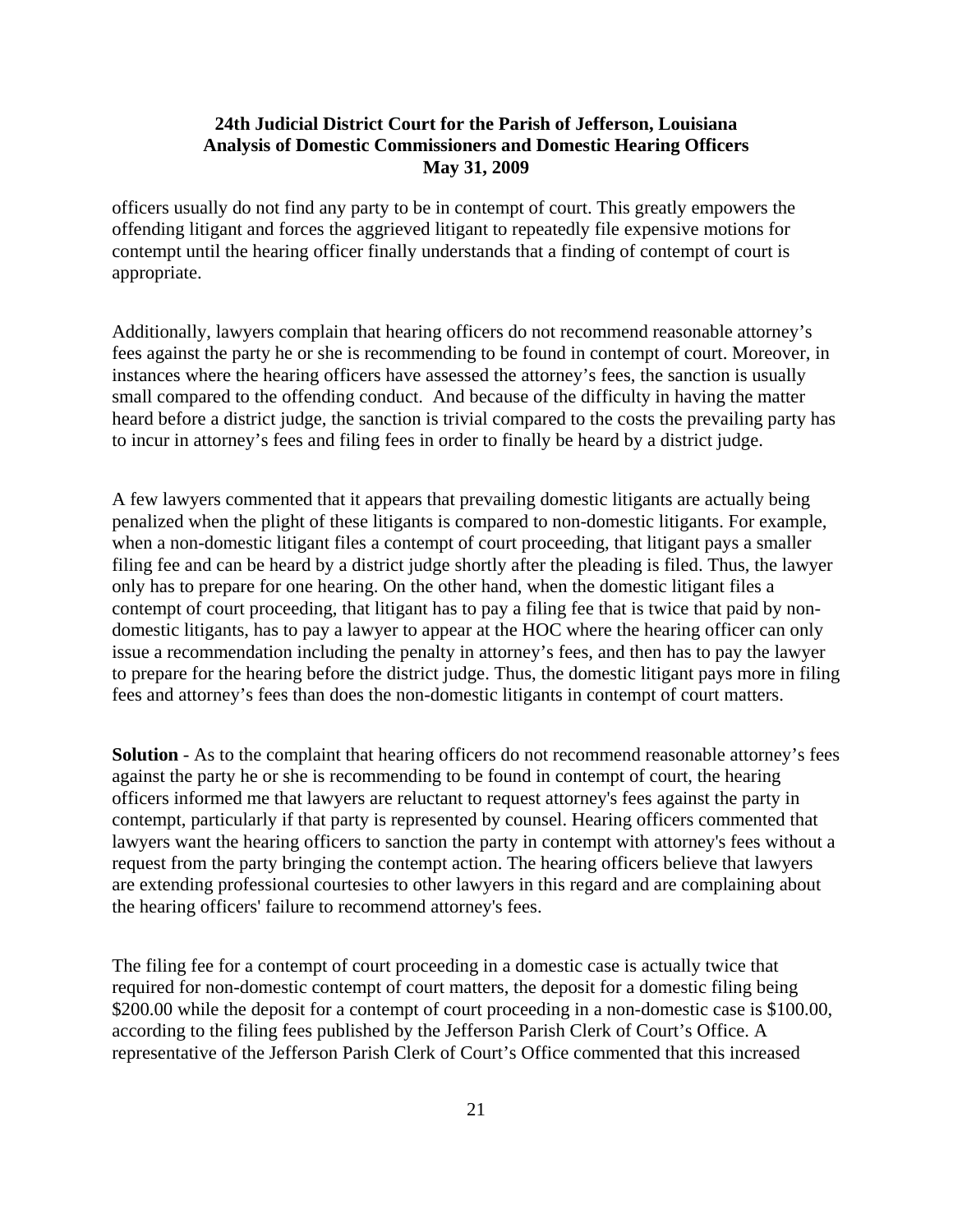deposit results from that fact that the domestic contempt of court matters are routed to the hearing officers first before they are heard by the district judges. Matters heard first by the hearing officers cause additional documents to be filed in the Clerk of Court's Office, thereby increasing the amount of filing fees.

With reference to the assertion that domestic litigants who file contempt proceedings are being forced to pay hundreds of dollars more than non-domestic litigants, lawyers commented that these problems can be remedied by having contempt of court matters in domestic cases heard directly by the district judge instead of being heard first by the hearing officers. While this solution may remedy the disparity in filing fees, it will increase the costs to litigants by increasing the number of court appearances, thereby increasing the amount of attorney's fees paid by litigants.

Contempt issues in domestic cases, which are generally child support and visitation related issues, are usually brought with other issues where parties are requesting relief. If the contempt issues are heard directly by the trial judge, then the parties will have to appear before the trial judge on the contempt issues and before the hearing officer on the non-contempt issues, thus requiring dual appearances in the same case. Then if a party has an objection to the recommendation of the hearing officer regarding the non-contempt issue, the party has to appear before the trial judge again.

As explained in Problem 1 above, if the party against whom the recommendation of contempt is made does not file an objection to the interim judgment of the court, the judgment becomes a final judgment of the court and shall be signed by a district judge and appealable as a final judgment as allowed by Local Rules of Court, Rule  $24.1(B)(10 \& 11)$ . Since approximately eighty-five percent (85%) of the matters heard by the hearing officers are not heard by the district judges, one can expect that same percentage of contempt matters to be resolved before the hearing before the district judge.

In my opinion, having the district judges hear motions for contempt first would increase, not decrease, costs to litigants. Consequently, I do not recommend that contempt issues be heard initially by the trial judges before they are heard by the hearing officers. The current practice should continue.

**3. Problem -** Some lawyers believe that a record should be created at the HOCs. They contend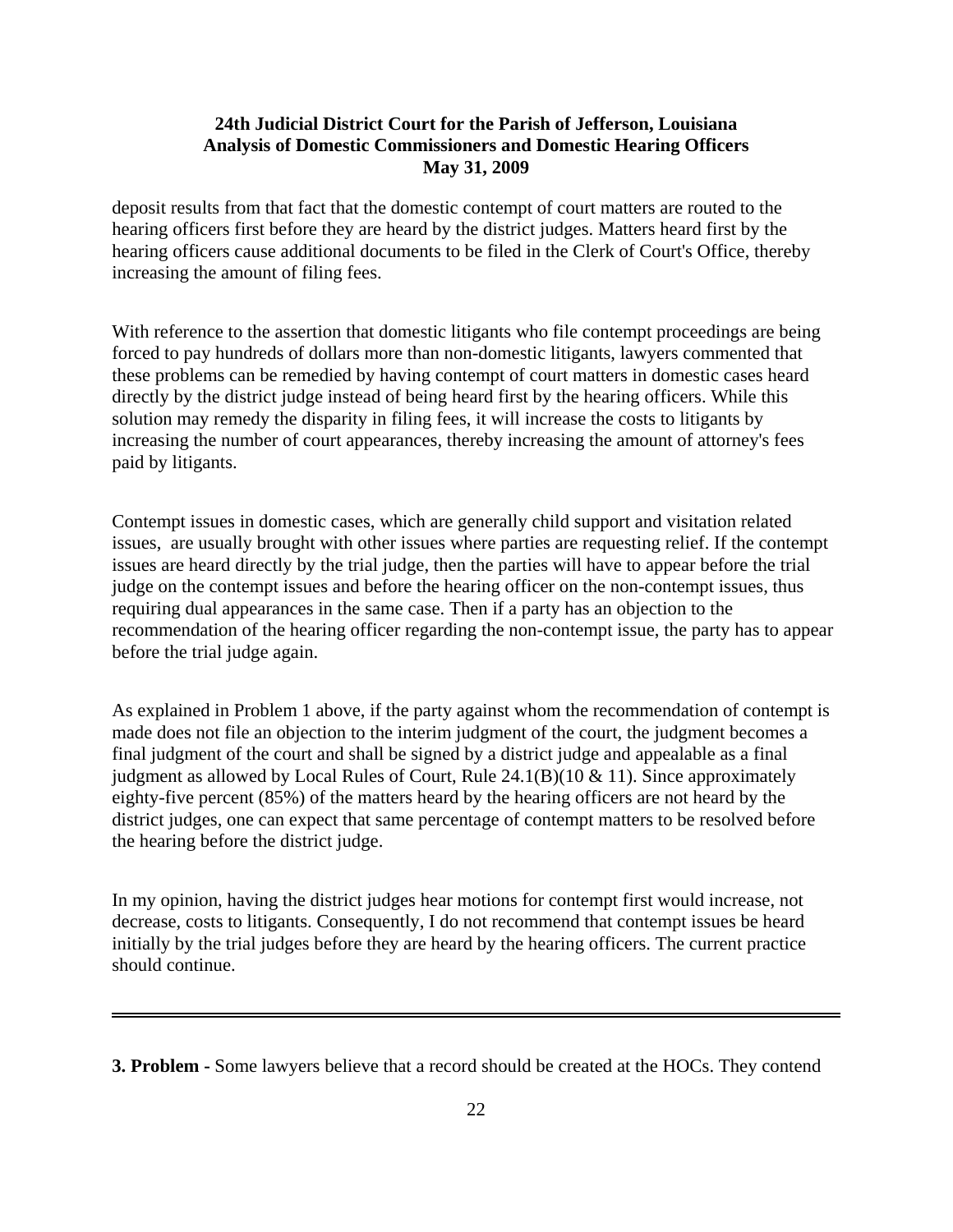that since hearing officers have the power to administer oaths, hearing officers should do so. This will provide much needed information to the trial judges when they have hearings or trials on the merits. Lawyers commented that the judges have no idea of what goes on in the HOCs and would be shocked to learn what occurs there. Lawyers commented that serious matters such as custody and visitation arrangements should not be based on the statements of rank hearsay and serious misrepresentations that are allowed in the HOCs. They contend that these problems can be cured by creating a record of each HOC.

**Solution** - Hearing officers do have the power to administer oaths. To create records of the HOCs, stenographers would have to be present. The Court should consider whether it wishes to bring court reporters into the HOCs.

Currently, the domestic hearing officers are not holding evidentiary hearings or hearing testimony. Rather, the HOCs are facilitative-type sessions with the domestic hearing officer conducting something akin to mediation with most of the conferences resulting in agreements between the parties. If an agreement is not reached, the hearing officer will render a written recommendation at the end of the HOC.

Allowing the hearing officers to conduct evidentiary hearing would change the structure of the HOCs. This is a policy decision which has to be made by the Court.

**4. Problem -** Several lawyers commented that the HOCs cause litigants and lawyers to lie and misrepresent the facts. Because there is no record of the HOCs, lawyers claim that obvious misrepresentations are made to the hearing officers during the conferences. The lawyers assert that since no one is sworn in the HOCs, there is no way to prevent lawyers and litigants from lying during the HOCs.

**Solution** - The creation of a record may not eliminate misrepresentations or false statements made by lawyers and clients. If litigants or their attorneys wish to lie in order to gain an advantage during a HOC, then it is questionable whether the administration of oaths will force litigants to tell the truth. The Court needs to consider whether it wishes to create official records of the HOCs.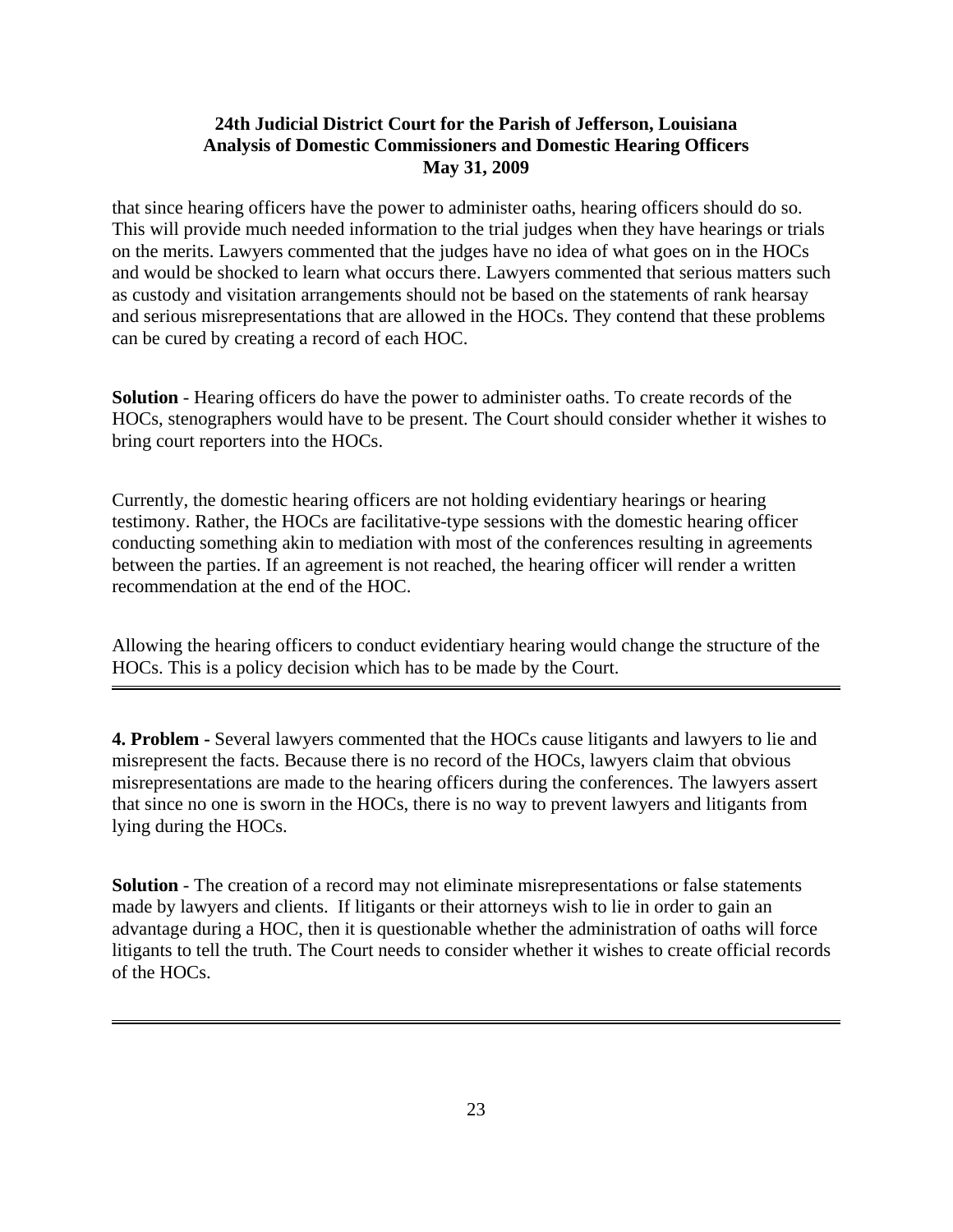**5. Problem -** Several lawyers commented that some of the hearing officers are simply rude and unprofessional. Because the parties are behind closed doors with the hearing officers, in a small office that can comfortably seat only five or six people, and because there is no record of the conferences, lawyers complained that some hearing officers dominate the conferences, often yelling at the lawyers, calling litigants liars, and telling the lawyers to "shut up" and/or leave the room and allow their clients to speak. Lawyers have objected to being required to remain quiet only to have the hearing officers threaten harmful results such as making a recommendation against the lawyer wishing to be heard. Lawyers commented that because they have to appear before these hearing officers in the future in the same or different matters, the abusiveness of the hearing officers is intimidating to the lawyers, thereby preventing the lawyers from being zealous advocates for their clients. Lawyers also stated that the abuse by the hearing officers is unfair to their clients as well.

Lawyers believe that the lack of a record of the HOCs causes the hearing officers to become abusive toward lawyers and their clients. Lawyers believe that they were hired by clients to represent them and that it is their ethical duty to do so diligently and zealously, even in HOCs. Lawyers commented that if the clients are required to speak in the HOCs, this should be done with the benefit of an official record so that a reviewing court could examine exactly what occurred in the HOCs.

**Solution** - The hearing officers should remain professional and courteous at all times. Domestic lawyers and litigants should not be subjected to abusive conduct by any court official. Perhaps the hearing officers should receive additional training or continuing education seminars on how to develop better practices as hearing officers. Another solution is for the hearing officers to work with the domestic hearing officers in other judicial districts to learn how other domestic hearing officers conduct their conferences. When this idea was presented to hearing officers in the 16th JDC, they thought it would be a beneficial exchange. The suggestion is for domestic hearing officers in the 16th JDC to come to the 24th JDC to conduct HOCs and to observe the hearing officers in the 24th JDC conduct HOCs as well as provide feedback and critiques of the 24th JDC's practices. This exchange of information among hearing officers from different judicial districts would benefit hearing officers in the 24th JDC as well as hearing officers in the 16th JDC.

The Domestic Triage Program is designed so that clients can participate meaningfully in the HOCs. HOCs are patterned after domestic mediations where neutral mediators work with disputing parties to help them resolve their differences. One major difference between a domestic mediation and a HOC is that at the end of the HOC, if the parties do not resolve all issues, the hearing officer must make a recommendation to the trial judge on how the matter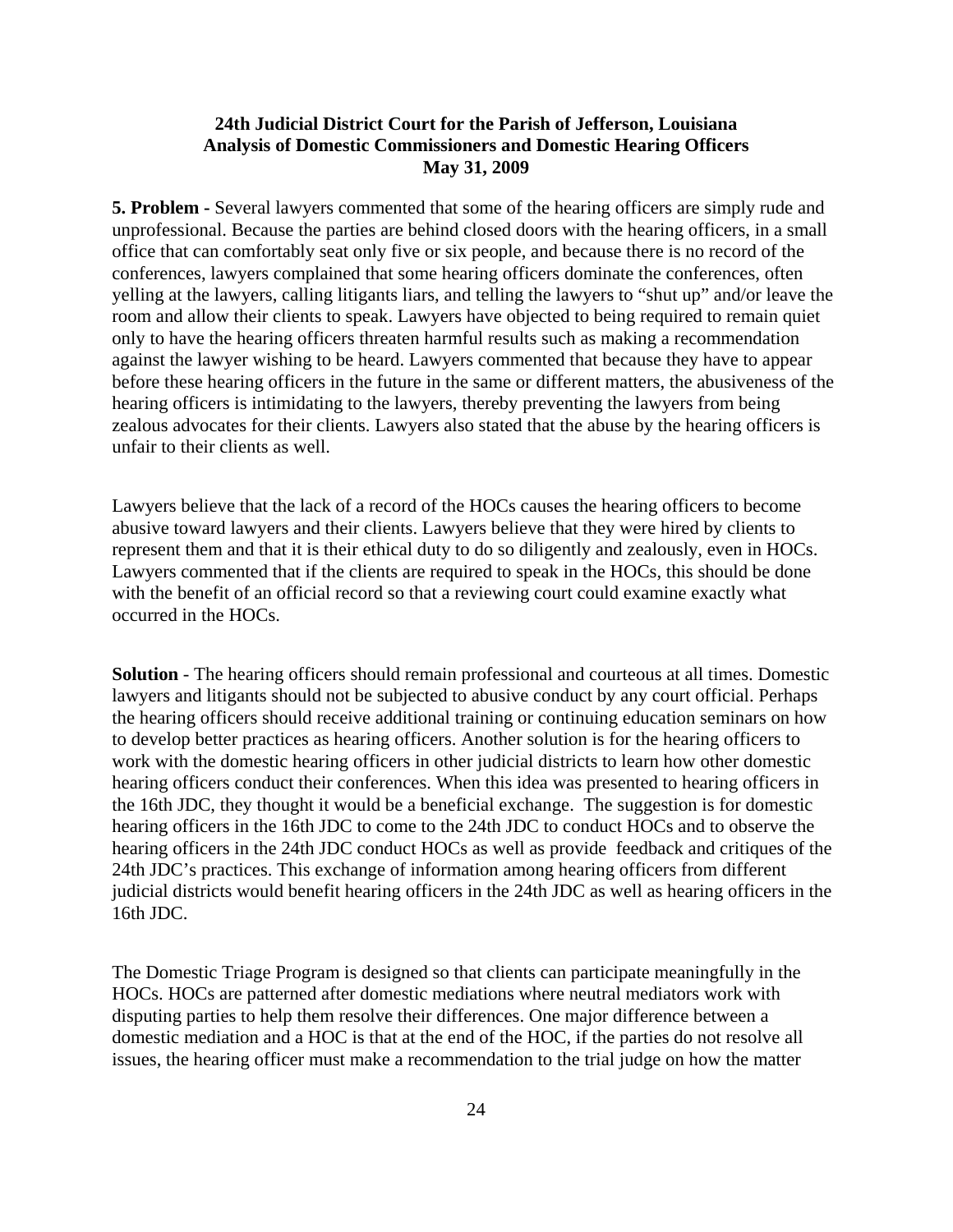should be resolved. Maximum client input is beneficial in both settings.

In dealing with the reluctance of lawyers to have their clients speak during the HOC, it may be appropriate for the hearing officer to state, "This process is for the clients. I was instructed by the judges of the 24th JDC to make all attempts to engage the clients. Thus, I understand your desire not to have your client speak, but I believe the program works better when the clients are engaged."

I have learned from discussions with lawyers and hearing officers who practice in the 15th JDC (Parishes of Acadia, Lafayette and Vermillion) that clients sometimes feel isolated and left out when they are not allowed to participate fully in HOCs. In my opinion, the better approach is to have the clients, with the assistance of their lawyers, participate meaningfully in the HOCs.

When confronted with this concern, the hearing officers reported that often lawyers and litigants are rude and offensive to the hearing officers and that many times the hearing officers are simply responding to unprofessional conduct directed at them. Regardless of the cause of the conduct, hearing officers and lawyers should behave in a professional manner during all HOCs.

**6. Problem** - Attorneys complained about the use of the *Hearing Officer Conference Affidavit, and Statement of Income and Expenses*, a nine page document that must be completed by the parties and delivered to the opposing party and to the hearing officer not later than five (5) days prior to the HOC. Local Rule of Court, Rule 24(A)(3)(d). This document is filed with the hearing officer's support staff, not with the office of the Clerk of Court. When this document is filed with the hearing officers' clerks, lawyers complained that the clerks will not send a return copy to the attorneys, unlike the office of Clerk of Court. Thus, lawyers have no proof that the document is actually filed with the hearing officers' clerks unless they file the document in person. To obtain proof that the document has been filed, lawyers have to incur the expense of hiring a court runner who actually goes to the hearing officers' clerks' office to physically file the document.

Moreover, because the document can be filed only with the hearing officers' clerks, it cannot be filed with the Clerk of Court's East Bank Satellite Office as can all other documents. Additionally, some of the hearing officers do not allow the document to be filed electronically or by facsimile transmission. On the other hand, the Clerk of Court's Office allows all pleadings filed in that office to be filed electronically or by facsimile transmission. These facts present additional hardships to attorneys and their clients.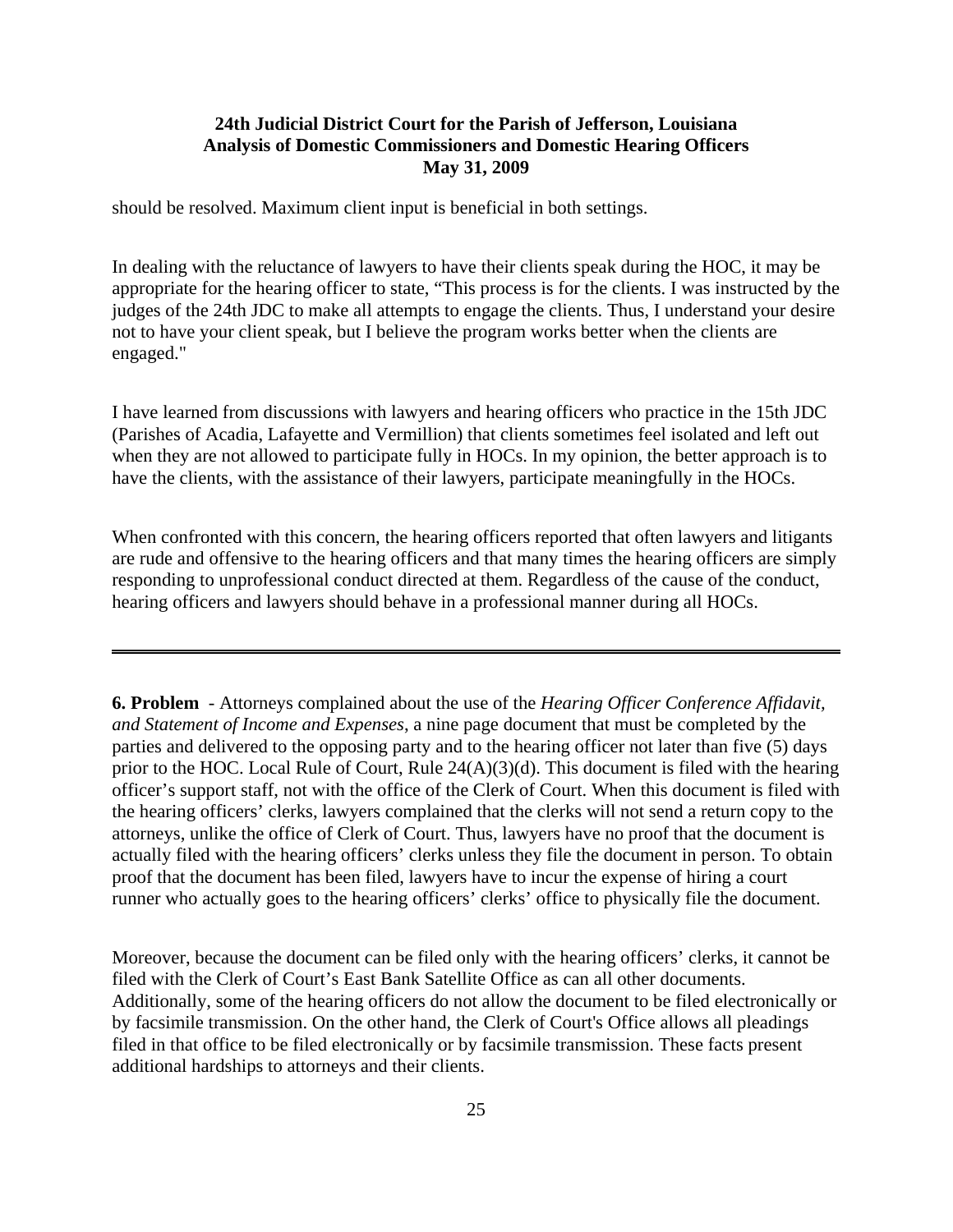Finally, another problem with the *Hearing Officer Conference Affidavit, and Statement of Income and Expenses* document is that unrepresented parties seldom complete the document. Consequently, the represented party is at a disadvantage by disclosing its information and not having access to the financial information of the unrepresented party. Some attorneys commented that the document should be filed in the record because it is a document on which the hearing officer relies when he or she makes a recommendation.

**Solution -** Since the form is not filed with the Clerk of Court's Office, it cannot be filed in the East Bank Satellite Office. Fax filing or electronic filing of documents with the hearing officers would be a real benefit to lawyers and their clients and should be allowed.

At least one hearing officer does not allow fax filings because of the difficulty in reading some faxed copies. However, in my opinion, that is not a sufficient reason to prohibit all faxed copies. Also, allowing the document to be filed by fax or electronically is a resource issue. The hearing officers process thousands of cases each year. Fax and electronic filings will generate additional costs that are associated with facsimile or electronic transmissions such as fax machines, printers, ink, toner and paper. The Court will need to consider how it will address these costs.

The issue of the sanction that should be imposed on self-represented litigants who fail to complete the *Hearing Officer Conference Affidavit, and Statement of Income and Expenses* should be addressed by the Court. As to the filing of the form in the record, I would advise against this because it would add an additional filing fee of at least forty-five dollars (\$45.00) to litigants who are already complaining about excessive court costs in the 24th JDC.

**7. Problem** - Some lawyers commented that the domestic hearing officers should require lawyers and their clients to arrive at the HOCs prepared. According to several lawyers, many of their opponents attend the HOCs without completing the *Hearing Officer Conference Affidavit and the Monthly Income and Expense Sheet* as they are required to do in the Hearing Officer Conference Order that is provided to the parties prior to the HOC. Although the Hearing Officer Conference Order states that failure to comply with the Order may result in an order adverse to the party, lawyers complain that the domestic hearing officers are holding the HOCs without imposing any adverse consequences on the noncompliant party. Some lawyers suggested that there should be negative consequences to the parties who do not comply with the Hearing Officer Conference Order.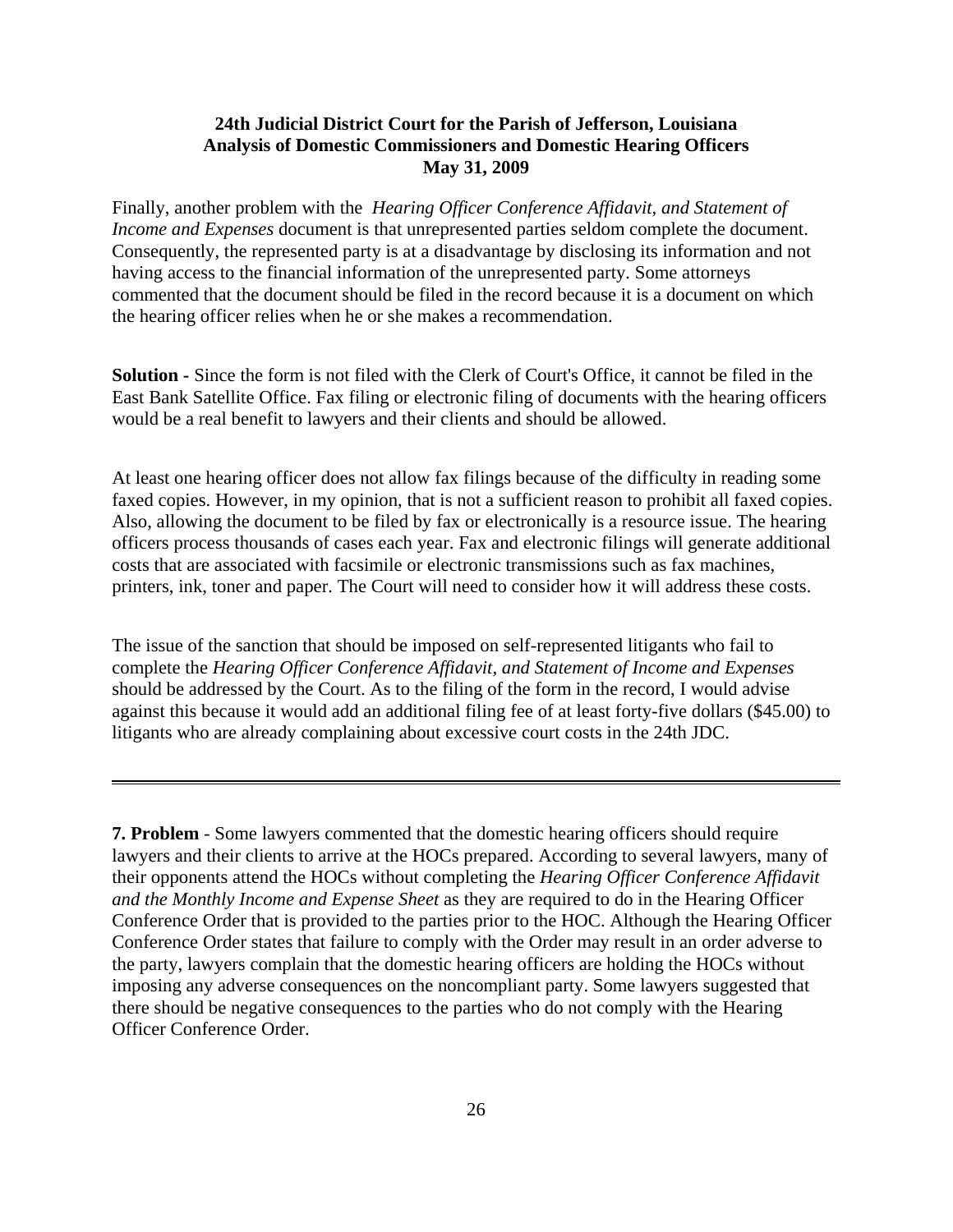Permitting a party to come unprepared results in an unproductive or inefficient administration of the case by the domestic hearing officers. On the other hand, several lawyers commented that the required completion of the *Hearing Officer Conference Affidavit and the Monthly Income and Expense Sheet* and the required exchange of documents with opposing counsel is really beneficial. Many times, this exchange of information promotes settlement prior to the HOC. Moreover, when parties arrive at the HOC prepared after reviewing information from both sides, the HOCs are much more efficient, resulting in a significant amount of settlements.

**Solution** - This problem was reported to the Court in 2006 in an earlier report. Apparently this problem continues and needs to be addressed by the Court. Perhaps the court should provide guidance to the domestic hearing officers on the appropriate steps to be taken when parties attend the HOCs without complying with the Hearing Officer Conference Order.

**8. Problem** - Another problem is that there is no procedure to combine motions or rules to show cause filed by adverse parties in the same matter. For example, if the mother files a request for relief and the father later files a request for relief, lawyers contend that these matters will usually be heard on different dates before the hearing officer. This adds additional expense to the parties.

**Solution - Hearing Officer Paul Fiasconaro responded that 90% of the time, issues are joined at** the same hearing when the parties agree. When a request for relief is filed by a party and a HOC is already set in the same case, the hearing officer's docket clerks will call the plaintiff in the matter previously set to ask if there is any objection to the matters being combined. The overwhelming majority of conferences scheduled before Hearing Officer Fiasconaro proceed with adverse motions and rules being heard in the same HOC.

Sometimes, adverse rules and motions cannot be combined because the filing of the plaintiff in reconvention was filed too closely to the initially scheduled HOC to give the opposing party an opportunity to be served or to respond. In these instances, the hearing officers informed me that only one hearing is usually held: either the first hearing is rescheduled so that it can be combined with the issues in the reconvention, or the issues in reconvention will be combined and heard in the first hearing. These continuances should be handled by correspondence between the hearing officers and the lawyers or their clients, without a minute entry.

This practice appears to be a workable solution. Hearing officers are encouraged to continue this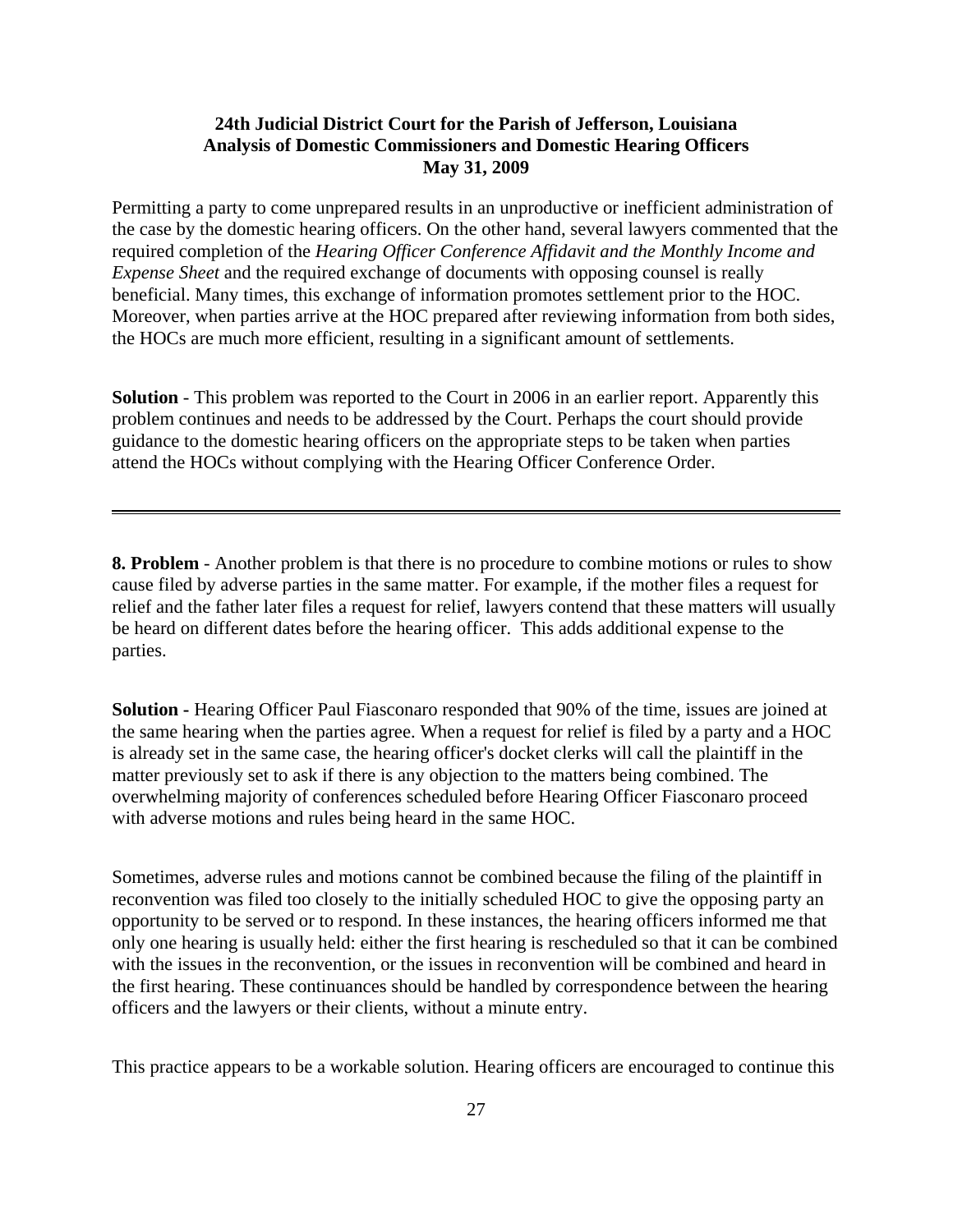practice.

The hearing officers also report that there are instances where the parties have raised a large number of issues that cannot possibly be heard in the one and one-half  $(1 \frac{1}{2})$  hour time period. On these occasions, depending on matters that may be scheduled immediately following the HOC, a second HOC may have to be scheduled to address satisfactorily all of the issues.

**9. Problem -** Lawyers argue that motions to continue are a problem. One complaint is that it is too difficult to get a continuance with the hearing officers. According to some lawyers I interviewed, there is no way to get a valid continuance with the hearing officer when the parties disagree about a continuance. These lawyers contend that the hearing officers will not continue a HOC unless the lawyers agree on the continuance. This is even true when a lawyer had planned to be out of the country on pre-arranged matters. One lawyer commented that she had to go to the district judge in order to obtain a continuance because the hearing officer would not continue a HOC even though she was going to be out of the country on the initially scheduled date of the HOC. The lawyer contended that when a party wants a continuance, he or she has to file a motion to continue which is heard by the domestic commissioner, not the hearing officers. This motion adds additional costs in the form of filing fees, minute entries, and attorney's fees. With service of the motion by the sheriff, the deposit required for a routine motion to continue could be as much as one hundred twenty dollars (\$120.00). The filing fee for a motion to continue is forty dollars (\$40.00) for the first page with no service and four dollars (\$4.00) for each additional page. The sheriff's service fee is seventy-five dollars (\$75.00) for each service. Apparently many lawyers choose to have the motion to continue served by the sheriff because the service of process is much more successful by this method than by certified mail, which is allowed by the Louisiana Code of Civil Procedure. Some lawyers contend that service by certified mail is unsuccessful in many instances because lawyers or parties refuse to accept the certified mail. Generally, the sheriff has much more success in serving parties than do lawyers utilizing certified mail. Lawyers believe that motions to continue should be initially heard by the domestic hearing officers, not the commissioners, while some of the domestic hearing officers and domestic commissioners believe that motions to continue should be heard by the domestic commissioners.

Another complaint about motions to continue is the lack of consistency among the hearing officers regarding this issue. Whenever there is an opposed motion to continue, one hearing officer will telephone both parties or their lawyers to attempt to resolve the conflict. Other hearing officers require lawyers to file a motion to continue when the parties disagree about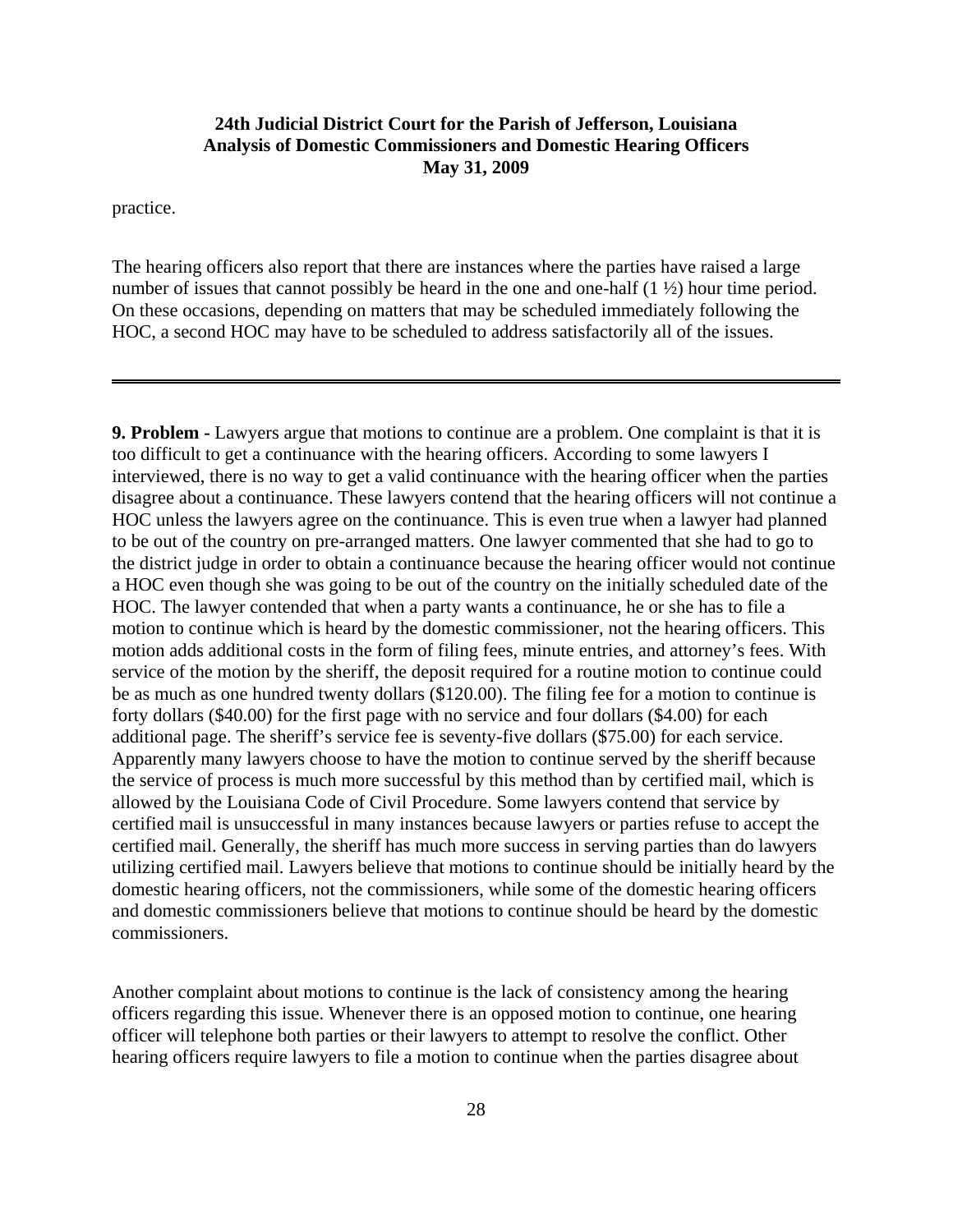whether a motion to continue should be granted.

Several attorneys related that there were instances when they filed timely motions to continue the HOCs because of a conflict by either the lawyer or client only to have the hearing officers fail to rule on the motions prior to the HOCs. Conflicts can arise for any number of reasons - previously scheduled vacations, other court appearances, or business or family obligations that require the attorney or client to be unavailable on the date of the HOCs. And because many HOCs are scheduled without input from lawyers or their clients, the HOC may be set at an inconvenient time and date for the parties. In those instances where the hearing officer failed to rule on the motion to continue before the HOC, either the lawyer had to appear at the HOC without the client (when the client had a conflict) or the client had to appear at the HOC without his or her lawyer but with a substitute lawyer (when the lawyer had a conflict). Thereafter, the hearing officer would rule on the motion to continue at the HOC, severely prejudicing the client. Lawyers commented that at least one hearing officer believes that it was not within his or her power to rule on opposed motions to continue and that motions to continue should be handled only by the domestic commissioners. Lawyers contend that there should be a consistent procedure among the four hearing officers pertaining to motions to continue.

**Solution -** Local Rule of Court, Rule 24.1(B)(5) states, " *Motions to continue hearing officer conferences are discouraged. Where possible, no hearing officer conference should be continued except within the delays prior to the pre-set date before the district court or domestic commissioner.*

Rule 24.1(B)(5) envisions that very few continuances will be granted. If the hearing officers are not granting routine continuances, then the hearing officers are simply following the local rules of court. The question then, is whether the rule is applied too rigidly? When parties disagree about whether a matter should be continued, should the hearing officer be more flexible in granting a request to reschedule a HOC or should the hearing officers continue the current practice of sparingly continuing HOCs?

Responding to this concern, the hearing officers informed me that matters are reset routinely for the benefit of the litigants. They assert that they make every effort to grant continuances when jointly requested by the parties. According to the hearing officers, there are very few problems with continuances. When a lawyer requests a continuance, the practice of some of the hearing officers is to telephone both lawyers to mediate a solution to the continuance issue. With another hearing officer, the docket clerks will telephone the parties to work out an amicable agreement on the new date. The hearing officers stated that these procedures resolve 90-95% of the cases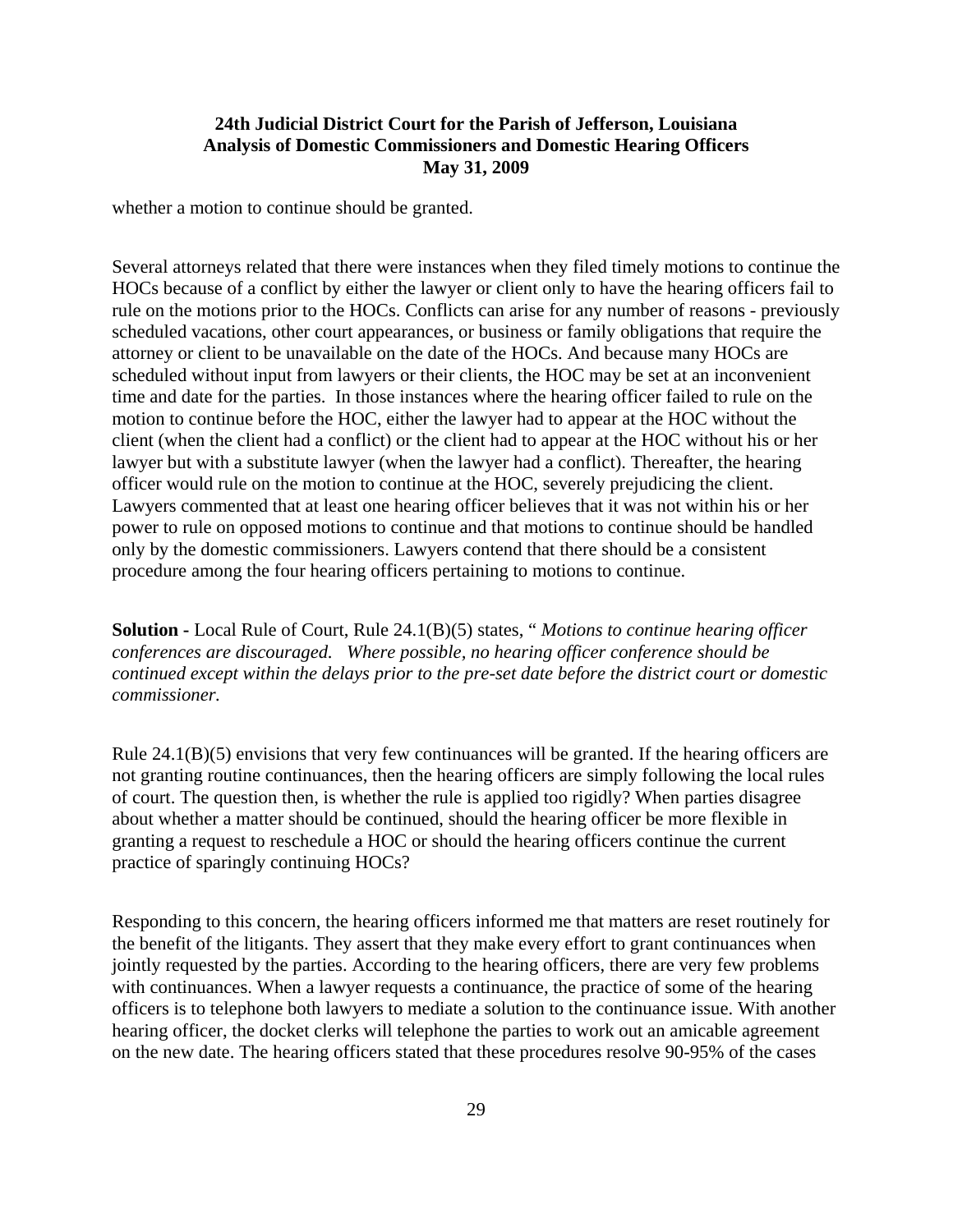without any disagreement between the lawyers or the litigants. In these instances, the continuance could easily be recorded by the hearing officers' support staff on the Hearing Officer Information Sheet.

Apparently, in the overwhelming majority of cases, parties are able to agree on whether and when a HOC should be continued. In those cases where the parties do not agree on a continuance, lawyers argue that the hearing officers are inflexible, resulting in additional filing fees, minute entries, and attorney's fees being charged to the clients. Whenever a HOC is continued to a new date without a need to continue the hearing before the trial judge, a minute entry should not be recorded. All such continuances should be recorded by correspondence between the attorneys and the hearing officers. The correspondence should then be kept in the hearing officers' separate files and not filed in the Clerk of Court's Office. Facsimile and electronic transmissions of documents should be encouraged.

When the parties disagree about the rescheduling of a HOC, the hearing officers are encouraged to follow Local Rules of Court , Rule 28.2(D), Continuances, which states,

*D. Motions to continue hearing officer conferences shall be directed to the hearing officer to whom the case is allotted.*

*1. Hearing officer conferences shall be continued only for good cause shown. Every attempt shall be made to conduct hearing officer conferences on the date and time originally set.*

*2. Whenever possible, hearing officer conferences shall be reset only within the period prior to the date set before the district court.*

*3. Hearing officer conferences shall not be continued without date unless the case is being dismissed, except for good cause.*

*4. Upon granting a motion to continue a hearing officer conference to a date after the scheduled district court date, the hearing officer shall notify the district court of the continuance and shall reset the matter on the dockets of both the hearing officer and the district court.*

Rule 28.2(D) clearly directs the hearing officer to handle continuances. If the parties agree to a continuance, then the hearing officers should work with the parties and grant the continuance, preferably with correspondence between the hearing officers and the attorneys, and a minute entry should not be recorded. On the other hand, if the parties do not agree on the continuance, after a motion to continue is filed with the Clerk of Court's Office, the HOC should be continued only for good cause shown. In this instance, the hearing officer should, if possible and prior to the scheduled HOC, make a written recommendation to the domestic commissioner to reset the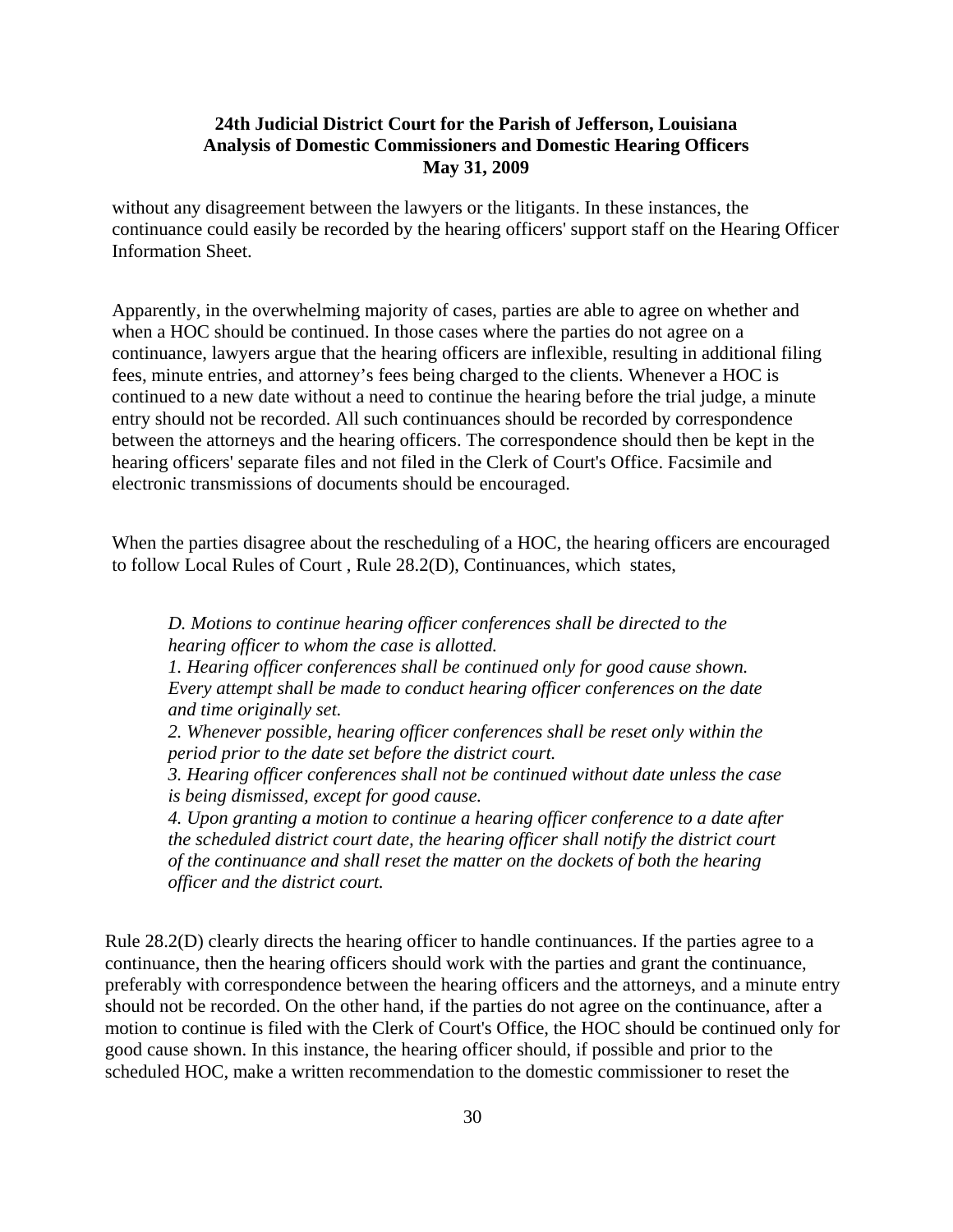conference within the period prior to the date set before the district court. And further, if the HOC has to be scheduled on a date after the scheduled district court date, the hearing officer should recommend in writing to the domestic commissioner that the matter be reset on both the dockets of the hearing officer and the district court.

Whenever possible, the hearing officers should rule on motions to continue well in advance of the HOCs. Consequently, lawyers and their clients will be given proper notice and guidance from the hearing officers about when the HOCs will occur.

Because of the costs associated with filing an opposed motion to continue in the Clerk of Court's Office, the hearing officers should continue to make every effort to accommodate the parties and their attorneys.

**10. Problem** - Lawyers are complaining that Hearing Officer Karl Hansen does not abide by Local Rules of Court, Rule 24(A)(3)(a) which states in pertinent part that "*the clerk of court shall endeavor to set a domestic hearing officer conference date before the hearing officer in not less than thirty (30) nor more than thirty-five (35) days of the date of filing, unless an earlier, or later, date is required by law.*"

**Solution:** HOCs are scheduled by the individual hearing officers, not by the Clerk of Court's Office. Hearing Officer Karl Hansen is currently scheduling HOCs sixty (60) days after the parties file a document with the court requesting relief. This appears to violate Local Rules of Court, Rule 24(A)(3)(a). Also, Hearing Officer Karl Hansen is setting many single issue hearing days. Furthermore, Hearing Officer Hansen is setting up to five cases per day, one hour apart. This appears to be in violation of Local Rules of Court, Rule 24.1(B)(2) which requires HOCs to be scheduled for one and one half (1 ½ hours) unless a party or counsel makes a written request for a conference period of up to two hours.

It is noteworthy that Hearing Officer Hansen states that he is a part-time hearing officer and he does not schedule hearings on Wednesday and Friday afternoons. Also Hearing Officer Hansen commented that of the four divisions of court from which each hearing officer receives cases, he is hearing cases in two divisions of court that were formerly domestic divisions of court having many more domestic cases than other divisions of court. Further, Hearing Officer Hansen added that he is hearing cases from a third division of court where initially the district judge did not participate in the Domestic Triage Program and consequently had a large number of domestic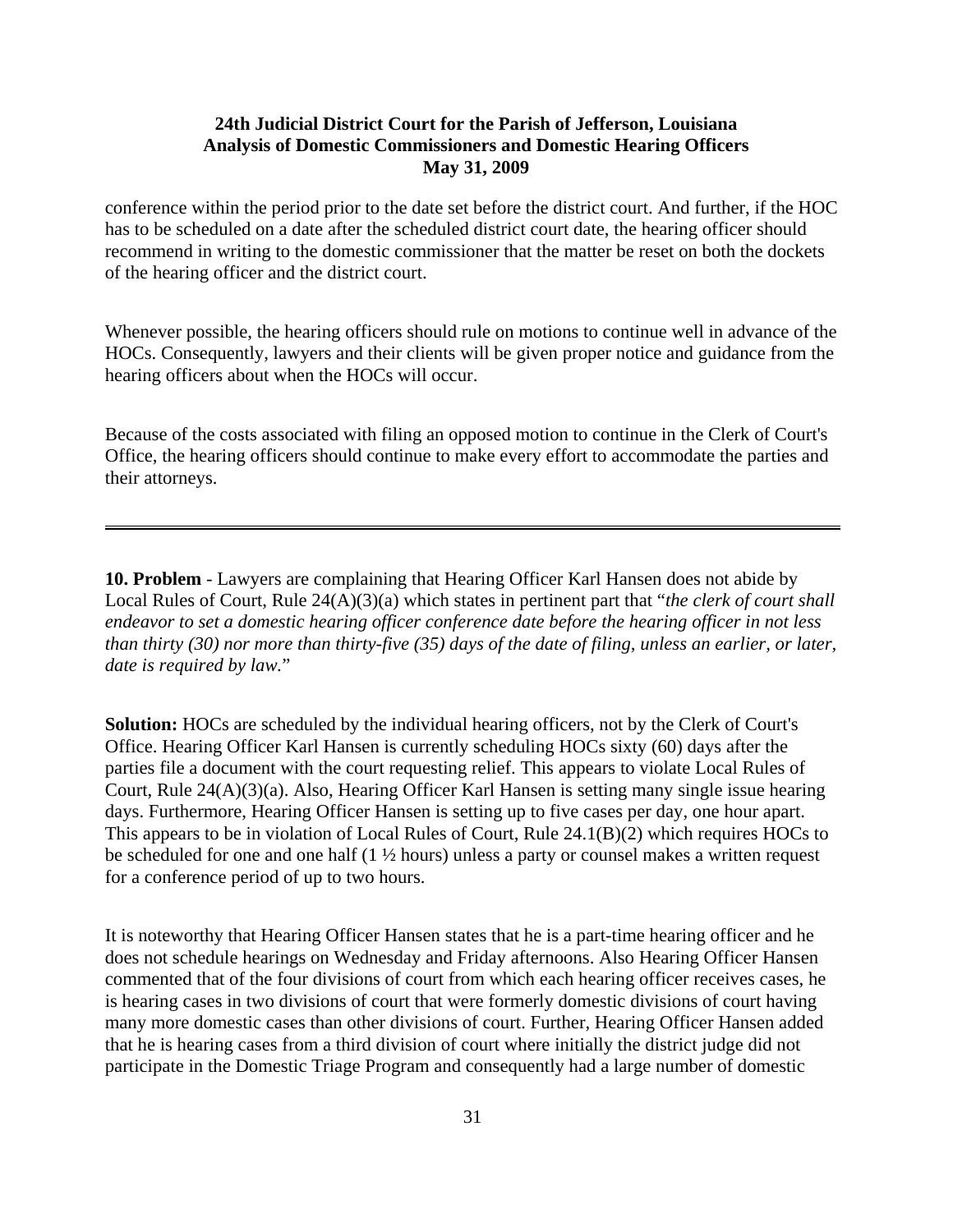cases on her docket. Thus, Hearing Officer Hansen's response is that he has three divisions of court with many more domestic cases and filings than do the other divisions of court. Finally, Hearing Officer Hansen states that he is holding as many HOCs as the other domestic hearing officers.

Hearing Officer Hansen should comply with Local Rules of Court, Rule  $24(A)(3)(a)$ . If he is unable to comply with the local rule because of his part-time status, the Court should consider whether the position should remain part-time or whether it should be converted to a full-time position. The other three hearing officers are full-time employees of the Court, as are the three commissioners.

If Hearing Officer Hansen has a significantly larger number of domestic cases than do the other hearing officers, the Court should consider reassigning the divisions of court among the hearing officers. This would result in a more equitable distribution of the cases.

**11. Problem** - Some lawyers complained that hearing officers are sometimes recommending nonpetitioned for relief over the objection of the attorneys. For example, hearing officers may grant fair market rental when not petitioned for or without a request for use and occupancy.

**Solution** - When the hearing officers were asked about this concern, they denied that this assertion was true. The Court should note that in Domingue v. Bodin, 08-62 (La. App. 3rd Cir.. 11/05/08); 996 So.2d 654, the Third Circuit Court of Appeal held that the hearing officer and the trial court exceeded their authority by considering issues beyond the pleadings. In *Domingue*, the hearing officer made factual determinations of issues that were not raised in the pleadings filed by either party by recommending interim spousal support even though that issue was never pled. And the trial judge erred by rendering a judgment adopting the recommendations contained in the hearing officer's report. *Id*. at 659.

**12. Problem -** Lawyers complained that one hearing officer routinely requires the attorneys to complete the hearing officer's *Stipulations and/or Recommendations Of Hearing Officer* at the end of the HOC so that he can leave early.

**Solution -** The *Stipulations and/or Recommendations Of Hearing Officer* form should be completed by the domestic hearing officer, not the parties or their lawyers.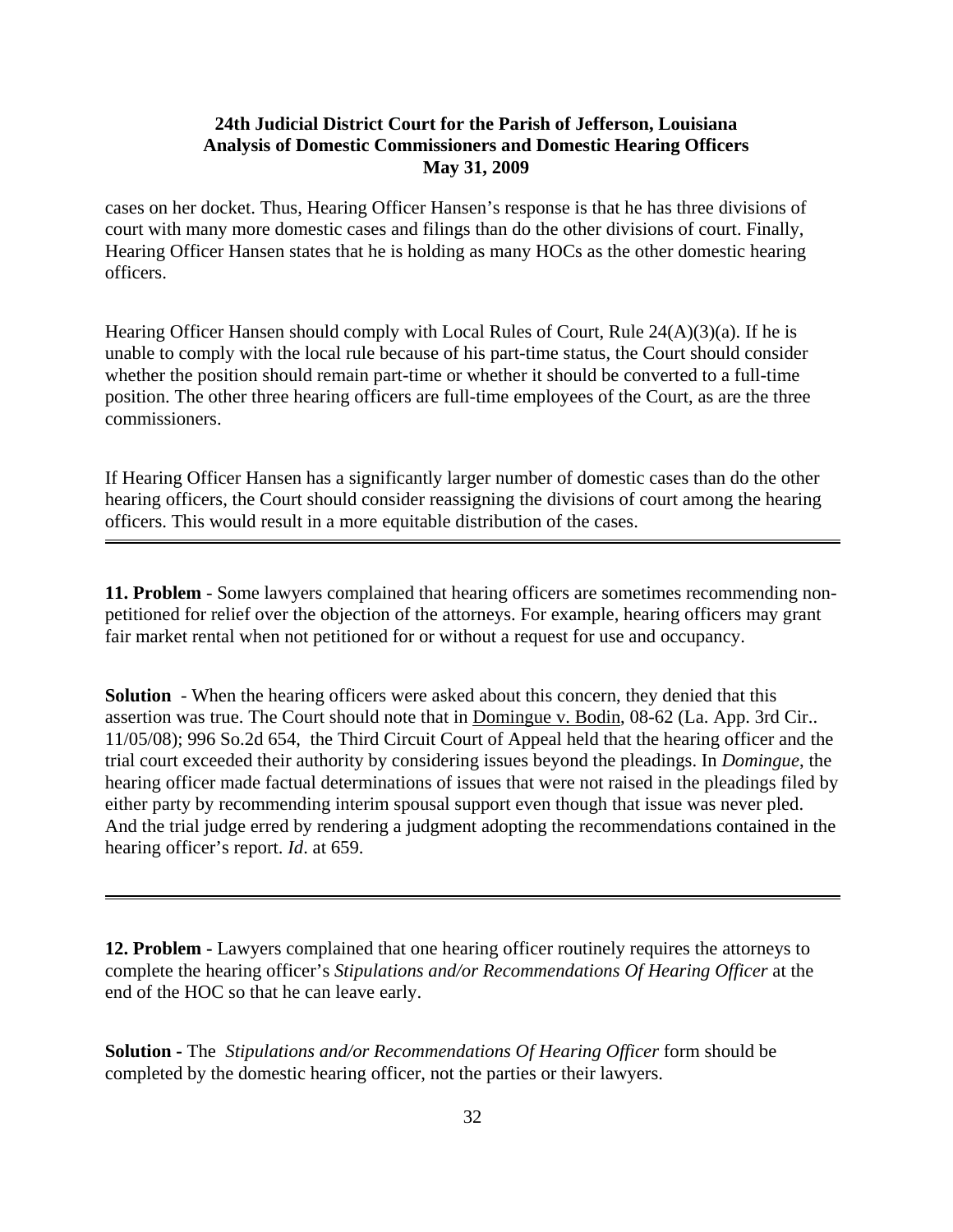.

**13. Problem** - A recurring complaint among lawyers is that the hearing officers send too many contested cases to custody evaluators. The practice in the 24th JDC is for hearing officers to provide the parties with a list of custody evaluators with the selection of a particular custody evaluator to be made by the parties. The advertised rates are very expensive. Additionally, lawyers stated that the advertised rates are incorrect. Lawyers report that many of the rates are three times higher than those advertised. Fees of custody evaluators range from \$1,500 to \$5,000 in the Greater New Orleans area. In a typical case, each litigant may have to pay an attorney a retainer fee of \$1,500 to \$3,000, along with a \$1,500 to \$2,500 fee to the custody evaluator. Added to these amounts are court costs which could be an additional \$1,000 to \$2,000. Thus, the costs to each litigant for a simple contested divorce can be thousands of dollars. Attorneys question the practice of the hearing officers sending virtually every contested child custody case to a custody evaluator. Although the Louisiana Civil Code permits this practice, should it be mandatory?

**Solution** - To appreciate the burdens imposed on litigants by the domestic hearing officers when they order custody evaluations, it is important to understand what occurs during a custody evaluation. An article by Mary E. O'Connell entitled *Mandated Custody Evaluations and the Limits of Judicial Powers*, explains custody evaluations:

No one who has conducted or observed a custody evaluation or read an evaluator's report can deny that the custody evaluation process is extraordinarily intrusive. Parents subjected to an evaluation are interviewed at length, often about extremely personal matters, such as use of substances and sexual activity. Evaluators ask for, and routinely receive, the parents' consent to contact their children's physician, teacher, and babysitter. Neighbors and friends may also be called (again, with the parents' consent) if the evaluator concludes that they might offer useful information. Parents may be required to arrange a home visit or to have the evaluator observe them interacting with their child in some other setting. The process can be quite lengthy.<sup>9</sup>

In my opinion, the hearing officers are sending too many cases to custody evaluators. La. Rev.

<sup>9</sup> Mary E. O'Connell, *Mandated Custody Evaluations and the Limits of Judicial Power*, 47 Family Court Review 304, 304-305 (2009).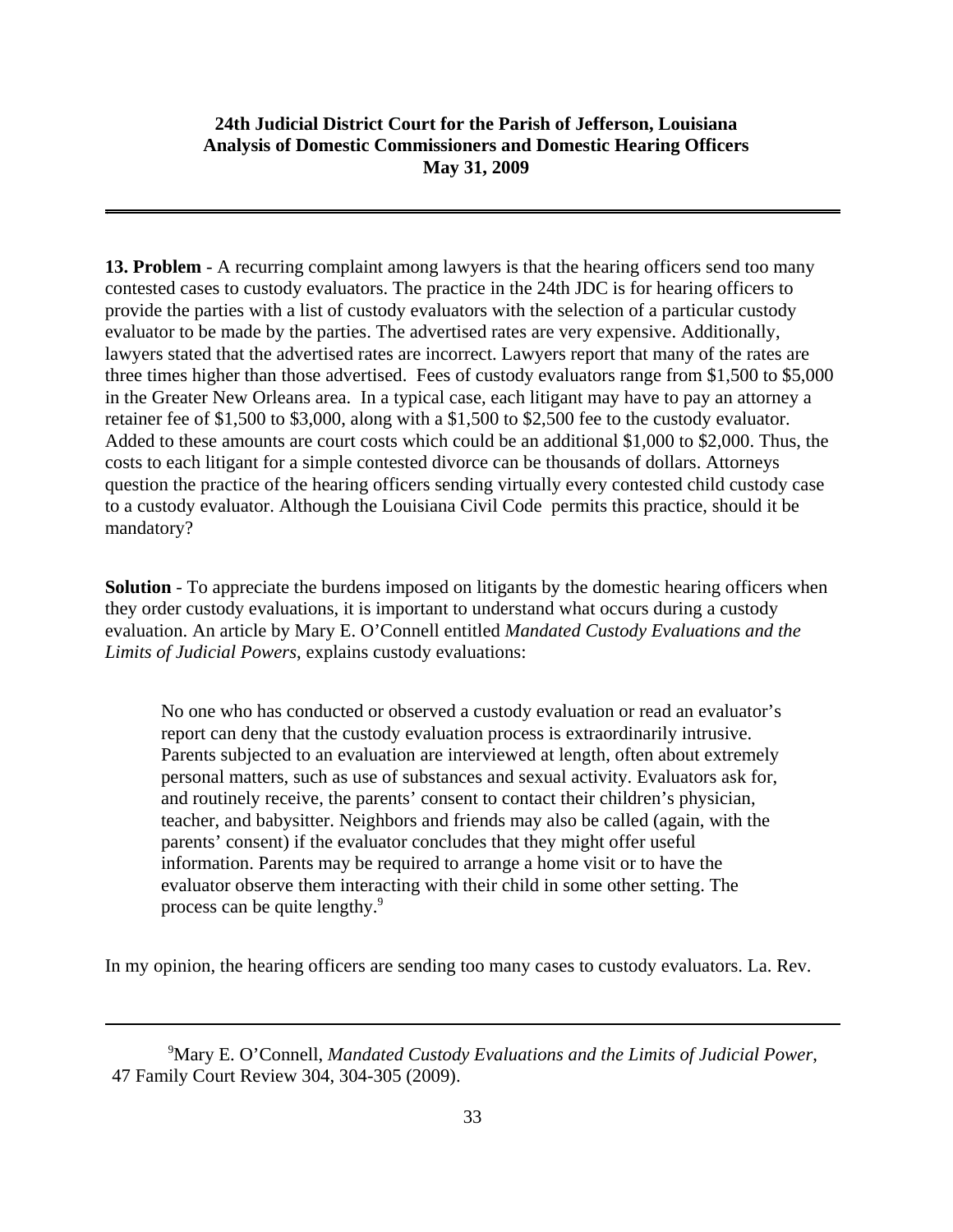Stat. 9:331 states that custody evaluations may be ordered for *good cause* shown.10 This article does not contemplate that custody evaluations will be ordered whenever the parties do not agree on custody. Good cause could be found to exist when there are serious issues pertaining to mental health; neglect; drugs or drug abuse; parental alienation; physical, mental, or emotional abuse; or educational problems such as school suspensions or failing grades. Furthermore, some of these issues may not call for a full custody evaluation. In some cases, it may be appropriate for the hearing officer to recommend that a parent or child undergo a psychological or educational assessment.

In the typical custody dispute when just cause does not exist to send the litigants to a custody evaluator, the hearing officers should make the custody recommendation. The hearing officers in the 24th JDC have significant expertise and experience litigating divorce and family law cases. This expertise and experience should be used by the domestic hearing officers to make decisions on the custody and visitation issues coming before the Court. Consequently, the current practice of the hearing officers routinely appointing custody evaluators should be discontinued.

Some of the hearing officers responded that they appoint custody evaluators when the lawyers request the appointment of a custody evaluator. However, La. Rev. Stat. 9:331 does not allow the appointment of a custody evaluator based upon the request of the parties. Only "good cause" is referenced in the statute. Thus, the statute requires something more than the consent of the parties.

Because the fees charged by the custody evaluators are expensive for litigants in Jefferson Parish, I suggest that the court require the mental health professionals who conduct court-ordered custody evaluations to use a reduced fee sliding scale based on the combined income of the parties. There is precedent for this approach. In the 1990s, when the Court was ordering parties to domestic mediators pursuant to La. Rev. Stat. 9:332, the Family Mediation Council of Louisiana, Inc. devised a reduced fee sliding scale because of the court's concern that litigants could not afford

 $10$ See La. Rev. Stat. 9:331: Custody or visitation proceeding; evaluation by mental health professional:

*A. The court may order an evaluation of a party or the child in a custody or visitation proceeding for good cause shown. The evaluation shall be made by a mental health professional selected by the parties or by the court. The court may render judgment for costs of the evaluation, or any part thereof, against any party or parties, as it may consider equitable.*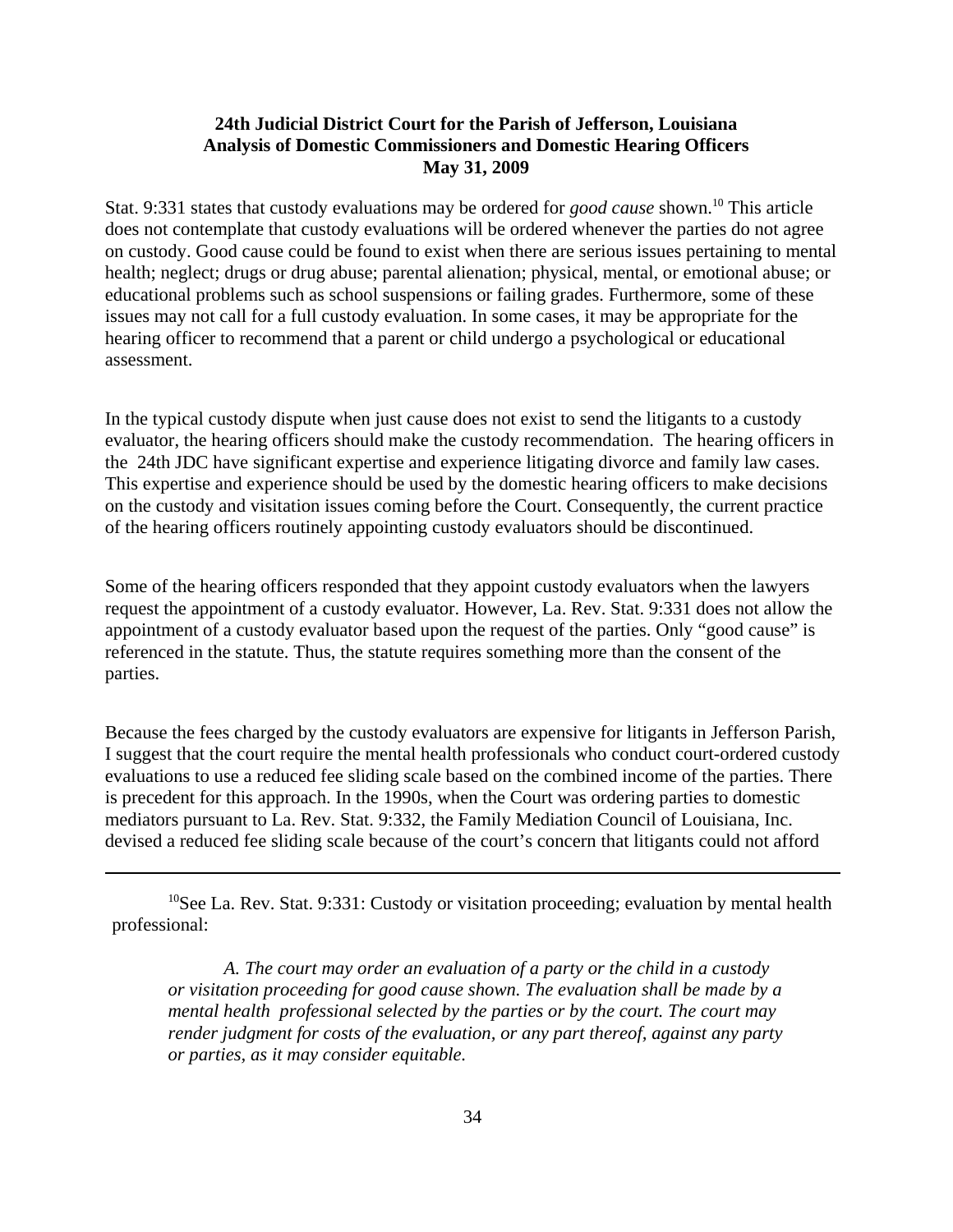the fees of domestic mediators even though domestic mediators were charging no more than \$125.00 per hour for up to four one-hour mediation sessions. The reduced fee sliding scale was used with great success without any significant problems and there was never a shortage of domestic mediators to provide the court-ordered mediation services.<sup>11</sup> The hearing officers can work with custody evaluators to devise a reduced fee sliding scale. Alternatively, custody evaluators can present a reduced fee scale to the Court for its approval.

Alternatively, if the hearing officers feel that they need assistance in resolving the custody disputes that come before them, they might want to consider the use of child custody mediators. Many of the custody evaluators currently being used by the hearing officers are also domestic mediators. Mediation is a process whereby a neutral third person assists parties to resolve their disputes in a way that is acceptable to all parties. As a neutral party, the mediator, unlike a judge or arbitrator, does not evaluate the case but simply facilitates discussions between the parties in an effort to reach a mutually agreeable solution.<sup>12</sup> The use of mediation to resolve child custody and visitation disputes has grown tremendously in recent years. Most states, including Louisiana, resolve child custody and visitation disputes according to the best interests of the child. In most cases, the parents - not a judge, commissioner, or the lawyers - are in the position to know what is best for the child. By participating in a mediation, parents are able to work toward an agreement that meets the best interests of the child.

Judges and hearing officers in custody and visitation disputes in Louisiana have the authority under La. R.S. § 9:332 to send these disputes to a child custody mediator who will assist the disputants in resolving their disagreements. Mediators in custody and visitation disputes are attorneys, psychiatrists, psychologists, social workers, marriage and family counselors, professional counselors, or members of the clergy who have received general and specialized training in the mediation of child custody and visitation disputes.<sup>13</sup>

12 See Bobby Marzine Harges, *Mediator Qualifications: The Trend Toward Professionalization*, 1997 B.Y.U.L. Rev. 687 (1997).

 $11$ This information comes from first-hand knowledge because I was a court-appointed mediator in the 24th JDC in the late 1990s and early 2000s. During an en banc presentation to the Court by the Family Mediation Council of Louisiana, Inc., the primary concern of the judges who attended that meeting was the additional costs to litigants as a result of court-ordered mediation. The sliding scale was developed to address the Court's concern.

<sup>&</sup>lt;sup>13</sup> See La. R.S. 9:334 (mediator qualifications in child custody and visitation cases).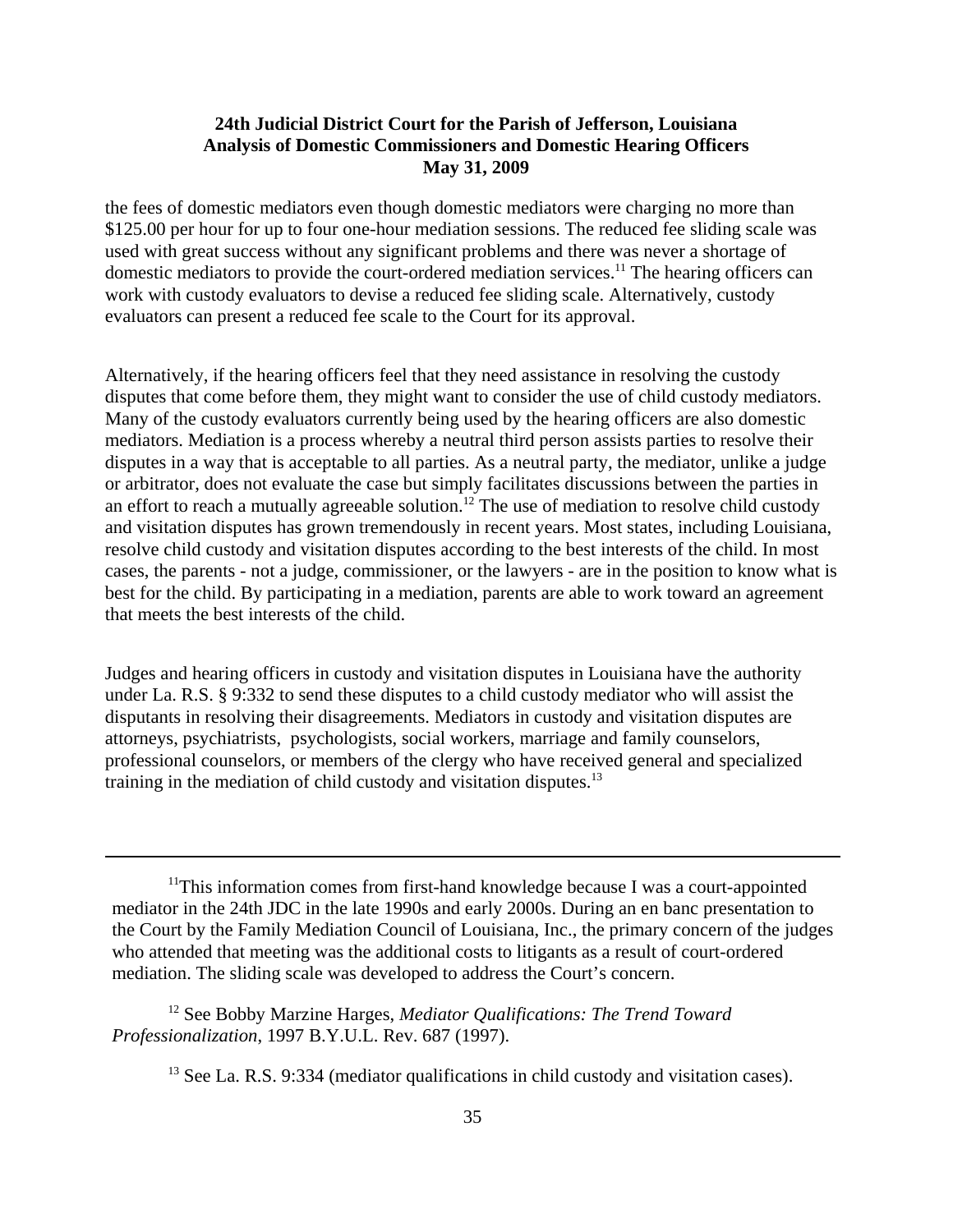Several studies have been conducted on the benefits of mediation to litigants and the court system. When comparing mediation to litigation, studies have shown the following:

- 1. Mediation proved more effective than litigation;
- 2. Mediation reduced the cost and number of court hearings;
- 3. Mediation increased the compliance of the parties when compared with litigation;
- 4. Mediation proved much more satisfying to all parties than did litigation; and
- 5. Parents were more satisfied with decisions made, how they were made, and with the win-win outcomes. $14$

The use of child custody mediators would benefit litigants financially because a child custody mediation would cost the parties hundreds, not thousands, of dollars. In the Greater New Orleans Metropolitan area, the rates of child custody mediators range from one hundred dollars (\$100.00) to two hundred dollars (\$200.00) per hour. The hourly rates are even less when a reduced fee sliding scale is used. And most custody and visitation disputes can be resolved in four one-hour sessions. Consequently, the cost of a full fee child custody mediation is about eight hundred dollars (\$800.00). Because most litigants in Jefferson Parish will likely qualify for reduced fee mediations, the mediation fee will be much less than eight hundred dollars (\$800.00). This fee should be compared to the fees charged by custody evaluators in the Greater New Orleans area which range from fifteen hundred dollars (\$1,500.00) to five thousand dollars (\$5,000.00) per case.

What has happened since the Domestic Triage Program began in 2005 is that the Court has shifted from using child custody mediators to assist the Domestic Commissioner in resolving child custody disputes to using custody evaluators to assist the Domestic Hearing Officers to resolve these disputes. Since the Domestic Triage Program began, the use of child custody mediators to assist litigants in the 24th JDC in resolving their issues has been virtually

<sup>&</sup>lt;sup>14</sup> See Robert E. Emery (1994). *Renegotiating Family Relationships.* (New York: Guilford); Judith V. Caprez and Micki A. Armstrong, *A Study of Domestic Mediation Outcomes with Indigent Parents*, 39 Family Court Review 415 (2001); Deutch, Morton and Coleman. (2000). *The Handbook of Conflict Resolution*. (San Francisco: Jossey-Boss); Birnbaum and Radovanovic. (1999). Brief Intervention Model for Access-Based Postseparation Disputes. *Family and Conciliation Courts Review*, 31, 504-512; and Depner, Cannata, Ricci. (1994). Client Evaluations of Mediation Services: The Impact of Case Characteristics and Mediation Service Models. *Family and Conciliation Courts Review*, 31, 306-325.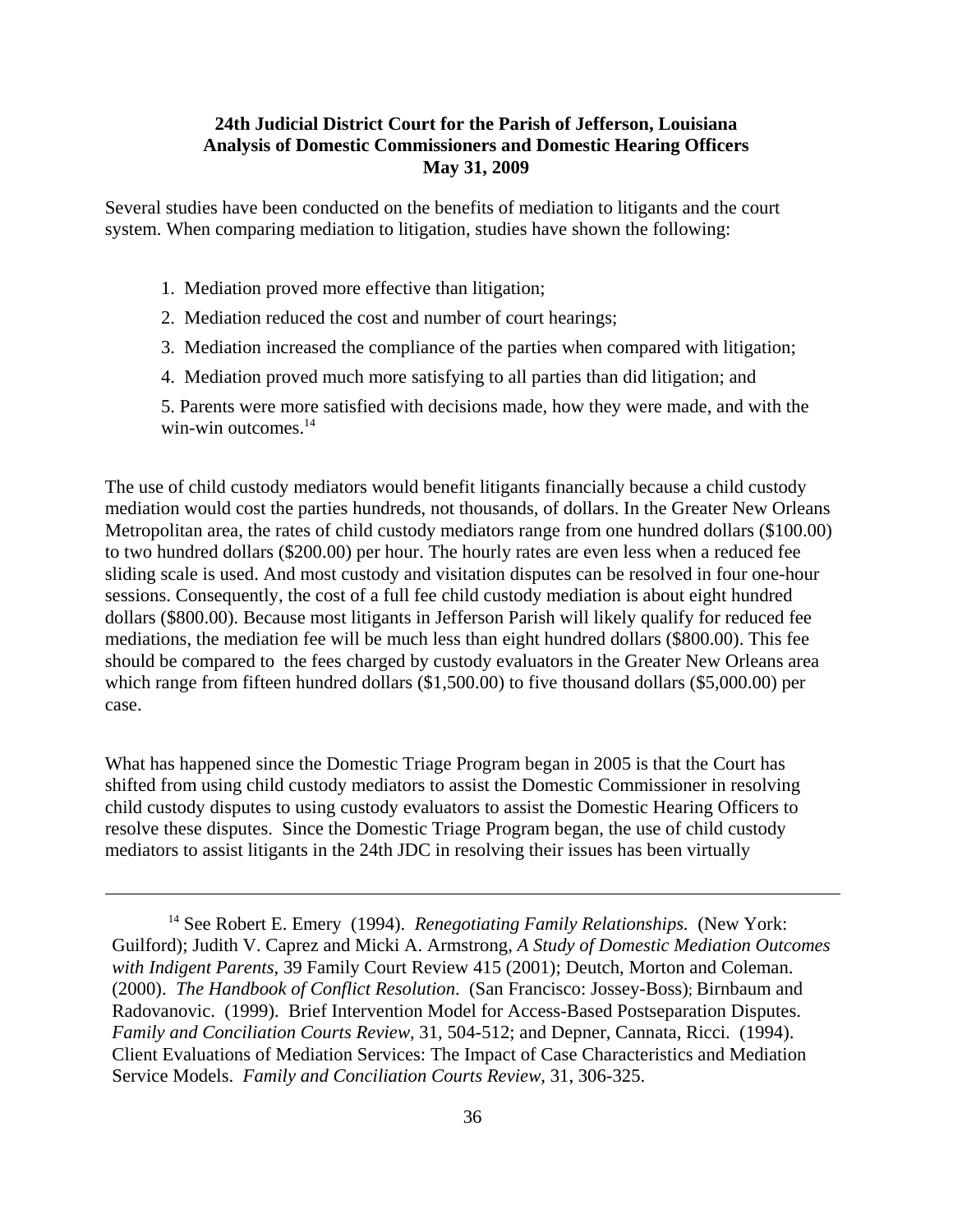nonexistent. Because both child custody mediations and custody evaluations usually take four (4) to six (6) weeks to complete, one of the major differences between the use of these professionals is cost, with the expenses associated with custody evaluators being significantly more than those associated with child custody mediators.

**14. Problem** - When custody evaluations are completed, copies are sent to the parties and the hearing officers. Then a copy of the custody evaluation is filed in the official record in the Clerk of Court's Office. As a result, the parties' very personal, sensitive, and private information becomes public for all to see. Additionally, because the Clerk of Court charges at least four to five dollars (\$4.00- \$5.00) for every page filed in the record, the parties are assessed additional fees for the filing of the custody evaluation in the record. Thus, the filing fees of a fifteen (15) page custody evaluation will cost the parties an additional seventy-five dollars (\$75.00).

**Solution -** After the custody evaluation is completed, if the parties have not settled, they will usually appear at a second HOC. Most cases will settle before, during, or shortly after the second HOC. Thus, for most cases, there is no need for the custody evaluation report to be filed in the record at this stage of the litigation. If the parties proceed to a hearing with the district judge after an objection to the HOC has been filed, then the report can be introduced into evidence by one of the parties if necessary. This practice will prevent the disclosure of personal, sensitive, and private information into the court record as well as result in savings to the parties in the form of reduced court costs and filing fees. Alternatively, if the custody evaluation must be filed in the official record, it should perhaps be filed under seal.

**15. Problem** - A few lawyers contend the hearing officer's *Stipulations and/or Recommendations Of Hearing Officer* form that is hand-written and signed by the commissioner or judge at the time the parties leave the HOC that becomes the Interim Judgment is unenforceable. Some lawyers commented that police officers will not enforce the Interim Judgment because it is hand-written, and often times pages are left out because the pages are blank. Thus, when a parent attempts to have visitation with her children at a particular time and a law enforcement agency such as the sheriff's or police department is called, the responding police officers will often not enforce the hand-written document.

Additionally, in one case, Daboval v. Stein, No. 08-C643 (La. App. 5th Cir. 2008), the Fifth Circuit Court of Appeal made unfavorable comments about the hand-written and partially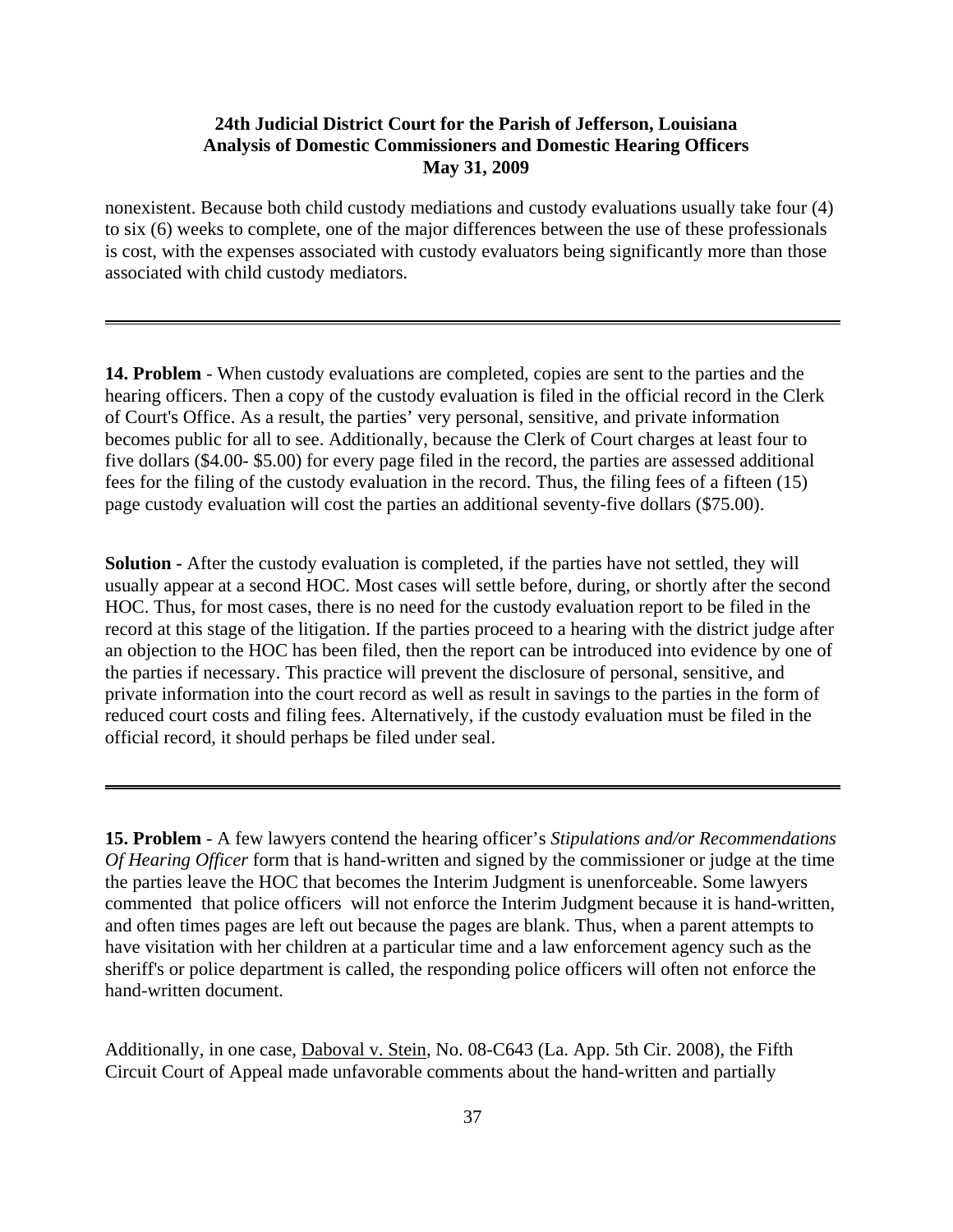illegible recommendations of the hearing officer. The Court of Appeal granted a writ application after finding that the hearing officer's recommendations did not conform to the mandatory requirements of La. R.S. 46:236.5 because the hearing officer failed to include a proposed judgment, as he directed one of the lawyers to prepare the judgment. That was problematic to the Court of Appeal because the hearing officer's recommendations were hand-written and partially illegible.

**Solution** - The solution is for the hearing officers to type the *Stipulations and/or Recommendations Of Hearing Officer* form during or at the end of the HOC and then have the document signed by the commissioner or district judge. The form should be completed by the hearing officer, not by the lawyers or their clients. The template document could be saved in the computer and the hearing officer could fill in the appropriate portions of the document and print the document at the end of the conference. This is the procedure used by hearing officers in the 16th JDC. Of course, all the hearing officers would need to know how to type or to have an administrative assistant who would do the typing. I have provided the hearing officers with sample templates from the 16th JDC that could be used to draft templates for documents used in the 24th JDC.

Additionally, as required by La. R.S. 46:236.5(C)(5), the written recommendation of the hearing officer is required to contain all of the following: "(a) A statement of the pleadings. (b) A statement as to the findings of fact by the hearing officer. (c) A statement as to the findings of law based on the pleadings and facts, including his opinion thereon. (d) A proposed judgment." By including these items in the typed stipulation and recommendation form, the hearing officers will easily satisfy the statutory requirements.

**16. Problem -** Once the *Stipulations and/or Recommendations Of Hearing Officer* form becomes an Interim Judgment of the Court after it is signed by the commissioner or district judge, lawyers report that it is difficult to get the opposing party to sign a consent judgment. When two lawyers are involved, it is somewhat easier but not always problem-free. If one party changes his or her mind after the HOC and decides that he or she does not like what was agreed to at the HOC, or wants things changed after the parties leave the HOC, then the party will not sign the consent judgment.

**Solution -** This problem is addressed by Local Rules of Court, Rule 28.0, Agreements and Stipulations - (C) Consent Judgments, which states: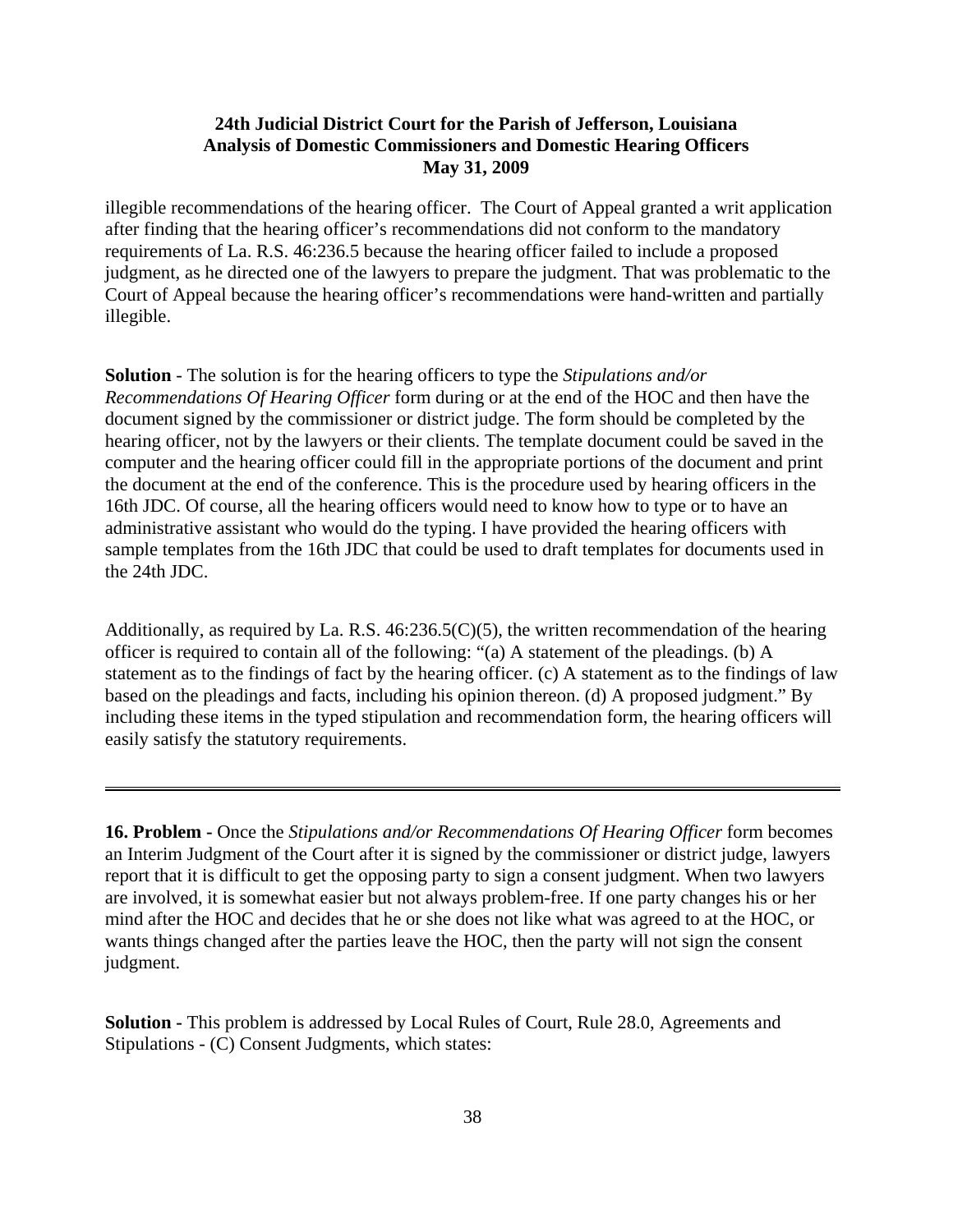Consent judgments resulting from a hearing officer conference, but not prepared at the conclusion of the conference while both parties are present, shall be prepared and submitted to the court by the party ordered by the hearing officer to do so within ten (10) days of the hearing officer conference. If there is an objection, the objecting party shall immediately submit the objection to the hearing officer in writing with the hearing officer's recommendation sheet. In the event the judgment is not circulated to counsel for all parties and to unrepresented parties, within five (5) days after the hearing officer conference, the other party may prepare and present a judgment, in accordance with La. District Court Rule 9.5, to the domestic commissioner. If the judgment is submitted without the opposing counsel's signature or if the judgment is submitted in a matter where the opposing party is unrepresented, the judgment shall be presented to the domestic commissioner with the hearing officer's recommendation sheet.

Rule 28 allows a party who wishes to file an actual Consent Judgment in the record to do so by submitting the Consent Judgment, along with the hearing officer's recommendation sheet, to the Domestic Commissioner for his or her signature. Thus, if a party has changed his or her mind after the HOC but fails to file an objection within the appropriate time, the other party can finalize the initial agreements from the HOC by submitting the Consent Judgment to the Domestic Commissioner.

Another solution to this problem is to have the hearing officers prepare the consent judgment at the conclusion of the HOC. The hearing officers will be provided a very detailed electronic copy of a consent judgment form that is used in the 16th JDC. This form can easily be tailored for use in the 24th JDC. If this document is used during HOCs, pages and paragraphs that are not relevant to the parties can be easily deleted electronically before the final document is printed at the end of the HOC.

**17. Problem -** Lawyers commented that the Domestic Triage Program is harmful to out-of-state litigants because of the excessive costs involved with appearing before the hearing officers several times. Each time a party requests relief from the court, the parties are required to appear at a HOC. This requires great expense to the out-of-state party in attorney's fees and travel time and expenses because the party has to appear at every HOC. The costs increase when the matters are set before some trial judges who simply appear at the scheduled hearing date only to continue the matters or send them back to the hearing officer or commissioner. This results in the out-of-state party incurring unnecessary expenses in returning to Jefferson Parish.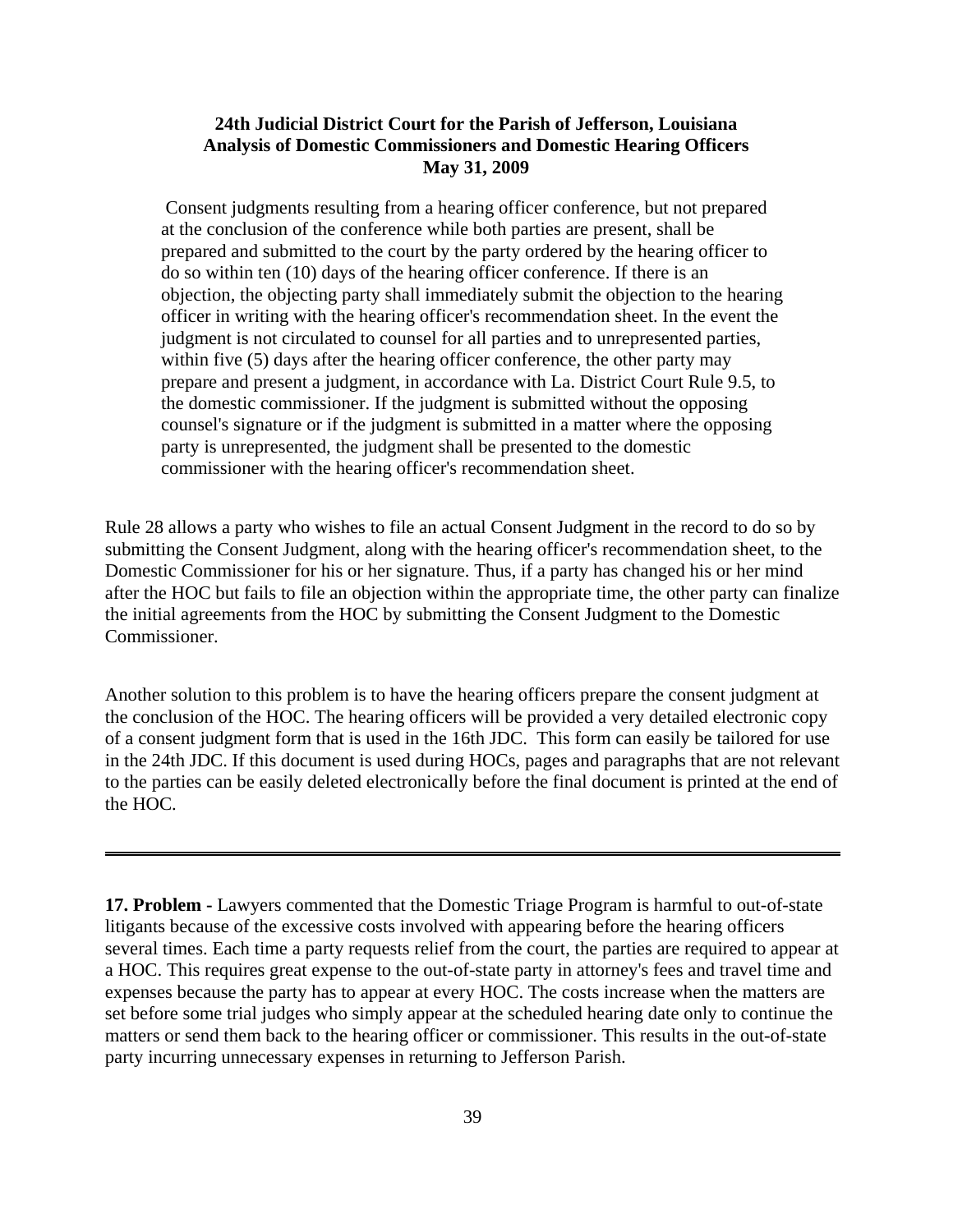**Solution -** Lawyers suggest that out-of-state litigants should be able to attend the HOCs by telephone at the litigant's expense. In my opinion, discretion should be granted to the hearing officers to allow certain litigants to attend the HOCs by telephone. Upon good cause shown, the hearing officers should allow litigants who are residing out of the state of Louisiana to attend the HOCs by telephone.

**18. Problem -** Many domestic litigants in the 24th JDC are not represented by attorneys. Lawyers report that it is often difficult to contact and serve self-represented litigants in the Domestic Triage Program because many of these litigants are mobile, moving from place to place. These litigants are often residing with friends or relatives. Thus, self-represented litigants should be required to enroll in each case by providing up-to-date contact information to the hearing officers, as lawyers are required to do.

**Solution -** The domestic hearing officers hand-deliver to self-represented litigants a form entitled, "Notice To Persons Representing Themselves." This form explains the procedures used in the Domestic Triage Program and provides self-represented litigants a form document that can be used to file an objection to the hearing officer's recommendations. This Notice document needs to be updated with instructions to self-represented litigants that they have a duty to enroll in the case and to provide up-to-date contact information. The document should also contain a sheet where the litigant's contact information can be typed or hand-written so that it can be delivered to the hearing officer.

**19. Problem -** Lawyers complained that the hearing officers' clerks will not "hold" dates and times for HOCs as a convenience. According to the attorneys, it would be a great service to them and their clients if they could get the clerks to hold for a short time specific dates and times for HOCs that are convenient to the lawyers and their clients. Because of the clerks' refusal to hold dates and times, lawyers contend that HOCs are set without their input thereby resulting in costly continuances.

**Solution -** The hearing officers' clerks informed me that earlier in the Domestic Triage Program, they held dates and times for lawyers. However, because lawyers would not file the necessary pleadings shortly thereafter with the Clerk of Court's Office as required by the clerks holding the dates and times, the clerks discontinued this practice. Moreover, the clerks informed me that lawyers, paralegals, and court runners are constantly physically appearing at their desks every day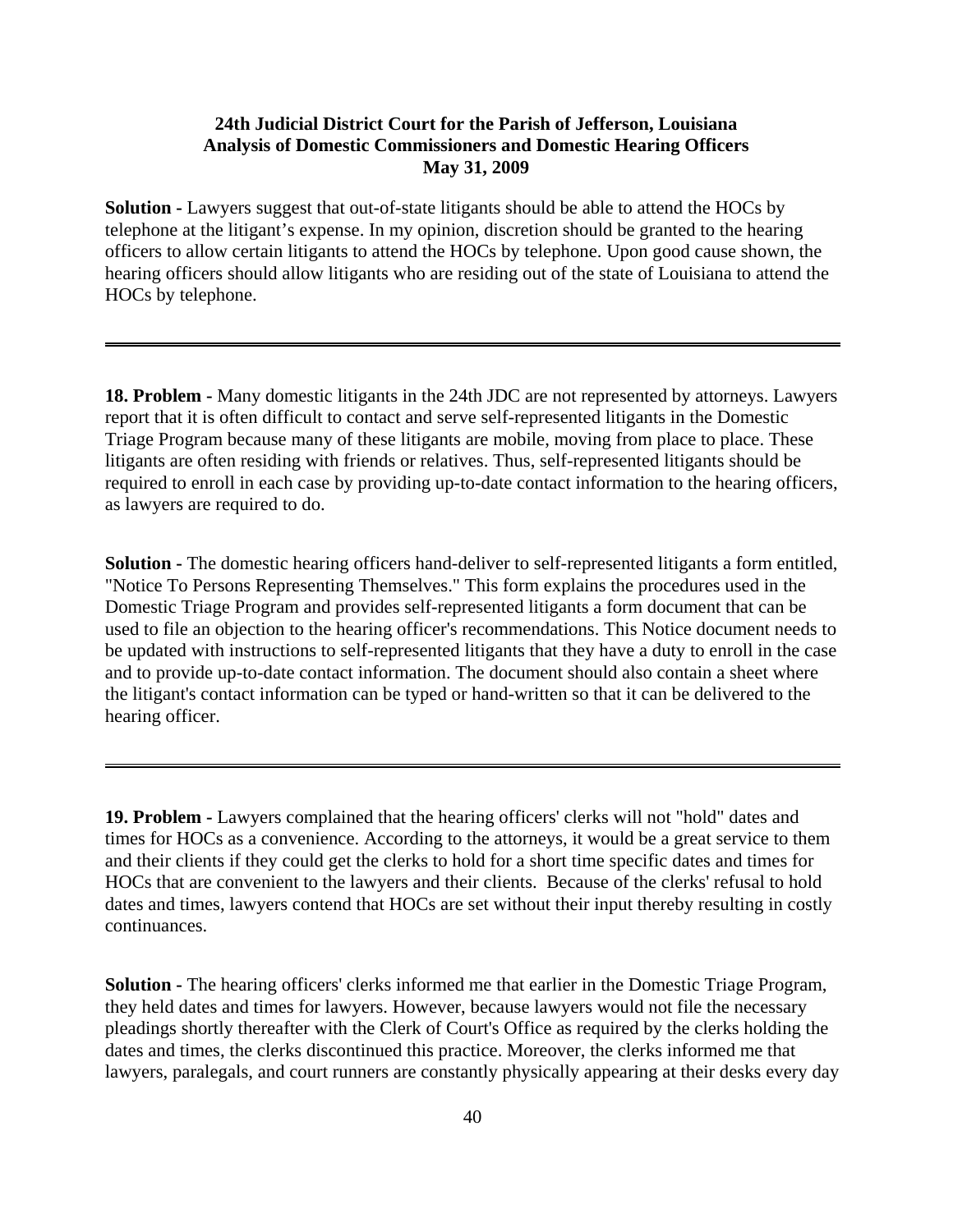throughout the day requesting a specific date and time with the hearing officers, and that it would not be fair to those persons to hold dates for other lawyers and clients. The clerks also report that because of the large volume of HOCs that are set in the Domestic Triage Program, it is not feasible for them to hold dates and times for lawyers. The current practice is to schedule HOCs only after the pleading with a request for relief has been filed with the Clerk of Court's Office.

In my opinion, the Hearing Officers' support staff should attempt to work with litigants and hold dates and times for HOCs. Perhaps the support staff could hold a date and time for a short time, up to close of the next business day. When a litigant requests a specific time and date, the staff member could write the date in pencil in the hearing officer's calendar with a notation of when the hold will be removed if the appropriate pleading is not filed. And if the pleading is not filed by close of business the following day, the staff member could remove the hold thereby freeing the date and time for other litigants. If this practice proves unfeasible, then it should be discontinued.

#### **E. Specific Concerns of Lawyers About Clerk of Court's Office**

In this subsection, I will address the concerns that lawyers have about the Clerk of Court's Office. Although these concerns are enumerated in other sections of this report, they are summarized here so that the specific concerns about the Clerk of Court can be found in one place. Additional comments about the filing fees assessed by the Clerk of Court's Office are contained in Section VII of this report.

**1. Problem -** The overwhelming concerns of lawyers who practice domestic law in the 24th JDC are that 1) the use of domestic commissioners and hearing officers creates excessive costs in attorney time and court filing fees, and 2) many attorneys assert that most litigants get into an endless loop with the hearing officers and never get to the district judge. Lawyers commented that litigants run out of money long before their issues are properly resolved by the district judge. They contend that the powerless litigant or less earning litigant is often the party who must settle because the system has defeated the litigant.

I found many of the concerns of the lawyers to have merit. Since the Domestic Triage Program became fully functional in the 24th JDC in 2006 after Hurricane Katrina struck Southeastern Louisiana in August 2005, the costs to litigants have increased significantly because of court costs associated with the Domestic Triage Program and because of the hearing officers' practice of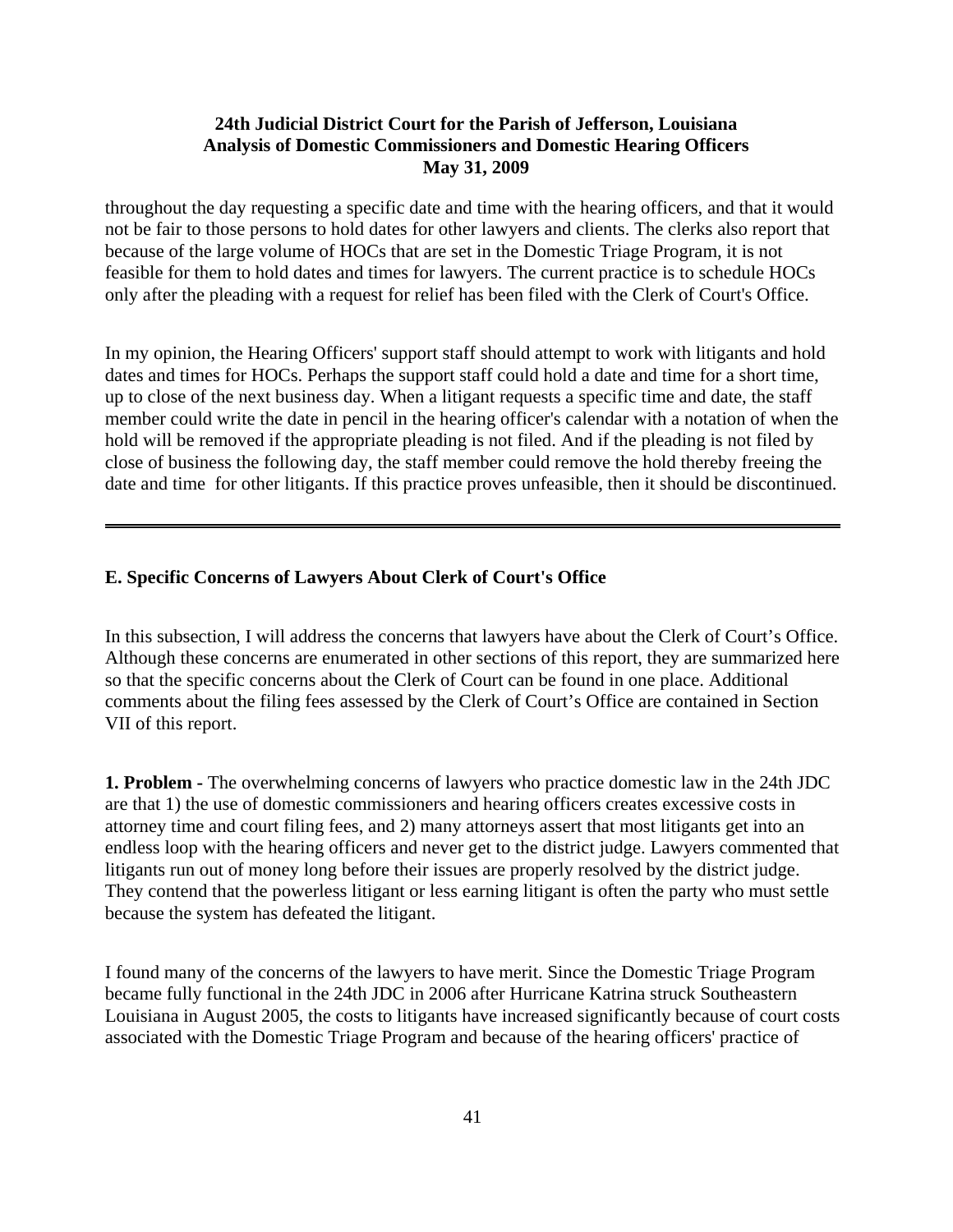sending most contested child custody cases to custody evaluators.<sup>15</sup> Because all filings of documents associated with the Domestic Triage Program are filed in the office of the Clerk of Court, with a filing fee charged for every page that is filed, costs to litigants have increased substantially since early 2006. Lawyers complained that they are constantly being notified by the Clerk of Court's Office that additional deposits of funds must be made before subsequent filings can be accepted. Many lawyers commented that filing fees in the 24th JDC are the highest in the State of Louisiana.

When asked about attorney's fees associated with court appearances before the domestic hearing officers in the 24th JDC, attorneys advised me that each court appearance could cost as little as three hundred dollars (\$300.00) and as much as five hundred dollars (\$500.00). Court appearances for other lawyers are even higher. The attorney's fees for the court appearances include actual preparation time as well as the time spent in the courthouse. As one might expect, most attorneys charge clients for each appearance before the domestic hearing officers, the domestic commissioners, and the district judges. If clients are required to repeatedly appear before the court officials, then it is understandable why litigants are complaining about the excessive costs associated with obtaining relief in domestic cases in the 24th JDC.

One consistent concern among lawyers is that they believe that there are too many filing fees associated with the Domestic Triage Program. For example, when one disagrees with the recommendation of the hearing officer, the party has to file an objection with the court. The filing of the objection costs money. Also, the objection has to be served on the opposing party. The service of process comes with a fee. Also, when the party files a memorandum in support of the objection, additional costs are assessed. Other costs associated with the Domestic Triage Program are costs for service of the HOC packet, the filing of the order for a custody evaluation in the record, the filing of the custody evaluation, excessive minute entries associated with the matters set on the dockets of the domestic hearing officers and commissioners, and motions to reset the HOCs.

The Clerk of Court charges five dollars (\$5.00) per minute entry as allowed by La. Rev. Stat.  $13:841(A)(7)$ . Thus, where multiple issues are set on the dockets of the domestic hearing officers and domestic commissioners, the Clerk of Court officials assigned to the Domestic Triage

<sup>&</sup>lt;sup>15</sup>The Domestic Triage Program initially began on May 25, 2005. But when Hurricane Katrina struck the New Orleans metropolitan area on August 29, 2005, court systems in the New Orleans metropolitan area, including the 24th JDC, ceased operations for several weeks. This caused a disruption in the Domestic Triage Program and many cases that were scheduled in the Fall of 2005 were continued to later dates.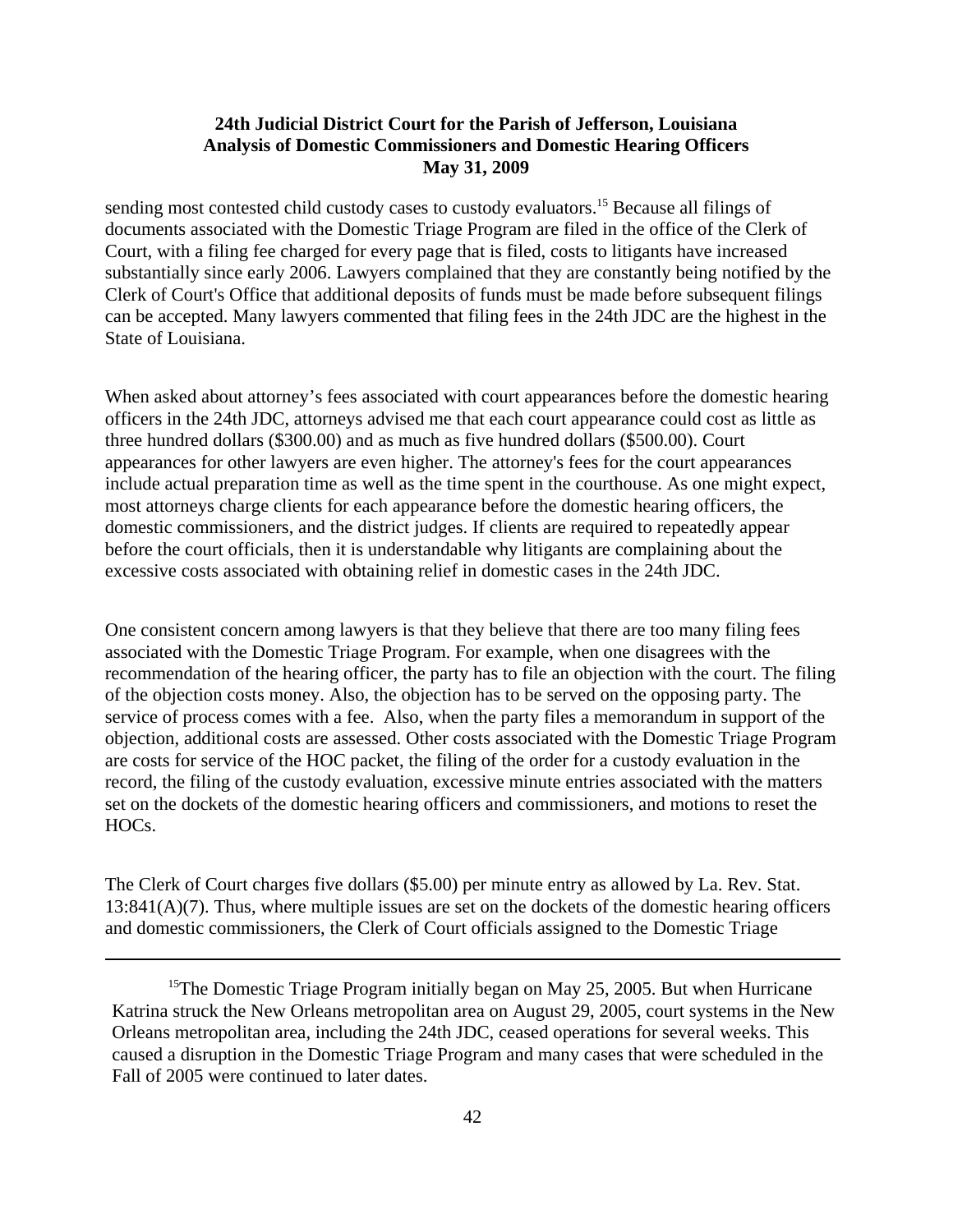Program record the occurrences of the hearings, whether they be continuances of the hearing or records of the recommendations or decisions made by the hearing officers or commissioners, and assess a fee of five dollars (\$5.00) per rule or motion. For example, in Shannon Lee Conatser Pickens v. Richard Rowland Pickens II, Case Number 660-541 (Division C, Twenty-Fourth Judicial District Court for the Parish of Jefferson), the HOC that was scheduled for November 6, 2008, was continued without date. Because there were seventeen (17) matters on the hearing officer's docket, a one page minute entry was created at a cost of seventy-five dollars (\$75.00) to the litigants. For the one-page minute entry, the plaintiff was assessed a fee of forty dollars (\$40.00) because she had filed a pleading requesting relief on eight (8) issues and the defendant was assessed a fee of thirty-five dollars (\$35) because he had filed a pleading requesting relief on seven (7) issues.<sup>16</sup> When multiple minute entries are created by the minute clerks, the parties are

<sup>16</sup>The following minute entries were created after the continuance on November 6, 2008:

Motions taken up:

By D 1 Against P 1 Motion for injunction MOTION TO CONTINUE WITHOUT DATE SIGNED ON 10-27-08.

ByD1 Against P1 Motion for joint custody MOTION TO CONTINUE WITHOUT DATE SIGNED ON 10-27-06,

ByDI Against P1 Motion to set child support MOTION TO CONTINUE WITHOUT DATE SIGNED ON 10-27-08,

ByD1 Against P1 Motion to set visitation MOTION TO CONTINUE WITHOUT DATE SIGNED ON 10-27-08.

By D 1 Against P 1 Motion for temporary restraining Order MOTION TO CONTINUE WITHOUT DATE SIGNED ON 10-27-08.

By D 1 Against P 1 Motion for rental MOTION TO CONTINUE WITHOUT DATE SIGNED ON 10-27-06.

ByD1 Against P1 Motion for use and occupancy of home MOTION TO CONTINUE WITHOUT DATE SIGNED ON 10-27-08.

By P 1 Against D 1 Motion to set child support MOTION TO CONTINUE WITHOUT DATE SIGNED ON 10-27-08.

ByP1 Against D1 Motion to set custody MOTION TO CONTINUE WITHOUT DATE SIGNED ON 10-27-08.

ByP1 Against D1 Motion for temporary restraining Order MOTION TO CONTINUE WITHOUT DATE SIGNED ON 10-27-08.

By P 1 Against D 1 Motion for interim periodic support MOTION TO CONTINUE WITHOUT DATE SIGNED ON 10-27-08.

ByP1 Against D1 Motion for use and occupancy of auto MOTION TO CONTINUE WITHOUT DATE SIGNED ON 10-27-08.

ByP1 Against D 1 Motion for use and occupancy of home MOTION TO CONTINUE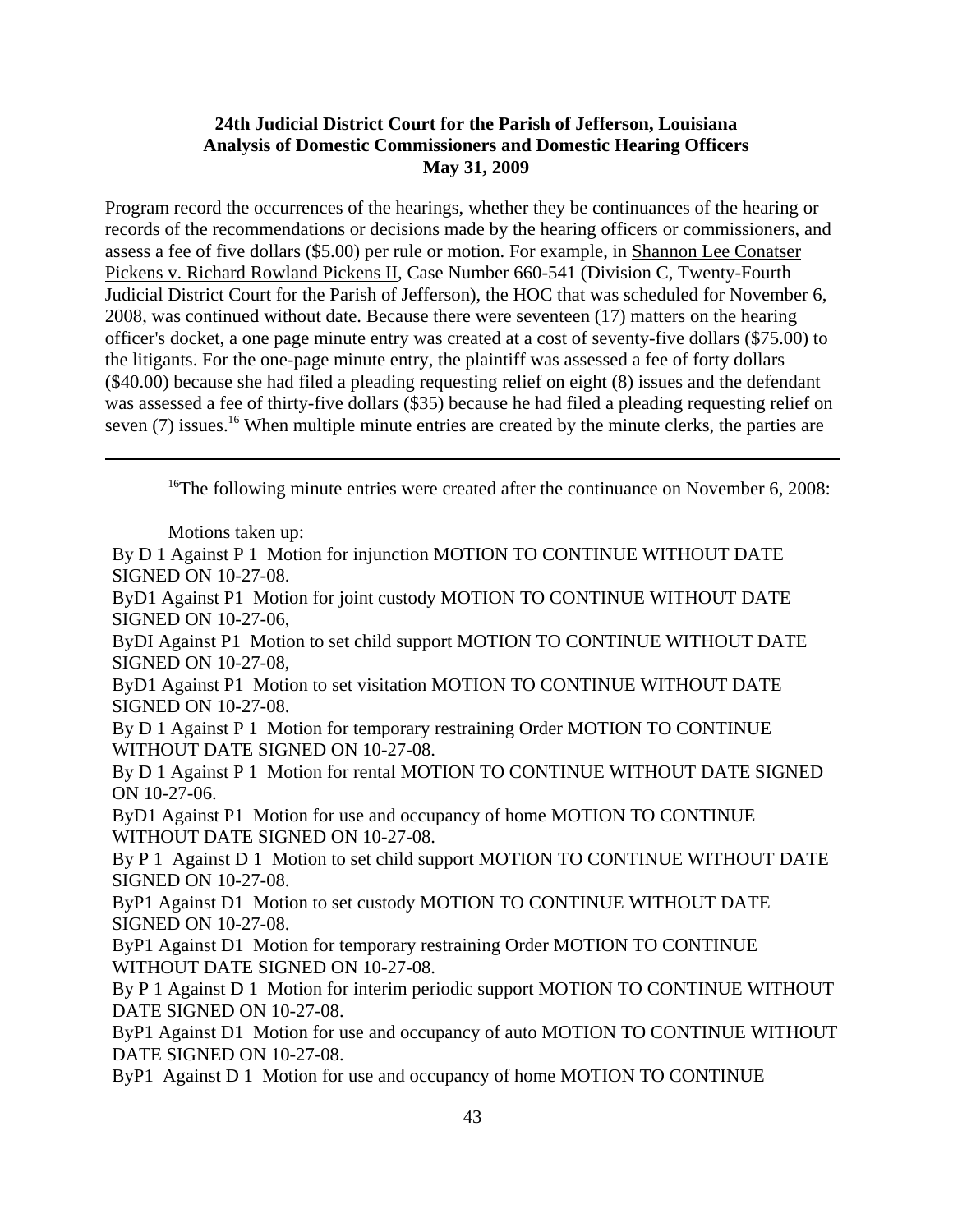forced to pay substantial fees while the document that is actually filed in the Clerk of Court's Office is only one page. Thus, each time a HOC is continued and each time a HOC is held, minute entries routinely cost the parties \$50.00, \$60.00, or even more.

**Solution** - A solution to this problem is to eliminate the minute entries associated with HOCs and reduce the number of documents that are filed in the official records in the Clerk of Clerk's Office. Because of the expense associated with minute entries of HOCs, the use of minute entries to reflect activities of the hearing officers such as continuances and rescheduling of HOCs should be totally eliminated. A minute entry is the official summary of the activity and decisions of a court that took place on a particular date, at a particular time, concerning a particular case. In essence, a minute entry summarizes orders of the court and describes what happened and what is to happen next regarding the case. Minute entries should be used by courts of records such as the district court and the commissioner's court, not by hearing officers since HOCs are not courts of record. Informal and incidental matters handled by hearing officers should be reflected by letters or faxes from the hearing officers' administrative staff or by letters or faxes between the parties or their lawyers with a copy to the appropriate hearing officer. Separate files should be kept by the hearing officers' staff members for all documents that are not filed with the Clerk of Court's Office. The only documents from the HOCs that should be filed in the official records are the following:

1. All pleadings filed by the parties;

2. The Hearing Officer Conference Order that is served on the parties after a request for relief is filed;

3. The Hearing Officer Conference Report prepared by the domestic hearing officer;

4. The Consent Judgment prepared by the domestic hearing officer;

5. The Hearing Officer Information Sheet (also known as the Disposition of Hearing Officer Conference Document) that is prepared by the domestic hearing officer at the conclusion of the HOC. (This is a one page document that should be filed in the record and faxed to the district judge's docket clerk.); and

WITHOUT DATE SIGNED ON 10-27-08.

ByP1 Against 01 Motion for use of community funds MOTION TO CONTINUE WITHOUT DATE SIGNED ON 10-27-08.

ByP1 Against D1 Motion for injunction MOTION TO CONTINUE WITHOUT DATE SIGN ED ON 10-27-08.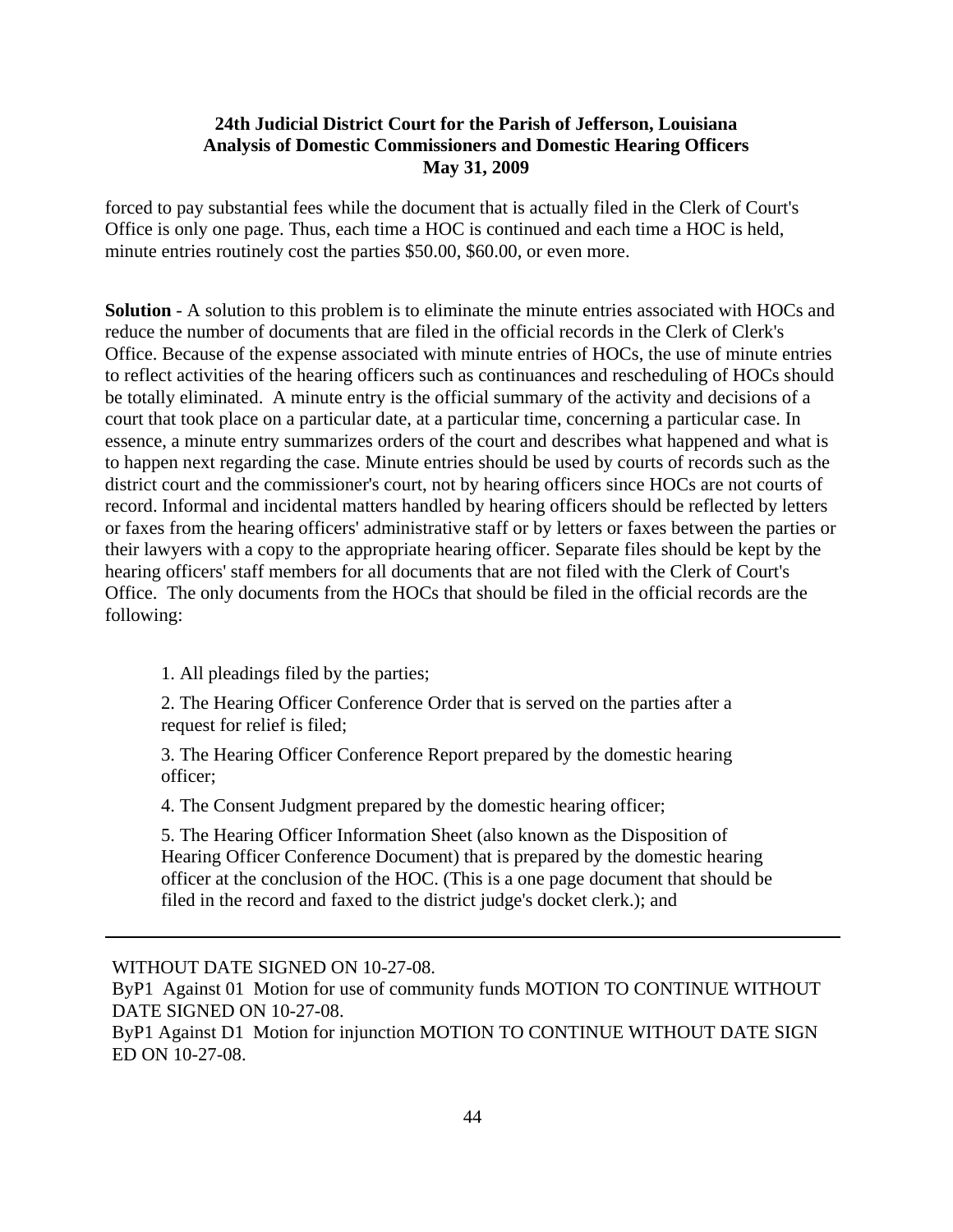6. The Objection to Hearing Officer Conference Report.

Thus, when a HOC is rescheduled but does not require a rescheduling of the hearing before the trial judge, the matter should be handled internally without documents being filed with the Clerk of Court's Office. On the other hand, when the hearing before the trial judge has to be rescheduled because of a rescheduling of a HOC, the parties should file a motion to continue with the Clerk of Court to continue the judicial hearing. Effort should be made to reduce or eliminate the documents that are actually filed with the Clerk of Court's Office.

There are certain documents that should not be filed with the Clerk of Court's Office. For example, the report of the custody evaluator should not be filed in the record. Only the official pleadings, the documents signed by the commissioners or the district judges, and the Hearing Officer Information Sheet (which serves as a one page minute entry of the HOC) should be filed in the record. Again, all minute entries associated with the activities of the HOCs should be eliminated. Thus, costs to litigants in the 24th JDC will be significantly reduced. Consequently, the following documents should not be filed with the Clerk of Court's Office:

1. Minute entries of HOCs;

2. Letters from hearing officer staff members to litigants rescheduling HOCs;

3. Letters from attorneys confirming the rescheduling of HOCs; and

4. The Hearing Officer Conference Affidavit (currently not filed with Clerk of Court's Office).

The Court should also consider implementing a paperless system wherein all documents generated as a result of HOCs will be scanned regularly. In order to implement these changes, the hearing officers will have to create separate files for each case handled by the hearing officers. These files should be maintained and kept in the hearing officers' work area, not in the Clerk of Court's Office. Contained in the files will be any document that does not need to be filed in the official record. Because the tasks performed by the hearing officer staff members will significantly decrease revenues generated by the Clerk of Court's Office, the Court may incur additional costs in hiring administrative staff to support the hearing officers.

**2. Problem** - The Clerk of Court is not simultaneously setting matters on the dockets of the domestic commissioner and the district court as required by Local Rules of Court, Rule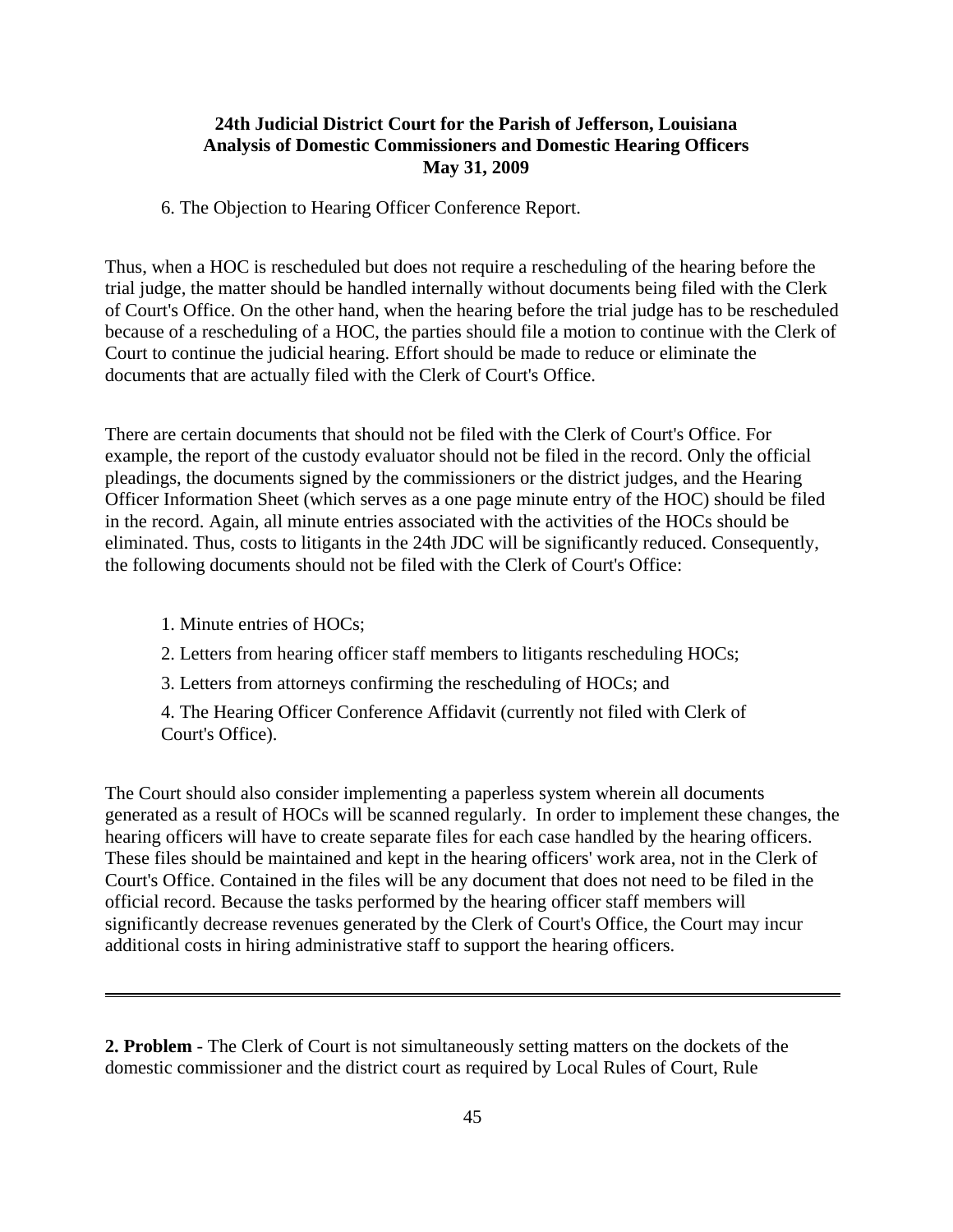$24(A)(2)(a)$ . Apparently, the matters are being set on the dockets of the domestic commissioners but are not being set on the dockets of the district court at all. To get relief before the district court after a matter is heard by the domestic commissioner, lawyers complain that parties have to incur additional expense and file a motion to set the matter before the district court. Local Rule of Court, Rule 24(A)(2)(a) requires the hearing before the domestic commissioner to be set not less than thirty (30) nor more than thirty-five (35) days of the filing of the original pleading in question, and Local Rule of Court, Rule 24(A)(2)(b) requires the hearing before the district court to be set not less than forty (40) nor more than fifty-five (55) days of the filing of the original pleading in question.

**Solution** - To comply with the local rules of court, the Clerk of Court should schedule the matters on the dockets of the district court at the same time the matter is set before the domestic commissioners.

**3. Problem -** A few lawyers commented that it appears that prevailing domestic litigants are actually being penalized when the plight of these litigants is compared to non-domestic litigants. For example, when a non-domestic litigant files a contempt of court proceeding, that litigant pays a smaller filing fee and can be heard by a district judge shortly after the pleading is filed. Thus, the lawyer only has to prepare for one hearing. On the other hand, when the domestic litigant files a contempt of court proceeding, that litigant has to pay a filing fee that is twice that paid by nondomestic litigants, has to pay a lawyer to appear at the HOC where the hearing officer can only issue a recommendation including the penalty in attorney's fees, and then has to pay the lawyer to prepare for the hearing before the district judge. Thus, the domestic litigant pays more in filing fees and attorney's fees than does the non-domestic litigants in contempt of court matters.

**Solution** - The filing fee for a contempt of court proceeding in a domestic case is actually twice that required for non-domestic contempt of court matters; the deposit for a domestic filing being \$200.00 while the deposit for a contempt of court proceeding in a non-domestic case is \$100.00, according to the filing fees published by the Jefferson Parish Clerk of Court's Office. A representative of the Jefferson Parish Clerk of Court's Office commented that this increased deposit results from that fact that the domestic contempt of court matters are routed to the hearing officers first before they are heard by the district judges. Matters heard first by the hearing officers cause additional documents to be filed in the Clerk of Court's Office, thereby increasing the amount of filing fees.

With reference to the assertion that domestic litigants who file contempt proceedings are being forced to pay hundreds of dollars more than non-domestic litigants, lawyers commented that these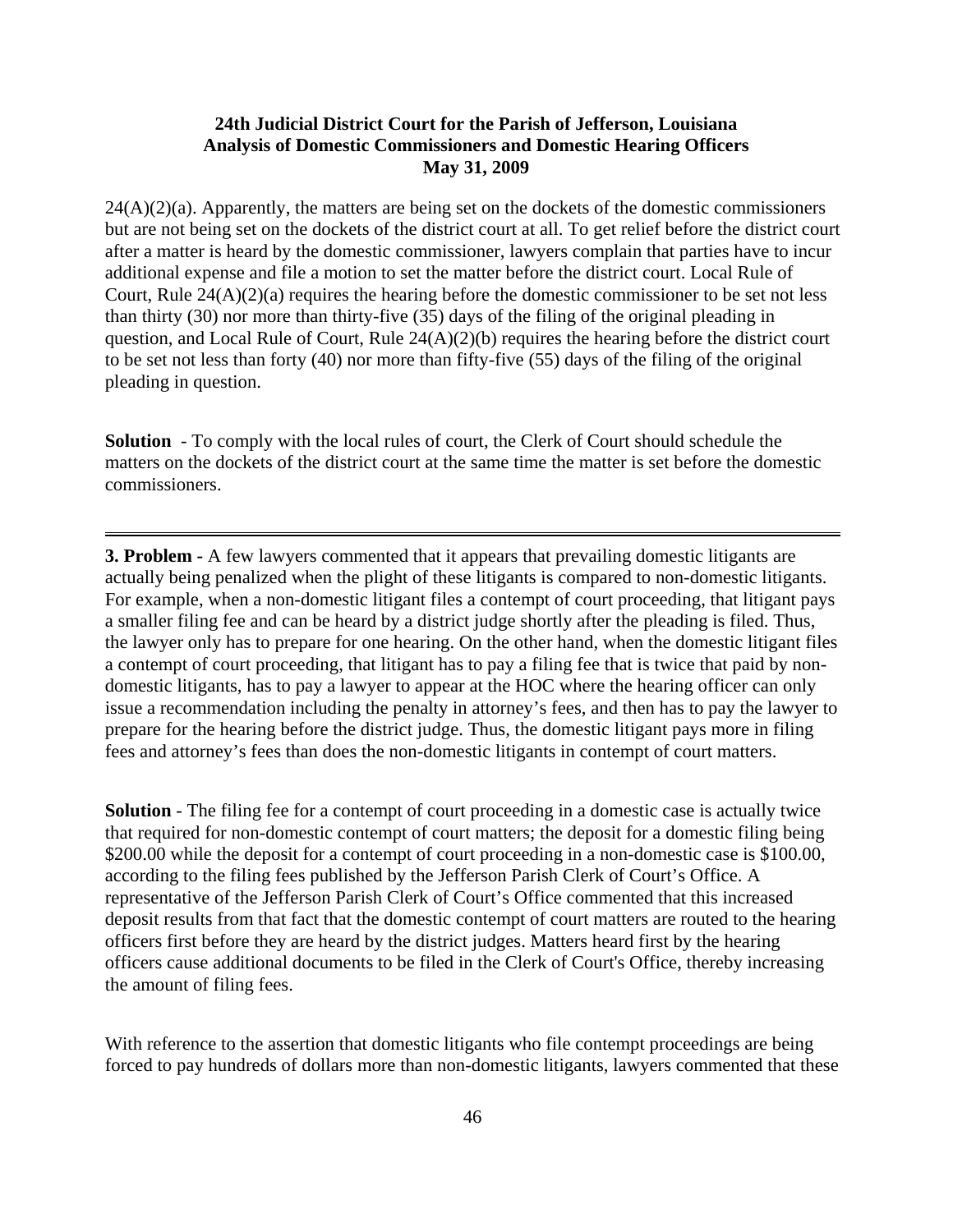problems can be remedied by having contempt of court matters in domestic cases heard directly by the district judge instead of being heard first by the hearing officers. While this solution may remedy the disparity in filing fees, it will increase the costs to litigants by increasing the number of court appearances, thereby increasing the amount of attorney's fees paid by litigants.

**4. Problem -** Lawyers argue that motions to continue are a problem. The lawyer contended that when a party wants a continuance, he or she has to file a motion to continue which is heard by the domestic commissioner, not the hearing officers. This motion adds additional costs in the form of filing fees, minute entries, and attorney's fees. With service of the motion by the sheriff, the deposit required for a routine motion to continue could be as much as one hundred twenty dollars (\$120.00). The filing fee for a motion to continue is forty dollars (\$40.00) for the first page with no service and four dollars (\$4.00) for each additional page. The sheriff's service fee is seventyfive dollars (\$75.00) for each service. Apparently many lawyers choose to have the motion to continue served by the sheriff because the service of process is much more successful by this method than by certified mail, which is allowed by the Louisiana Code of Civil Procedure. Some lawyers contend that service by certified mail is unsuccessful in many instances because lawyers or parties refuse to accept the certified mail. Generally, the sheriff has much more success in serving parties than do lawyers utilizing certified mail. Lawyers believe that motions to continue should be initially heard by the domestic hearing officers, not the commissioners, while some of the domestic hearing officers and domestic commissioners believe that motions to continue should be heard by the domestic commissioners.

**Solution -**Because of the costs associated with filing an opposed motion to continue in the Clerk of Court's Office, the hearing officers should continue to make every effort to accommodate the parties and their attorneys.

**5. Problem** - When custody evaluations are completed, copies are sent to the parties and the hearing officers. Then a copy of the custody evaluation is filed in the official record in the Clerk of Court's Office. As a result, the parties' very personal, sensitive, and private information becomes public for all to see. Additionally, because the Clerk of Court charges at least four to five dollars (\$4.00- \$5.00) for every page filed in the record, the parties are assessed additional fees for the filing of the custody evaluation in the record. Thus, the filing fees of a fifteen (15) page custody evaluation will cost the parties an additional seventy-five dollars (\$75.00).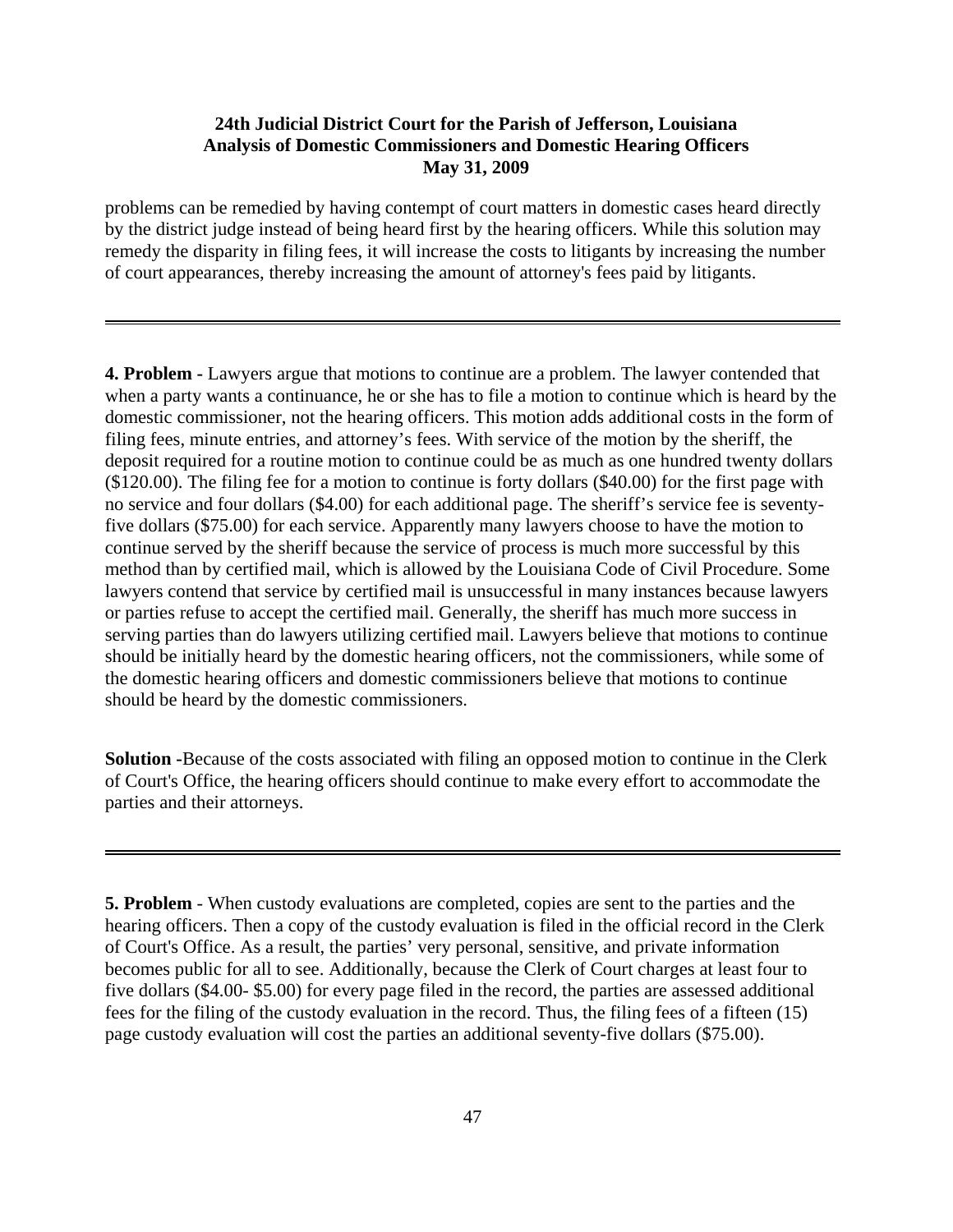**Solution -** After the custody evaluation is completed, if the parties have not settled, they will usually appear at a second HOC. Most cases will settle before, during, or shortly after the second HOC. Thus, for most cases, there is no need for the custody evaluation report to be filed in the record at this stage of the litigation. If the parties proceed to a hearing with the district judge after an objection to the HOC has been filed, then the report can be introduced into evidence by one of the parties if necessary. This practice will prevent the disclosure of personal, sensitive, and private information into the court record as well as result in savings to the parties in the form of reduced court costs and filing fees. Alternatively, if the custody evaluation must be filed in the official record, it should perhaps be filed under seal.

#### **VI. AN ANALYSIS OF THE RESULTS OF HEARING OFFICER CONFERENCES IN THE 24TH JDC**

To determine the results of HOCs in the 24th JDC, I analyzed one thousand three (1,003) HOCs from calendar year 2008 to determine the outcomes of the HOCs. There are four hearing officers in the 24th JDC. The four hearing officers and their divisions of court are: Carol Accardo, Divisions B, G, O, & P; Karl Hansen, Divisions, C, H, I, & K; Paul Fiasconaro, Divisions A, D, E, & M; and Paul Weidig, Divisions F, J, L, & M.

In analyzing the results of the HOCs, I noticed that in many instances there were multiple HOCs in the same case. In many cases, the defendant in rule would file a reconventional demand requesting the same relief as the plaintiff in rule. Also, there were instances where apparently additional HOCs were scheduled because the case had a large number of issues that could not be addressed in the typical one and one-half (1 ½ hour) HOC. Thus, I decided to track the results of the HOCs by case instead of by HOC.

The results produced a lower settlement rate than a similar analysis in 2006 that was performed on one thousand thirteen (1,013) cases that were heard by the hearing officers. The analysis of results from HOCs during calendar year 2008 revealed the HOCs resolved approximately 84.75% of the cases with only 15.25% of the cases being decided by the trial judges after objections were filed by one of the parties. Thus, 84.75% of the cases heard by hearing officers in 2008 were resolved either before, during, or after the HOCs.

A detailed analysis of the one thousand three (1,003) cases that were analyzed for calendar year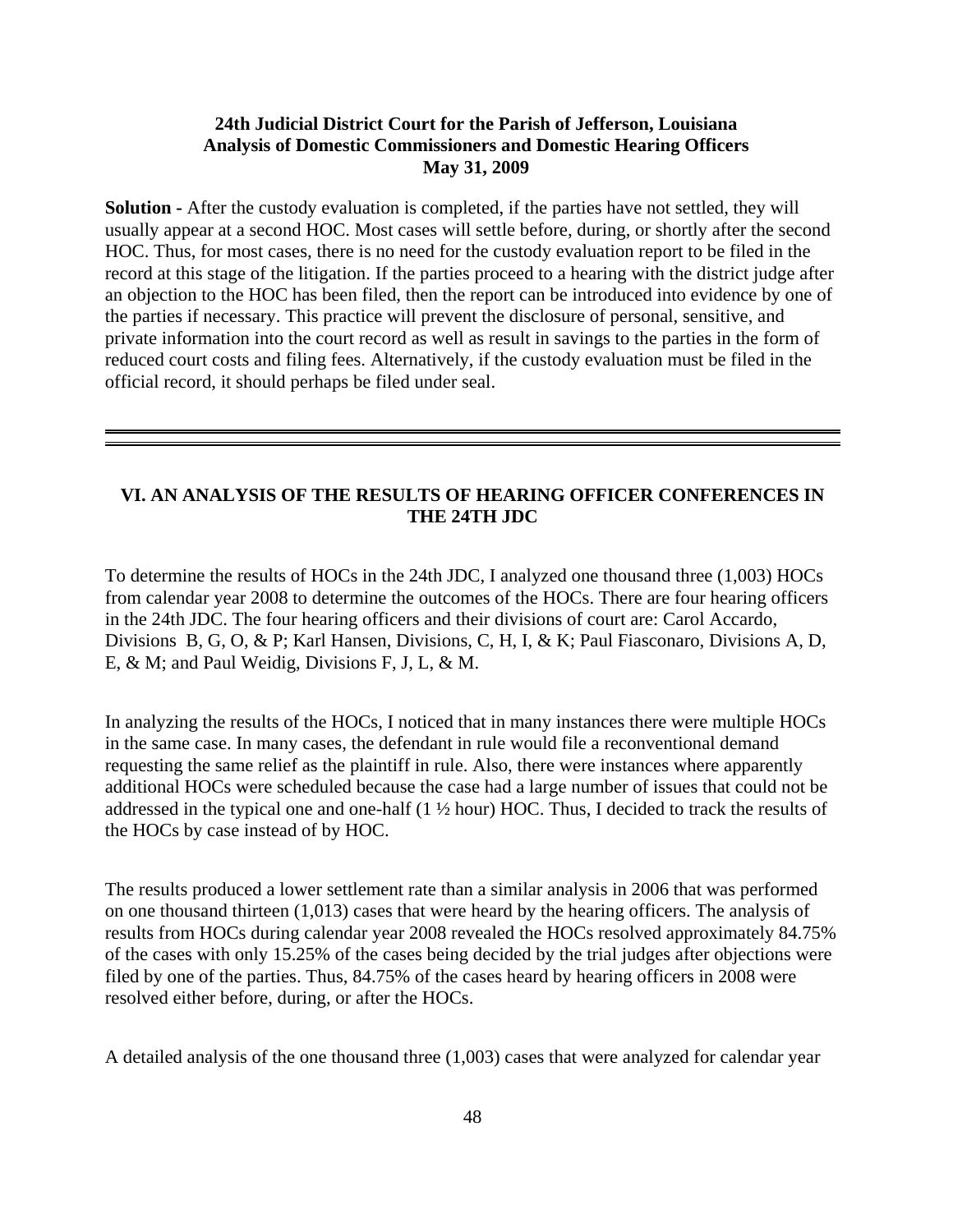2008 entitled, *Twenty-Fourth Judicial Court Domestic Hearing Officer Program Consolidated Case Review of Disposition of Cases,* is attached as Exhibit 1 to this report. An analysis performed in 2006 of one thousand thirteen (1,013) cases scheduled for HOCs revealed that only 4.6% of the cases that were heard by the hearing officers were actually decided by the trial judges. Thus, 95.4% of the cases in the 2006 analysis were resolved either before, during, or after the HOCs. However, the 2006 study analyzed the results of each HOC, not the result of each case that was actually heard at a HOC. The analysis performed on the 2008 cases produces a more valid assessment of the cases heard by hearing officers because it assesses the result of each case as opposed to assessing the result of each HOC.

The following table shows the percentage of cases decided by district judges for each of the hearing officers:

**Table 1: Percentage of Cases Heard by Hearing Officers in 2008 That Were Heard by District Judges**

| Hearing Officer | % ending in<br>Judgment |
|-----------------|-------------------------|
| Accardo         | 18%                     |
| Hansen          | 12%                     |
| Fiasconaro      | 12%                     |
| Weidig          | 19%                     |

# **VII. A COMPARISON OF FILING FEES IN THE 24TH JDC, 16TH JDC AND CDC A. Court Filing Fees in Domestic Cases in the 24th JDC**

One complaint made by a large percentage of the lawyers interviewed was the excessive filing fees associated with filing domestic cases and pleadings in Jefferson Parish. To obtain a perspective on the amount of filing fees litigants are paying to the Clerk of Court in the 24th JDC, I examined the actual filing fees paid by the plaintiff, the defendant, and the total filing fees in fifty (50) cases that were heard by hearing officers in 2008 in the 24th JDC. This analysis of the filing fees is found in Table 2 below.

I also analyzed the court filing fees in a random sample of domestic cases in the 16th JDC (St. Mary, St. Martin, and Iberia Parishes) (20 cases) and a random sample of domestic cases in the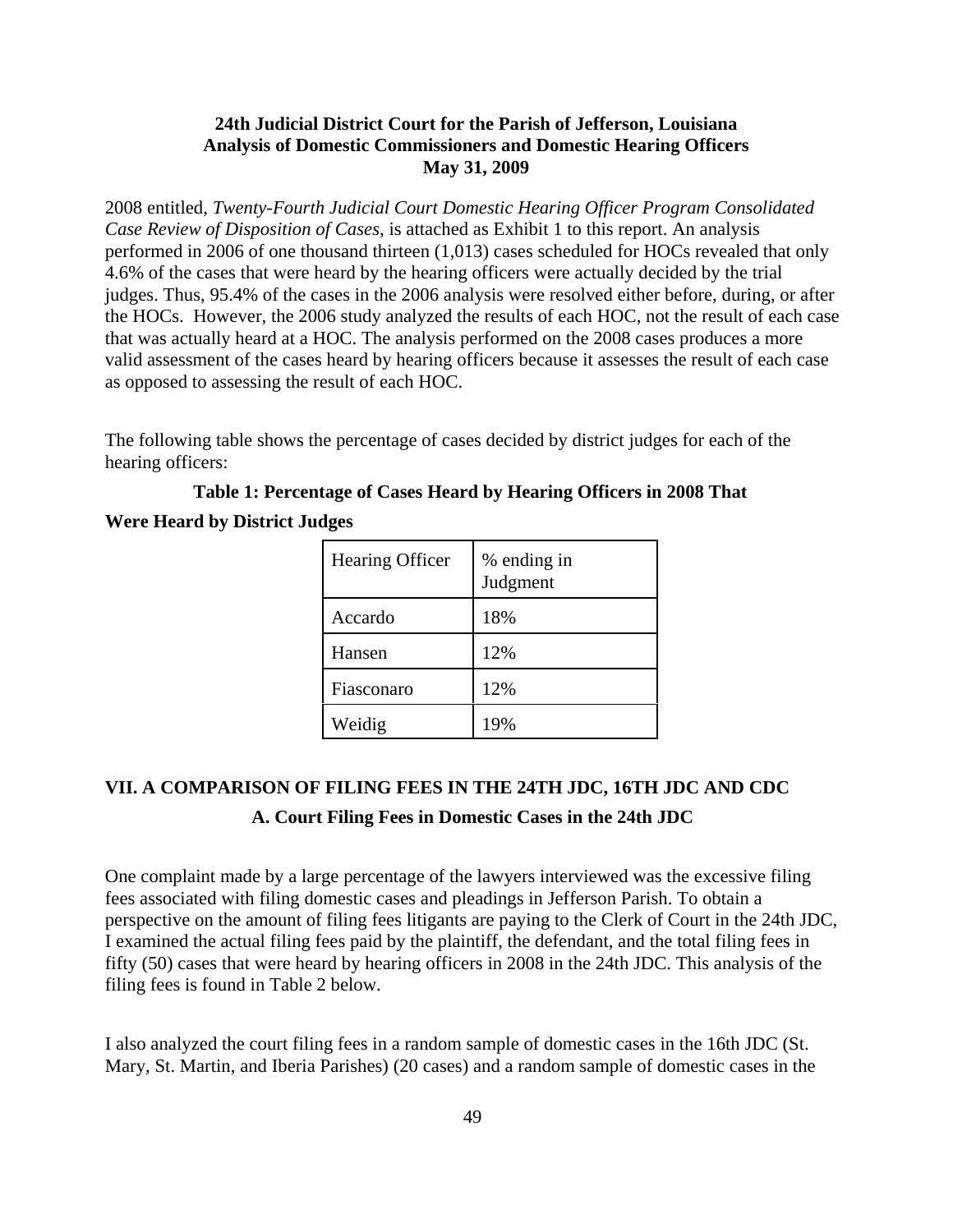Civil District Court for the Parish of Orleans (44 cases). The analysis of the filing fees in the 16th JDC is detailed in Table 3 of this report while the analysis of the filing fees in domestic cases in CDC is found in Table 4.

The Judges of the 16th JDC utilize three domestic hearing officers to assist them in the processing of domestic cases while CDC uses three district judges to process cases. CDC does not employ domestic commissioners or domestic hearing officers to process domestic cases.

There are certain additional filing fees that are collected by the Clerk of Court's Office and transmitted to other sources for every petition for divorce that is filed in the 24th JDC. Those amounts are: Jefferson Parish Sheriff's Office (service of process fees); Court Reporter Fee (\$50.00); Jefferson Parish Building Fee Fund (\$49.00); Louisiana State Treasurer (\$20.50); Clerk of Court/Initialization Fee (\$20.00); and Judicial Expense Fund (\$15.00). Additionally a Domestic Fund fee of \$35 is collected on every petition, motion or rule filed wherein support or enforcement of support is demanded. A summary of the average filing fees in the 24th JDC is detailed below:

| Average<br><b>Total Filing</b><br>Fees P & D | Average<br><b>Total Filing</b><br>Fees Paid by<br>Ps | Average<br><b>Total Filing</b><br>Fees Paid by<br>Ds | Average<br><b>Total Fees to</b><br>Clerk of<br>Court | Average<br>Filing Fees of<br><b>Ps</b> Retained<br>By Clerk of<br>Court | Average<br>Filing Fees of<br>Ds Paid to<br>Clerk of<br>Court |
|----------------------------------------------|------------------------------------------------------|------------------------------------------------------|------------------------------------------------------|-------------------------------------------------------------------------|--------------------------------------------------------------|
| \$1,500.03                                   | \$993.50                                             | \$506.53                                             | \$1,099.95                                           | \$706.02                                                                | \$393.93                                                     |

**Table 2 - Average Filing Fees of Fifty Cases in the 24th JDC That Were Heard by Hearing Officers in 2008**

#### **B. Court Filing Fees in Domestic Cases in CDC**

The basic court filing fees for domestic matters in CDC are for filing of Petitions, Motions, and Rules to Show Cause that require the court to schedule a matter before the district judge. For many documents that are filed in the official record of a case, there are no filing fees. In CDC, there are no filing fees for uncontested or ex parte matters such as Motions to Enroll or Withdraw Attorneys of Record, Motions for Extensions of Time, Pauper Motions, Temporary Restraining Orders, and Consent Judgments. Additionally, there are no filing fees for minute entries, orders of the court, exhibits, depositions, custody evaluations, returns on service of process, answers to reconventional demands, or other miscellaneous documents. These documents become a part of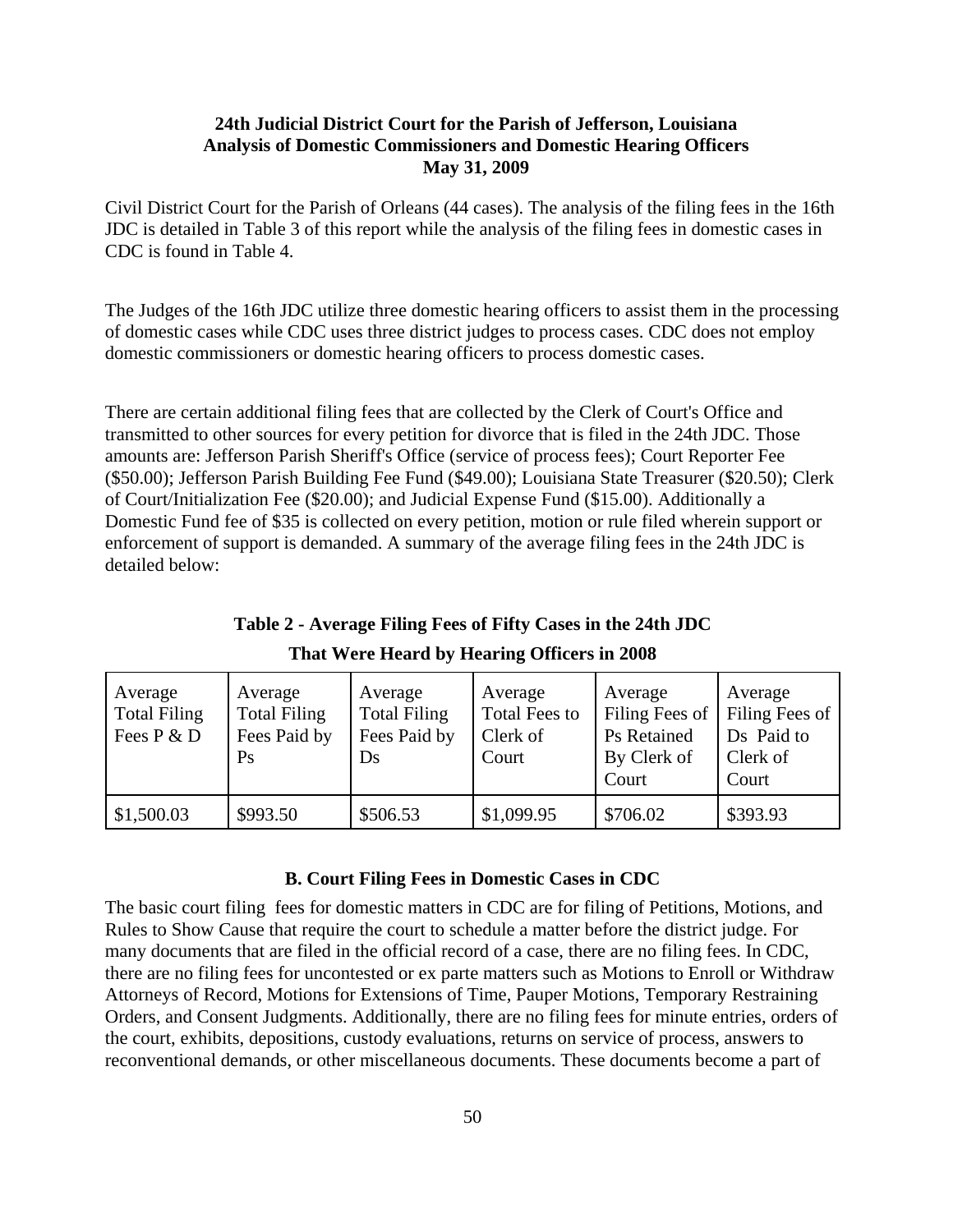the official records without any additional costs to litigants. Also, CDC has a pay-as-you go system. Advance deposits are not required. Parties are allowed to pay the filing fees after pleadings have been filed.

The Clerk of Court's Office in CDC collects additional assessments that are distributed to the court's judicial fund and to a domestic violence organization. The additional fees that are collected by the Clerk's Office are \$10.00 for the Act 963 Fund, \$10.00 for the Indigent Legal Fee, and \$20.00 for the JSC Fund. The Clerk's Office does not collect fees for service of process since the Orleans Parish Civil Sheriff has direct contact with litigants and collects the sheriff's service fees directly from litigants.

| Table 3 - Average Filing fees of Forty-Four Domestic Cases      |
|-----------------------------------------------------------------|
| That Were Heard by Judges in the CDC in 2008-2009 <sup>17</sup> |

| Average<br><b>Total Filing</b><br>Fees P & D | Average<br>Total Filing<br>Fees Paid by<br>Ps | Average<br><b>Total Filing</b><br>Fees Paid by<br>Ds | <b>Total Filing</b><br>Fees<br>Retained by<br>Clerk of<br>Court | Average<br>Filing Fees of<br><b>Ps</b> Retained<br>By Clerk of<br>Court | Average<br>Filing Fees of<br>Ds Retained<br>By Clerk of<br>Court |
|----------------------------------------------|-----------------------------------------------|------------------------------------------------------|-----------------------------------------------------------------|-------------------------------------------------------------------------|------------------------------------------------------------------|
| \$523.11                                     | \$300.57                                      | \$222.54                                             | \$468.78                                                        | \$258.49                                                                | \$210.30                                                         |

#### **C. Court Filing Fees in Domestic Cases in the 16th JDC**

In the 16th JDC, the basic fees for domestic matters are for the filing of Petitions, Motions, and Rules to Show Cause. When a matter is set before domestic hearing office in the 16th JDC, a separate file is opened by the hearing officer's secretary for each case. All pleadings are scanned electronically. When the program was created in the 16th JDC, the Court wanted to create a program that did not result in any extra costs to litigants. As a result, documents that are filed with the hearing officers are not filed in the Clerk of Court's Office. Only the pleadings, the Hearing Officer Conference Order, the Hearing Officer Conference Report, the Consent

<sup>&</sup>lt;sup>17</sup>Summaries of court filing fees in CDC are not available from the Clerk of Court's Office as the office does not keep summaries of filing fees in each case. I obtained the information on filing fees in CDC by visiting the Clerk of Court's Office, searching through the files, and obtaining the filing fees from receipts of filing fees paid that are stamped on the first page of each pleading.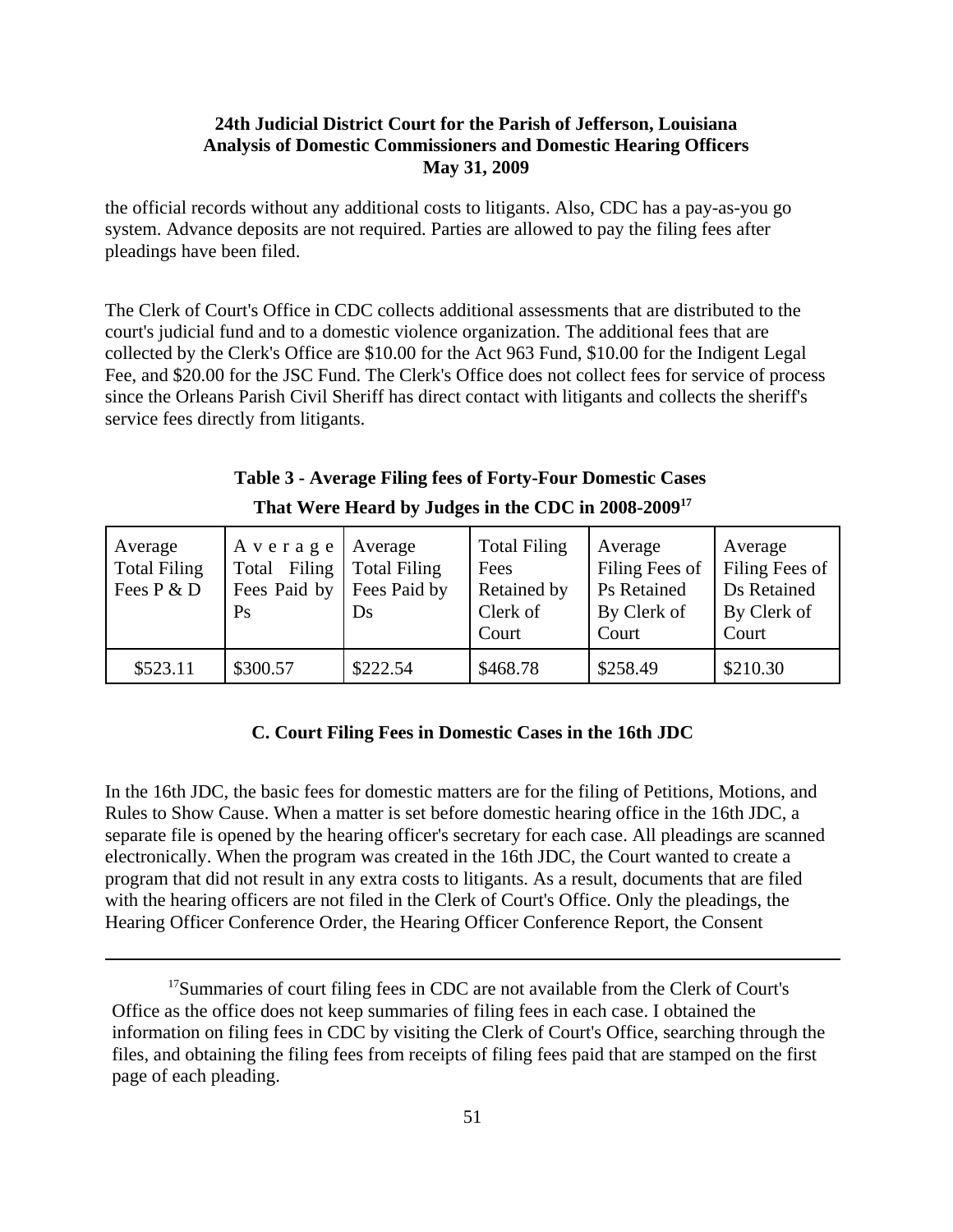Judgment, the Hearing Officer Information Sheet, and the Objection to Hearing Officer Conference Report are filed in the Clerk of Court's Office. No minute entries result from the HOCs. All occurrences in the HOCs are recorded on the Hearing Officer Information Sheet that is prepared by the Hearing Officer's secretary.

# **Table 4 - Average Filing Fees of Twenty Cases in the 16th JDC That Were Heard by Hearing Officers in 2008 and 200918**

| <b>Average Total Filing</b> | <b>Average Total Filing</b> | <b>Average Total Filing</b> | <b>Average Total Fees</b> |
|-----------------------------|-----------------------------|-----------------------------|---------------------------|
| Fees $P \& D$               | Fees Paid by Ps             | Fees Paid by Ds             | to Clerk of Court         |
| \$707.26                    | \$409.80                    | \$209.46                    | \$548.56                  |

# **D. A Comparison of Filing Fees in Domestic Cases in the 24th JDC, 16th JDC, and CDC**

The analysis reveals that the average total court filing fees paid by both plaintiffs and defendants in the 24th JDC were \$1,500.03. This amount should be contrasted with the average total filing fees paid by litigants in CDC which is \$523.11 and in the16th JDC which is \$707.26 .

The average total filing fees paid by plaintiffs in the 24th JDC were \$993.50 while the average total filing fees paid by plaintiffs in CDC were \$300.57 and in the 16th JDC were \$409.80. The average total filing fees paid by defendants in the three judicial districts were: \$506.53 - 24th JDC; \$222.54 - CDC; and \$209.46 - 16th JDC.

The average total filing fees that were retained by the Clerk of Court's Office in the respective judicial districts are: 24th JDC - \$1,099.95; \$468.78 - CDC; and 16th JDC - \$548.56.

From the analysis of the data from the Clerk of Court's Offices in the 24th JDC, the 16th JDC, and CDC, it appears that the court filing fees paid by litigants in the 24th JDC are significantly higher than the amounts paid by litigants in the 16th JDC and in CDC. This conclusion confirms the

 $18$ The number of routine cases from the 16th JDC that were heard by domestic hearing officers is twenty (20) because that was the number sent to me by the Clerk of Court's Office. Although I requested filing fees for fifty (50) routine cases, I was only sent a sample of twenty (20) cases.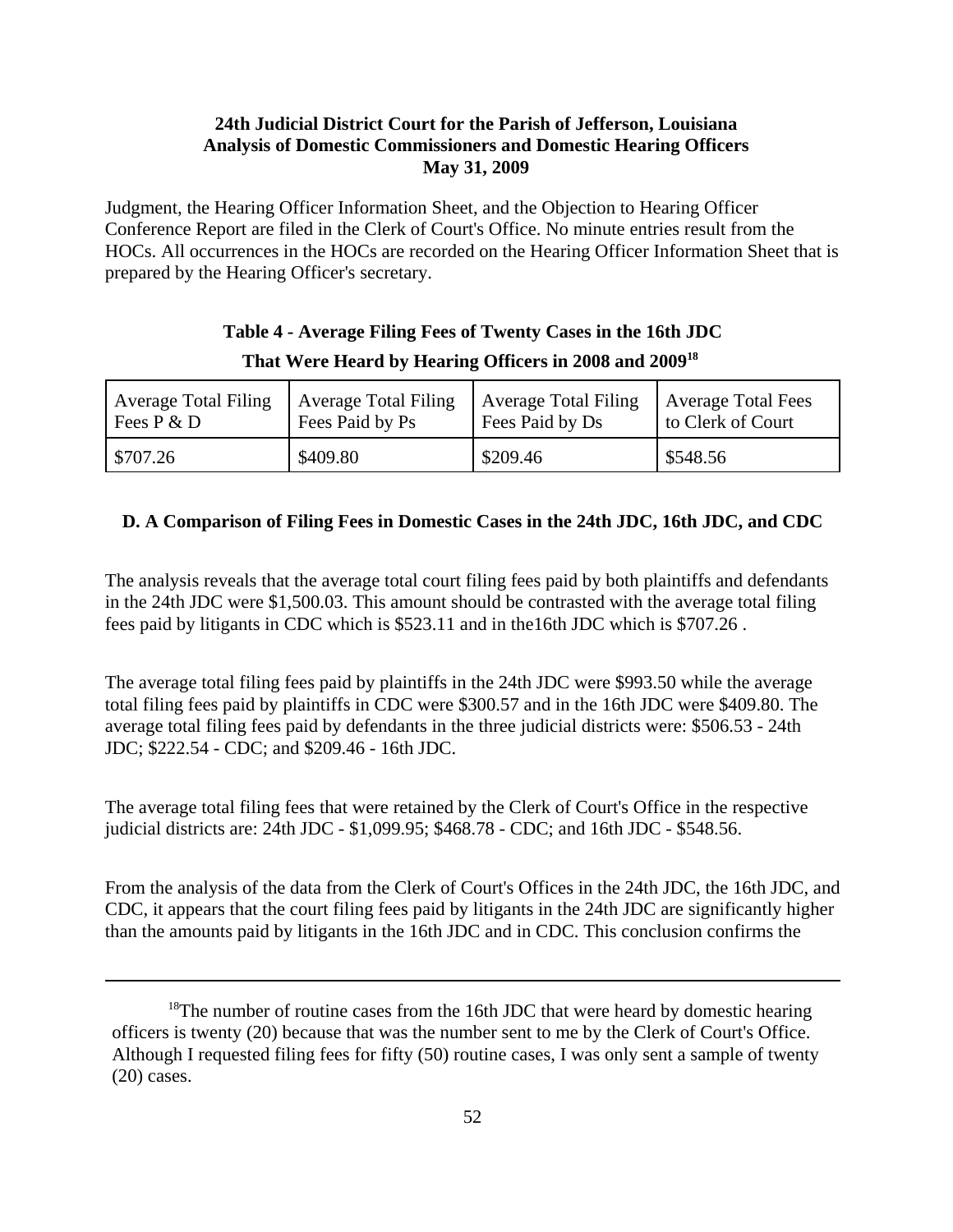assertions made by lawyers that filing fees in the Domestic Triage Program are much higher than those in CDC. Moreover, the amounts of filing fees retained by the Clerk of Court's Office in the 24th JDC is significantly higher than those retained by Clerks of Court's Office in the 16th JDC and in CDC.

#### **VIII. A COMPARISON OF THE PROCEDURES IN THE DOMESTIC TRIAGE PROGRAM IN THE 24TH JDC WITH PROCEDURES IN DOMESTIC COURT IN THE CDC**

During my interviews with lawyers who represent domestic litigants in the 24th JDC, I encountered about five (5) lawyers who disliked the Domestic Triage Program, thought it should be eliminated, and felt that domestic commissioners and hearing officers should not be used at all in the 24th JDC. These lawyers commented that practicing in CDC was much better than practicing in the 24th JDC. Additionally, the lawyers commented that it takes only thirty (30) days to get an initial court date with the trial judge in CDC. The real benefit of practicing law in CDC, according to these lawyers, is the ability to see a trial judge within thirty (30) days of the filing of a request for relief. According to these lawyers, it is much better to appear before a trial judge, the final decision-maker, within thirty (30) days than it is to appear before a domestic hearing officer in the same period of time, as a hearing officer is an official who does not have much power over the parties.

These lawyers, as did almost all other lawyers, also commented that the filing fees in CDC were much less than the filing fees in the 24th JDC. To compare the procedures in the two courts and to obtain a better understanding of procedures in CDC, I visited CDC, observed hearings, talked to lawyers, law clerks, and employees in the Clerk of Court's Office, and reviewed domestic case filings.

My impression of the procedures used in CDC in domestic cases is that it is much less efficient than the procedures used in the 24th JDC to process domestic cases. When I visited CDC, I observed a large number of domestic litigants and lawyers sitting and waiting for the trial judge to begin court proceedings. As attorneys and unrepresented litigants arrived, they signed the docket sheet to signify their appearances for the day. After the judge began to call the cases, litigants and/or their lawyers were called to the bench one case at a time. Other lawyers and litigants had to wait their turn. Lawyers who spoke to me explained that it is not unusual for them to wait numerous hours for contested matters to be initially heard by the trial judge. Then when parties approach the bench, the judge will spend a few minutes hearing their arguments in an attempt to broker a settlement. If the parties did not settle the case at that point and wished to present the testimony of witnesses under oath, the parties had to come back another day. The next hearing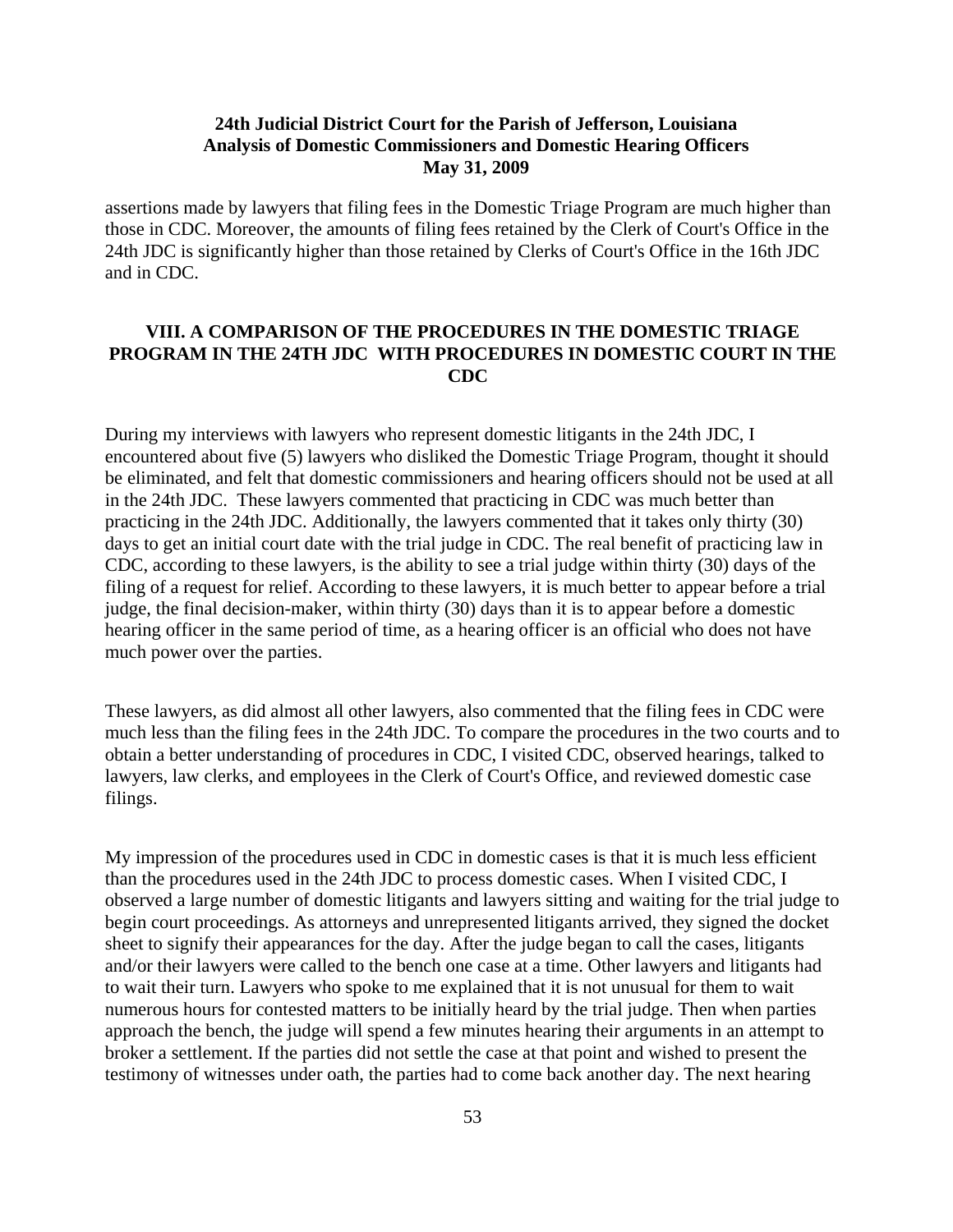date could be scheduled to be held a few days, weeks, or even months later, depending on the court's schedule, the lawyers' schedules, and the litigants' schedules. Lawyers who were present in CDC during my visits informed me that the hearings in CDC lack sufficient docket time for a true examination of the issues. In CDC, litigants can expect to return to court repeatedly and remain in litigation for months because of the inability of the judges to have the time to sufficiently hear the cases. Thus, if the parties do not settle their cases, it could be weeks or months before the trial judge can hold a real hearing on the merits, particularly if the hearing will take several hours or days of hearing time. I was informed by the lawyers present in CDC during my visits that a more frequent occurrence is that the trial judge could give the parties a special docket setting within days or weeks for an extended settlement conference, but that trials or hearings on the merits may take a much longer period of time to be heard.

The docket clerks informed me that on days that the judges in CDC schedule "state rule days" or days where the State of Louisiana is a party in domestic cases, it is likely that a docket could consist of fifty (50) to sixty (60) different cases with multiple issues, and the parties can expect to wait in court for most of the day on those days. The system in CDC, when compared to the Domestic Triage Program in the 24th JDC, which has scheduled HOCs for the lawyers and litigants to appear at a designated time, does not appear to me to be a much more efficient system for litigants. One consequence of the CDC procedure is that lawyers who handle domestic cases in CDC should be able to charge their clients much more money than they can charge clients in the Domestic Triage Program because the lawyers in CDC could end up being in court several hours at a time on multiple occasions as opposed to being in a one and one-half (1 1/2) hour HOC in the 24th JDC on one or more occasions.

Thus, in my opinion, the family court in Orleans Parish operates in a style where litigants can expect multiple, routine "adjournments" of many of the cases set on the docket. When a hearing has to be adjourned to a future date, that date is not necessarily the next day or the next week. The subsequent hearing date can be weeks or months later. Even those hearings which can take one or more days to complete are not necessarily scheduled on consecutive days, but many times they are heard gradually over a few hours or weeks at a time, which could be days, weeks or months apart, thereby causing multiple court appearances.

The lawyers who discussed the CDC procedures with me during my visits to CDC were very critical of CDC and highly praised the Domestic Triage Program in the 24th JDC. This was quite a contrast from those lawyers who initially praised the CDC procedures as being better than those in the 24th JDC.

One assertion I found to be true was the assertion that the court filing fees in CDC were